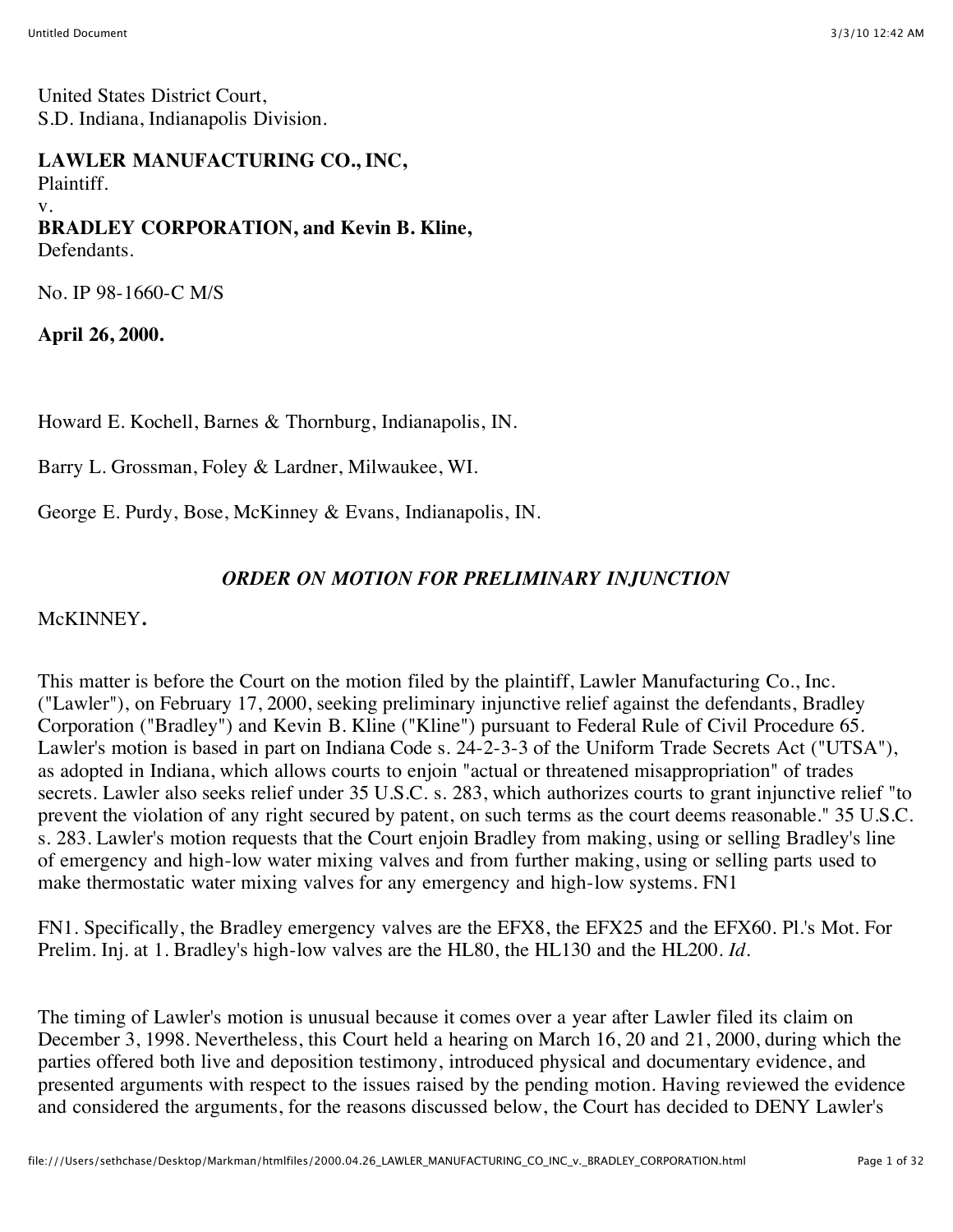motion for a preliminary injunction on the EFX8 (2000) and EFX25 (2100) emergency valves pursuant to either its trade secrets claims or its '531 Patent infringement claims, and GRANT Lawler's motion for a preliminary injunction on the HL80 (3080), HL130 (3130), HL200 (3200) high-low valves and on the EFX60 (2300) emergency valves pursuant to its '960 Patent infringement claim.

## **I.** *FACTUAL AND PROCEDURAL BACKGROUND* FN2

FN2. Although this preliminary injunction motion comes before the Court after a significant amount of discovery, the facts presented here will not be binding on this Court for other purposes. *See* Thomas & Betts Corp. v. Panduit Corp., 138 F.3d 277, 291-92 ( 7th Cir.1998) (discussing the difference between findings at the preliminary injunction stage and those at the summary judgment stage), *reh'g and reh'g en banc denied.* The court in *Thomas & Betts,* stated that "[t]his caution is necessary for two reasons: first, finding of fact and conclusions of law made at the preliminary injunction stage are often based on incomplete evidence and a hurried consideration of the issues; and second, different standards apply in the two contexts (reasonable likelihood of success on an injunction, and the existence of any genuine issues of material fact on summary judgment). *Id.* at 292 (citing Communications Maintenance, Inc. v. Motorola, Inc., 761 F.2d 1202, 1205 (7th Cir.1985)). Moreover, the Court made clear at the hearing on this motion that the hearing was limited to findings on injunctive relief not summary judgment. Hrg. Tr. at 39-40, Pl.s' Offer of Affs. and Deps. into Evid.; Hrg. Tr. at 282, Pl.'s Offer of Exs. Pursuant to F.R.C.P. 43(e).

This trade secret misappropriation and patent infringement suit involves two competitors in the mature market for thermostatic water mixing valves. One competitor, Lawler, although at one time a subsidiary of ITT, is a closely held corporation with two shareholders, Robert Eveleigh ("Eveleigh") and defendant, Kevin Kline ("Kline"). *See* Hrg. Tr. at 41, 43, Eveleigh Direct. Eveleigh, Kline, Steve Gregory ("Gregory") and others purchased Lawler from ITT in 1988. *See id.* at 41; Kline Dep. at 17. However, currently Eveleigh and Kline own 90% and 10% of the company respectively. *See id.* at 43.

Lawler manufactures mixing valves. Eveleigh Dep. at 17. It has two product lines that are the subject of this suit: high/low thermostatic water mixing valves and emergency valves. Hrg. Tr. at 44-45, Eveleigh Direct. Generally, a thermostatic water mixing valve controls the hot temperature of a water source. *See id.* at 43. Simplistically, such a valve mixes cold water and hot water streams to provide a single, lower hot temperature outlet stream according to the set point of the valve's thermostat. *See* Pl.'s Ex. 358, Lawler VHS Sales and Training Video. The high/low thermostatic water mixing valve is a master valve that controls the temperature from a hot water source in a hotel, school, nursing home or other building that requires hot water in multiple locations simultaneously. *See* Hrg. Tr. at 43. A key feature for such a "master control valve" is its ability to maintain the hot water temperature over a wide range of flow rates. *See id.* at 44-45. Lawler's competitors Leonard and Powers have high/low products that use a manifold system using two or more master control valves in different sizes for responding to different flow rate needs. *See* Eveleigh Aff. para. 15; 353-55, Kwekkeboom-Cross. Lawler's system, however, requires only a single valve to control flow rates ranging from two to eighty gallons per minute or from five to 200 gallons per minute. *See* Eveleigh Aff. para. 16; Hrg. Tr. at 73-74, Eveleigh-Direct; *id.* at 355 at 355, Kwekkeboom-Cross.

Similar to a high/low thermostatic water mixing valve, an emergency valve tempers the hot water passing through it with cold water. *See* Hrg. Tr. at 43. However, an emergency valve is specifically designed for a shower or eyewash fixture used in a crisis situation. *See id.; see also id.* at 187, Ovens-Direct. Lawler developed its emergency valve such that water would still flow in the event of a hot or cold water failure or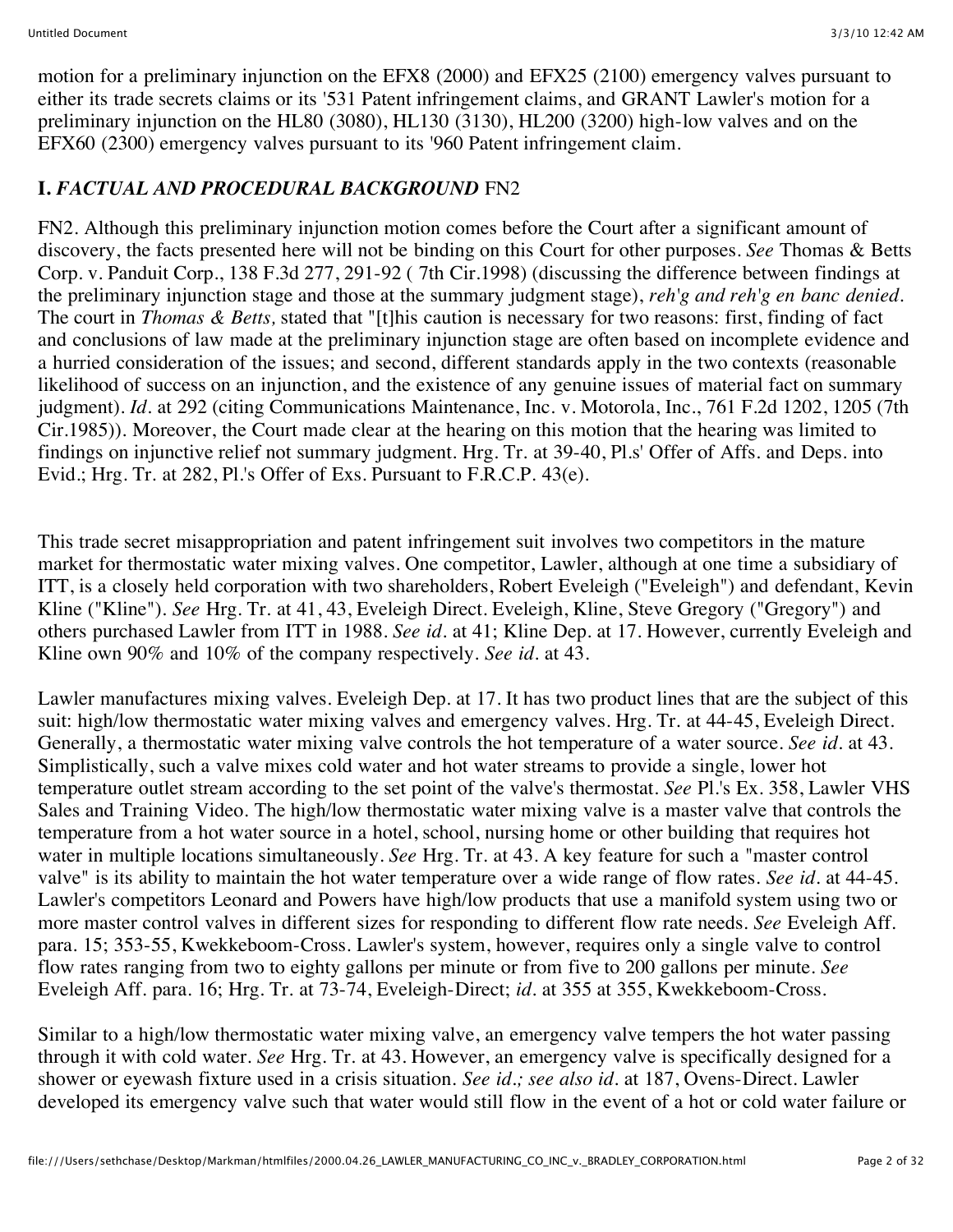a thermostat failure. *See* Hrg. Tr. at 48, Eveleigh-Direct. In addition, when the American National Standards Institute ("ANSI") changed the "Emergency Eyewash and Shower Equipment" standard in 1998 to require a "tepid" fluid, Lawler's product was the only individual mixing valve on the market that met the standard under all failure modes. *See id.* at 48-49; Pl.s' Ex. 6, ANSI Z358.1-1998, Emergency Eyewash and Shower Equip. para.para. 4.6.6, 5.4.6, 7.4.6, 8.4.4, 9.4.5 ("Delivered flushing fluid temperature shall be tepid.").

Both Lawler's high/low thermostatic water mixing valve and its emergency valve were designed by Kline. Hrg. Tr. at 48; Kline Dep. at 34, 42; Pl.'s Ex. 11, Kevin B. Kline Resume. Lawler thought these products were unique, and in fact, Kline obtained a patent on both valves, assigning them to Lawler. *See* Pl.'s Ex. 1, United States Patent 5,323,960 (the "'960 Patent"); Pl.'s Ex. 2, United States Patent 5,647,531 (the "'531 Patent"); *see also* Hrg. Tr. at 49, Eveleigh-Direct. Although Lawler had a high/low valve on the market in 1990, it introduced its patented high/low product in 1993. *See* Eveleigh Dep. at 7-8. The company introduced its first emergency valve for shower applications at a plumbing manufacturers trade show in October 1996. Hrg. Tr. at 48. Lawler provides engineers a full array of design materials to help the engineers determine the correct size valve including an installation and maintenance manual, and a marketing compact disc ("Lawler Marketing CD").

The other major party in this suit, Bradley, is primarily a manufacturer of emergency showers. Hrg. Tr. at 97-98, Eveleigh Direct. Generally, as a manufacturer of emergency showers Bradley would be familiar with Lawler's product line. Id. at 98. In either 1988 or 1989 and again in 1995, Bradley sought to purchase Lawler (going as far as the due diligence stage in 1995), but no purchase ever occurred. Hrg. Tr. at 485, Kline-Cross.

However, in October of 1996, Kline applied for a position as an engineer at Bradley. Hrg. Tr. at 483. In its offer letter dated November 27, 2996, Bradley told Kline that his highest priority would be to design a line of thermostatic water mixing valves. Pl.'s Ex. 13, Letter, From Timothy Moeller, Dir. Engr. and R & D, Bradley Corp, Nov. 27, 1996, at 1. Kline apparently accepted the position in early December 1996, however, did not inform Lawler of his decision until February 1997 nor resign from Lawler's board of directors until April 1997. Hrg. Tr. at 112, 43, Eveleigh-Direct; id. at 486, Kline-Cross; Pl.'s Exs..

Kline's last day at Lawler was February 14, 1997. Hrg. Tr. at 112, Eveleigh-Direct; id. at 256-57, Keyes-Direct. On that day Kline packed his personal belongings in fifteen to twenty boxes and loaded them into his van. Hrg. Tr. at 257, Keyes-Direct; id. at 425, Kline-Direct.

After Kline left Lawler, the company discovered that hundreds of engineering drawings and component parts were missing. Hrg. Tr. at 107, 113, 123, Eveleigh-Direct. Lawler stored its drawings in a room filled with cabinets with drawers and bins. Hrg. Tr. at 254-56, Keyes-Direct. The cabinets held smaller drawings and the bins held larger stacks of drawings. Id. at 255-56. Lawler controlled access to the drawing room by limiting access to the room and keeping it under lock and key. Hrg. Tr. at 128-29, Eveleigh-Direct; id. at 254-55, Keyes-Direct. In addition, if an employee needed a drawing one of the employees in the office would retrieve it. Id. at 254, Keyes-Direct. Kline had access to all of the drawings. Id. at 128, Eveleigh-Direct. No information about where the component parts were stored was offered by Lawler. Based on this evidence, Lawler alleges that Kline took the missing drawings and parts.

Immediately after starting work for Bradley in February 1997, Kline started designing thermostatic water mixing valves. Id. at 520-21, Kline-Cross. On the product management side, Bradley hired a product manager for the new line after February 1997, Paul Kwekkeboom ("Kwekkeboom"). Id. at 342 43,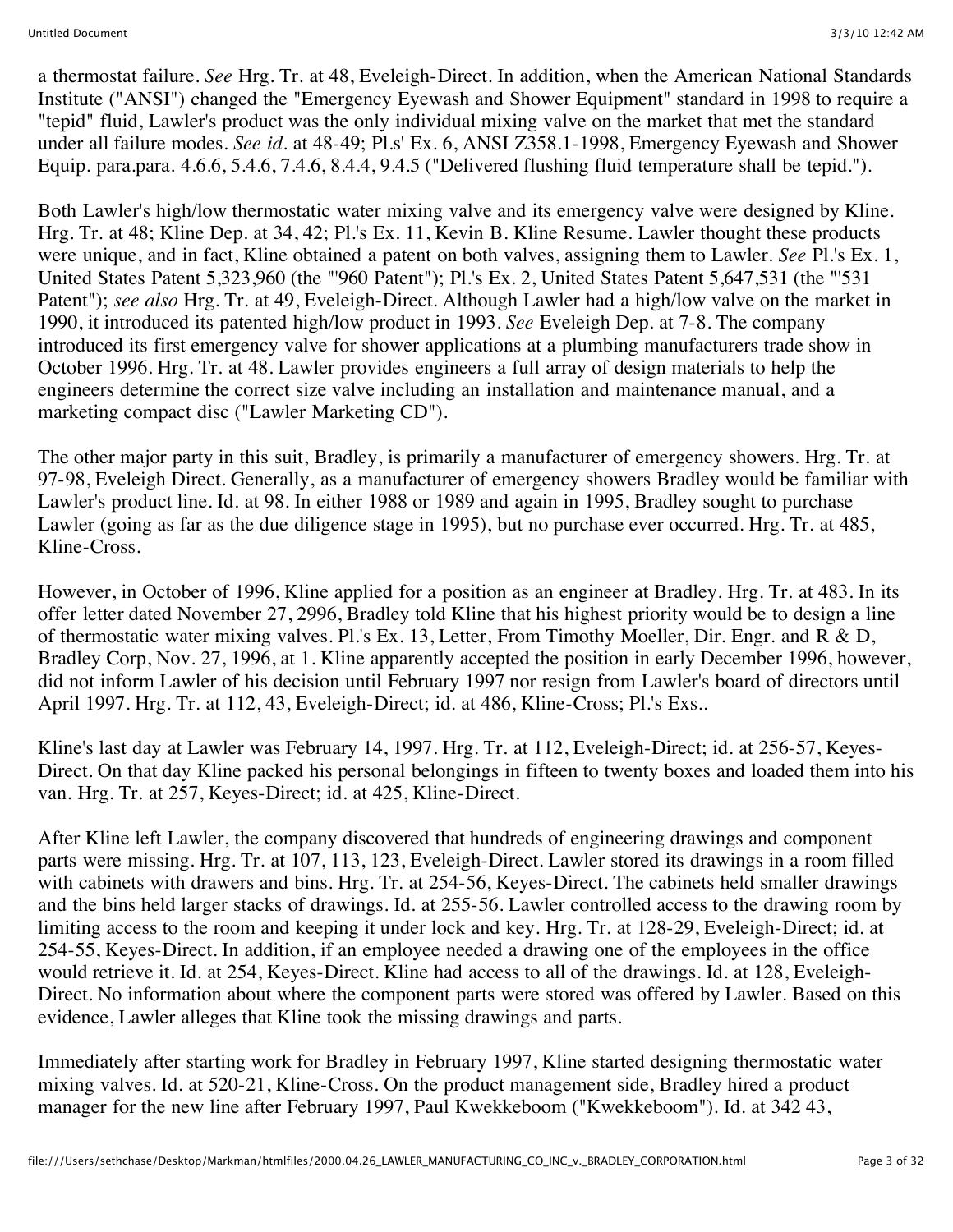Kwekkeboom-Direct. Kwekkeboom's first order of business was to form a product development team and to commission a market research study. Id. at 342, 331-32 Kwekkeboom-Direct. Kwekkeboom, Kline, Bob Faulconer, Director of Purchasing, Klause Fromme, Director of Manufacturing and Phil Stuckey, Vice-President Operations comprised the original product development team. Id. at 342.

The market research study Kwekkeboom commissioned revealed that Leonard, and Powers were number one in the thermostatic water mixing valve market with Symmons a close third. Id. at 336. Lawler, with approximately 10% market share, was fourth. Id. at 336, 338; Defs.' Ex. PK2, Opinion Survey Among Specifiers of Thermostatic Mixing Valves for Bradley Corp., Dec. 2-12, 1997 ("Bradley Marketing Survey"). The top three companies all produce manifold system master controllers in contrast to Lawler's single valve system. Hrg. Tr. at 354-55, Kwekkeboom-Cross. In addition, none of them produce an emergency valve that meets the new ANSI standard. Id. at 355-56. Kwekkeboom decided to recommend that Bradley enter the thermostatic water mixing valve market, using a single valve technology developed by Kline. *See* id. at 378-79, Kwekkeboom-Redirect; Pl.'s Ex. 34, Memo, Paul Kwekkeboom to Mark Umhoefer & John Kleczka, Thermostatic Mixing Valve Project ROI, June 19, 1998.

Bradley sold its first thermostatic water mixing valve in November 1998. Hrg. Tr. at 342-43, Kwekkeboom-Direct. That product was an emergency valve. Id. at 353, Kwekkeboom-Cross (stating that prior to late 1999 Bradley had not sold any high/low valves). Bradley sold its first high/low valve sometime in late August 1999. Id. at 372. Bradley produced the standard marketing literature for the industry including brochures and a website with valve data. Id. at 377, Kwekkeboom-Redirect. Based in part on its marketing study results that indicated engineers wanted a manufacturer to provide tools to help them size valves, Bradley produced an interactive marketing compact disc ("Bradley Marketing CD") that provided such a tool. Id. at 337, Kwekkeboom-Direct; Pl.'s Ex. 34, Bradley Marketing Survey, at 25. Three thousand Marketing CDs were pressed in December 1999. Hrg. Tr. at 312, Kleczka-Cross.

Lawler filed this suit against Bradley and Kline on December 3, 1998. *See* Compl. at 1. That complaint alleged that Bradley and Kline misappropriated Lawler trade secrets, particularly its part drawings and its interactive Lawler Marketing CD, as well as other technology. Id. at para.para. 71-94. Lawler filed a supplemental complaint on June 11, 1999 alleging that Bradley's high/low thermostatic mixing valves and its emergency valves literally infringe its '960 and '531 Patents. Supp. Compl. para. 123.

Shortly after answering the complaint, the parties entered a confidentiality stipulation and protective order for proprietary business information and the parties proceeded with discovery. Late in the discovery process, in January 2000, Lawler's attorneys became aware of Bradley's plan to launch a full line of thermostatic water mixing valves. Bradley's announcement coupled with Lawler's physical analysis of Bradley's valves prompted Lawler to file the present motion for preliminary injunctive relief on February 17, 2000. Further facts pertinent to the Court's findings in this matter will be set out as necessary. The Court will now set out the standard governing its decision.

## **II.** *STANDARDS*

A preliminary injunction is an extraordinary remedy that will only issue on a clear showing of need. *See* Eli Lilly & Co. v. American Cyanamid Co., 82 F.3d 1568, 1578 (Fed.Cir.1996); *see also* Cooper v. Salazar, 196 F.3d 809, 813 (7th Cir.1999) (citing Mazurek v. Armstrong, 520 U.S. 968, 972 (1997)). The movant bears the burden of proving its entitlement to such relief. Cooper, 196 F.3d at 813; Reebok Int'l, Ltd. v. J. Baker, Inc., 32 F.3d 1552, 1555 (Fed.Cir.1994). Generally, in order to obtain an injunction, a plaintiff must show: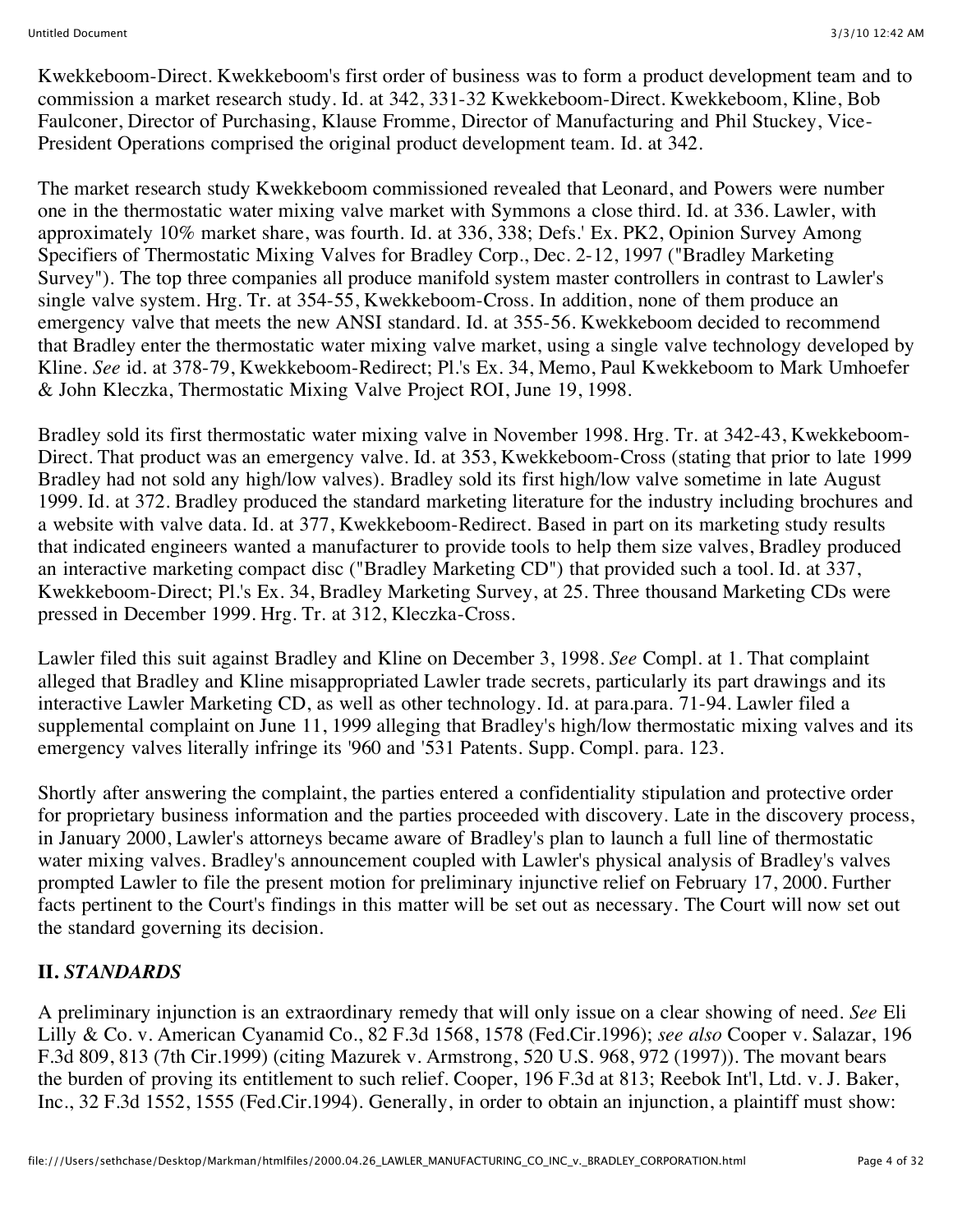1) a reasonable likelihood of success on the merits; 2) irreparable harm; 3) the inadequacy of any remedy at law; 4) the balance of hardships tipped in its favor; and 5) the adverse impact on the public interest. *See* Cooper, 196 F.3d at 813. The first three factors are considered threshold questions that must be satisfied before balancing the interests of the parties or weighing the impact on the public interest. *See id.*

In patent cases, however, a court must consider four factors including a reasonable likelihood of success on the merits, irreparable harm, the balance of hardships tipped in favor of the movant, and the impact of the injunction on the public interest. *See* Hybritech Inc. v. Abbott Labs., 849 F.2d 1446, 1451 (Fed.Cir.1988); *see also* Reebok Int'l, 32 F.3d at 1555. The Court must balance these factors against each other and against the relief sought. *See* Hybritech, 849 F.2d at 1451. Although a court should make findings with respect to each of the four factors, it is not always necessary to make findings about the relative harms and the public interest when a movant has failed to carry its burden on the first two crucial factors. *See* Reebok Int'l, 32 F.3d at 1556 ("Because, irrespective of relative or public harms, a movant must establish both a likelihood of success on the merits *and* irreparable harm ... the district court may deny a preliminary injunction based on the movant's failure to establish either of these crucial factors without making additional findings respecting the other factors."). However, a court must consider all four factors when deciding to grant a preliminary injunction. *See id.*

In a patent case, a movant who makes a strong showing of likelihood of success on the merits enjoys the benefit of a presumption of irreparable harm. *See id.* However, the presumption is rebuttable and acts as a procedural device to shift the burden of production on irreparable harm to the alleged infringer. *See id.*

It is clear that regardless of the context in which the preliminary injunction motion occurs, the first hurdle for a movant is the likelihood of success on the merits. Therefore, Lawler's showing for an injunction under either its trade secrets argument or its patent infringement argument must start with that element. The Court will address each of Lawler's arguments in turn.

## **III.** *TRADE SECRETS*

At the hearing, Lawler presented testimony that Kline and Bradley misappropriated its information about the following items: 1) the reasons behind Lawler's choice to underrate the actual performance capacity of its 911E emergency valve; 2) the Lawler Marketing CD itself and the reasons Lawler chose to use a "Hunter's Curve" calculation in its Lawler Marketing CD; 3) the product mix Lawler developed based on years of experience; 4) the use of a return port on thermostatic water mixing valves installed in recirculating hot water systems to reduce the effect of temperature creep; 5) the assembly process for Lawler thermostats; 6) the selection and use in Bradley valves of a particular bellows component manufactured by Robertshaw to specifications provided to Robertshaw by Lawler; and 7) the use of a particular thermostat body design. Lawler argues that Bradley considers this same information regarding Bradley's line of thermostatic water mixing valves confidential, therefore, the same type of information should be confidential to Lawler. Moreover, Lawler described its efforts to protect its secrets: limiting access to its facilities, its computerized costing and financial data and its engineering drawings. Further, all of Lawler's engineering drawings have a confidentiality legend or are stamped confidential. FN3 Even with this evidence, the Court is not persuaded that the balance of the factors weigh in Lawler's favor.

FN3. Lawler drawings typically contain a legend that reads: EXCEPT AS MAY BE OTHERWISE PROVIDED BY CONTRACT, THESE DRAWINGS AND SPECIFICATIONS ARE THE PROPERTY OF LAWLER MANUFACTURING CO., INC. AND ARE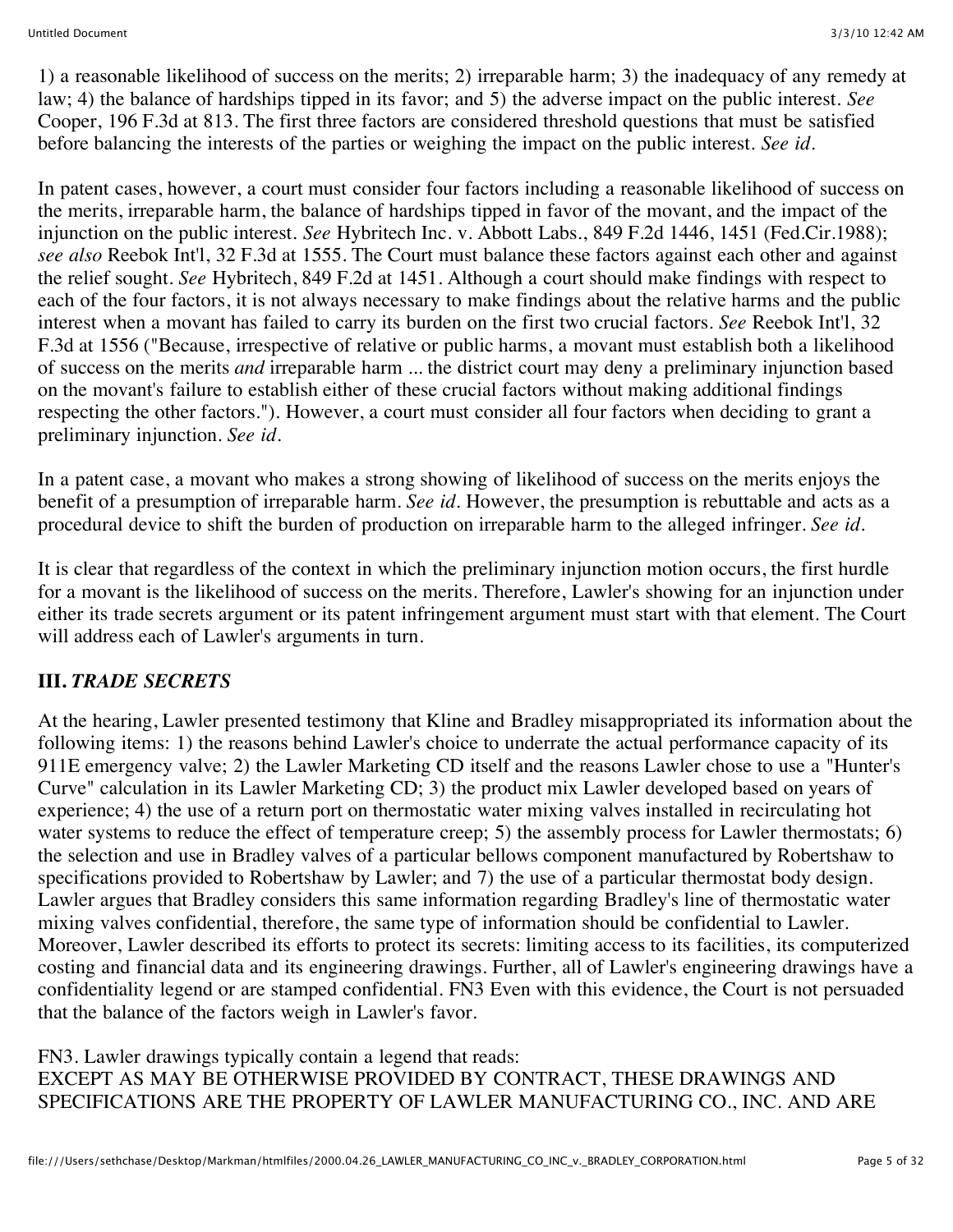#### ISSUED IN STRICT CONFIDENCE AND SHALL NOT BE REPRODUCED OR COPIED OR USED AS THE BASIS FOR THE MANUFACTURE OR SALE OF APPARATUS WITHOUT WRITTEN PERMISSION.

Pl.'s Ex. 116, ITT Hoffman Specialty, Bellows Drawing, Mar. 29, 1978. Older drawings acquired from ITT without the legend are stamped confidential. *See* Eveleigh Aff. para. 9. **A. LIKELIHOOD OF SUCCESS ON THE MERITS**

Trade secret protection is a matter of state law. Under the Indiana Uniform Trade Secret Act ("IUTSA"),

"[t]rade secret" means information, including a formula, pattern, compilation, program, device, method, technique, or process, that:

(1) derives independent economic value, actual or potential, for not being generally known to, and not being readily ascertainable by proper means by, other persons who can obtain economic value from its disclosure or use; and

(2) subject of efforts that are reasonable under the circumstances to maintain its secrecy.

Ind.Code s. 24-2-3-2. The definition of trade secret actually sets forth the elements for showing that information is a trade secret. *See* Amoco Prod. Co. v. Laird, 622 N.E.2d 912, 915 n. 1 (Ind.1993). In addition, combinations of publicly known or readily ascertainable information may be a trade secret if the combination is unique and was not previously known in the market place. Weston v. Buckley, 677 N.E.2d 1089, 1092 (Ind.Ct.App.1997) (citing Amoco Prod., 622 N.E.2d at 920), *trans. denied.* Whether information is readily ascertainable depends upon the degree of time, effort and expense required to duplicate or acquire the information by proper means. *Id.* However, "the mere availability of other proper means will not excuse a trade secret misappropriation." Amoco Prod., 622 N.E.2d at 918. The party asserting a trade secret has the burden to show that replicating the information would require substantial investment of time, expense and effort. *Id.* Furthermore, although definitive Indiana law on the subject is controlling, case law from other Uniform Trade Secret Act jurisdictions is relevant authority for construction of trade secret law in the state. *Id.*

A party that asserts misappropriation of its trade secrets may seek an injunction or damages. *See* Ind.Code s.s. 24-2-3-3 to 4; Bridgestone/Firestone, Inc. v. Lockhart, 5 F.Supp.2d 667, 680 (S . D.Ind.1998). Misappropriation includes the disclosure or use of a trade secret by a person who either used improper means to acquire knowledge of the information, or had a duty to maintain the secrecy of the information, or obtained the information from a person who had a duty to maintain its secrecy. *See id.* s. 24-2-3-2. As defined above, the party asserting misappropriation of a trade secret must identify the trade secrets and prove that they exist. *See* Nickelson v. General Motors Corp., 361 F.2d 196, 199 (7th Cir.1966); Eaton Corp. v. Appliance Valves Corp., 526 F.Supp. 1172, 1178 (N.D.Ind.1981), *aff'd* 688 F.2d 842 (7th Cir.1982); Amoco Prod., 622 N.E.2d at 920.

Therefore, in order for Lawler to succeed in showing a likelihood of success on the merits of its misappropriation of trade secrets claim, it must show that the information had independent value, that the information is not readily ascertainable, that the information in combination was unique and not previously known in the market place, that Lawler took reasonable steps to protect the information, and that Kline and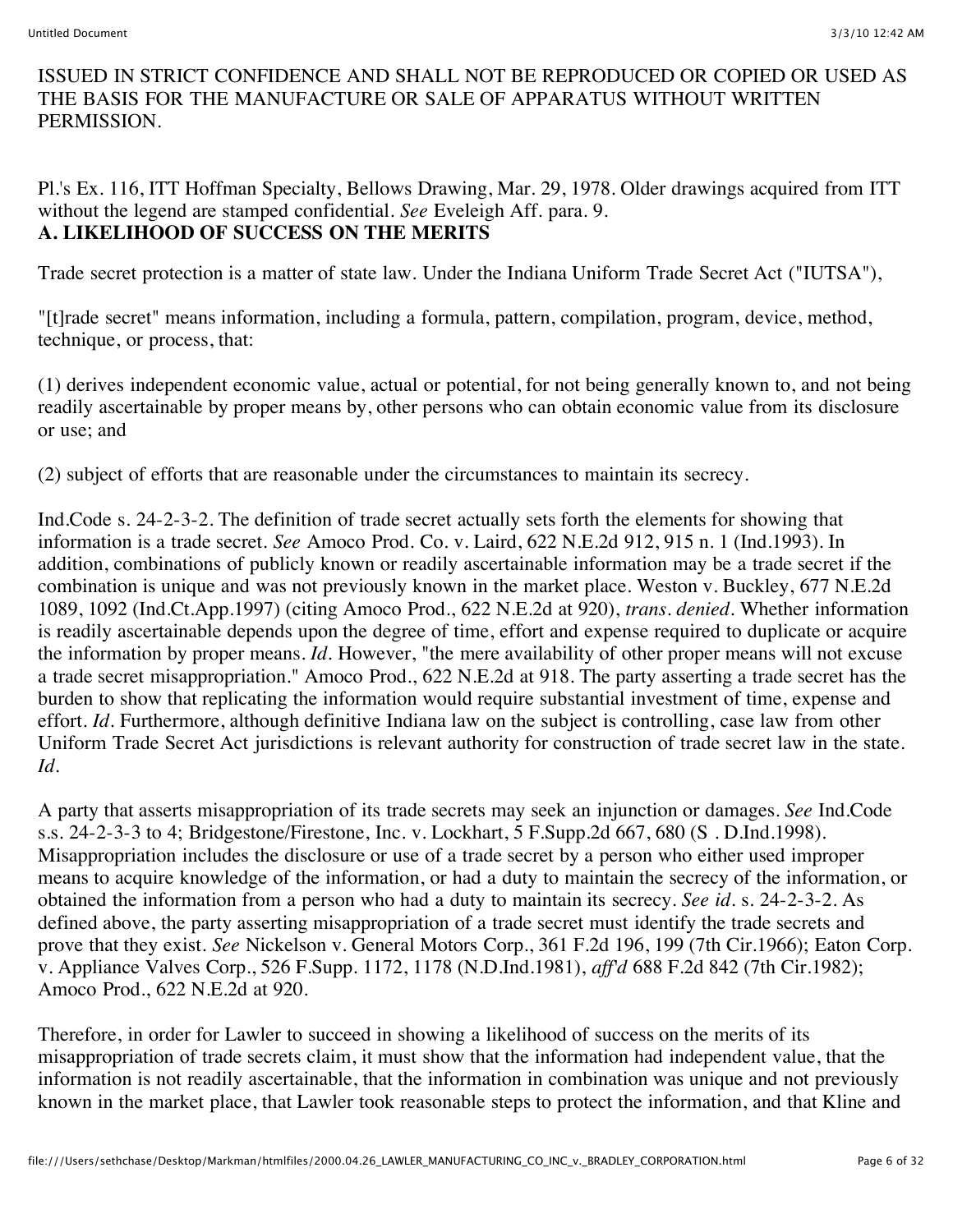Bradley used the trade secrets they obtained from Lawler. For the reasons discussed below, the Court finds the likelihood of success is low that Lawler could prove all of the above stated elements for each of its asserted trade secrets.

The Court notes at the outset that Lawler did not have a secrecy agreement, confidentiality agreement or non-compete agreement with any of its employees, including Kline. *See* Hrg. Tr. at 139, Eveleigh-Cross; *id.* at 406-07, Kline-Direct. Although this fact is not dispositive on the element that Lawler must have made efforts "reasonable under the circumstances" to keep its confidential information secret, it is a factor weighing against Lawler on that element for each of its alleged secrets.

## *1. Underrating the Performance of the 911E Valve*

Lawler did not show that the reason it chose to underrate the performance of its 911E valves had independent economic value as required by the definition of trade secret. Although the strategy behind this decision by Lawler is something only an insider would likely know, Lawler presented no evidence that this information was valuable to Bradley's efforts in designing its mixing valve product line. It is not likely Lawler could prove misappropriation of a trade secret under those circumstances because it is missing a required element of a trade secret.

## *2. Lawler Marketing CD and "Hunter's Curve"*

Lawler claims that the CD it used for marketing was confidential. However, Eveleigh testified that Lawler simply transferred the information from its sales and training video to a CD so that its customers would have better access to the information. Hrg. Tr. at 45, Eveleigh-Direct. Eveleigh also testified that generally Lawler wanted its customers to see its video because it could convince them to use Lawler's valves. Hrg. Tr. at 142-46, Eveleigh-Cross. Likewise, a reasonable inference is that Lawler used its CD for a similar purpose: To provide engineers with information they could use to specify Lawler valves. Lawler chose to publicize its valves with a video and a CD. It cannot now claim that information it purposefully made public is a trade secret.

Furthermore, Lawler argues that the "Hunter's Curve" it used in the video and the reasons for its use made Bradley's use of a similar calculation in its Bradley Marketing CD misappropriation. This argument is without merit. Kline testified that engineers use standard equations, or "Hunter's Curve" based on those equations, for determining the size thermostatic water mixing valve needed for a particular building. Hrg. Tr. 398-99, Kline Direct; Pl.'s Ex. 188, Fax from Kevin Kline to Greg Panovich, Channel One, Table 12 Hot Water Demand in Fixture Units [140 (deg.)F (60 (deg.)C) Water]. Specifying engineers can find the information in an American Society of Plumbing Engineers Data Book. Hrg. Tr. at 399. Lawler provided no testimony to the contrary. Moreover, it is logical that Kline, a design engineer for approximately twentyeight years, would know what equations engineers would use to size valves. Even if Lawler had Kline sign a confidentiality and non-compete agreement, Lawler would have had no legal basis for demanding that Kline refrain from using general knowledge he gained during his employment at Lawler while working for Bradley. *See* Flotec, Inc. v. Southern Research, Inc., 16 F.Supp.2d 992, 999-1000 (S.D.Ind.1998) (discussing the difference between information in the public domain and information that is secret); Eaton Corp. v. Appliance Valves Corp., 526 F.Supp. 1172, 1179 (N.D.Ind.1981) ( " 'Matters which are generally known in the trade cannot be made secret by being so labeled in an agreement.' ") (quoting Packard Instrument Co. v. Reich, 412 N.E.2d 617, 6233 (Ill.Ct.App.1980)). Thus, it is clear that Bradley used the Hunter equations in its CD as a tool for engineers to size valves because that is the industry standard, not because Kline or Bradley misappropriated Lawler's secret information.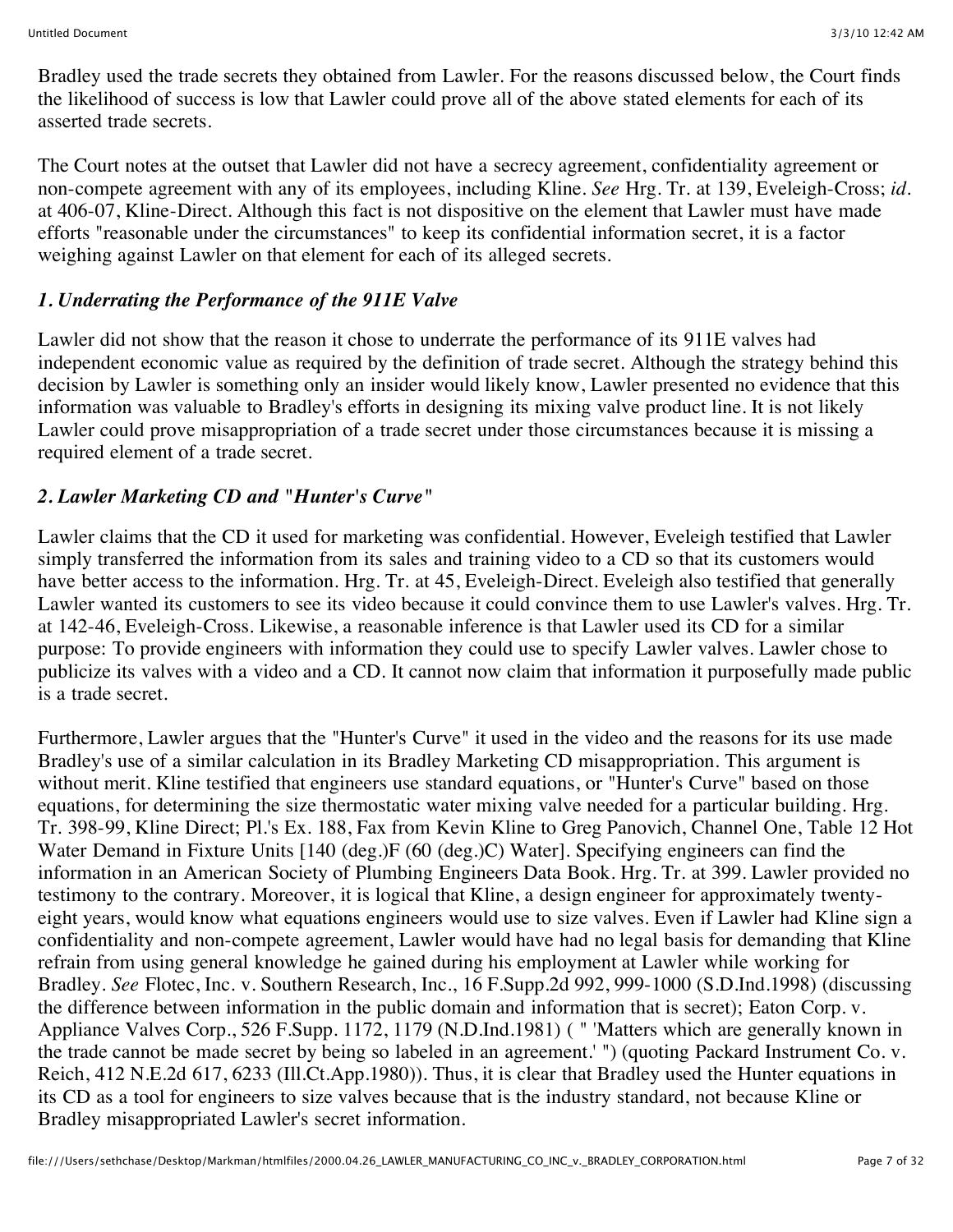#### *3. Lawler's Product Mix*

Lawler also claims that its product mix is a trade secret, but it makes no effort to hide its product specifications from the public. Bradley's product manager, Kwekkeboom, easily obtained information about Lawler's product specifications by searching the internet and collecting brochures that Bradley sales representatives obtained at trade shows. Hrg. Tr. at 323-31, Kwekkeboom-Direct; Def.'s Ex. PK1, Lawler Manufacturing Co., Inc. Plumbing Products Data Sheets. In addition, Lawler's Eveleigh testified that other manufacturers' multi-valve master control products had been on the market prior to Lawler's development of the high/low valve. Hrg. Tr. at 72, Eveleigh Direct. Further, at least one of the features of these valves, whether Lawler's single valve or a multi-valve manifold system, fall under the ASSE 1017 standard; Eveleigh testified that manufacturers in the industry design to meet the performance requirements contained in that standard. *Id.* at 44. Lawler even advertised the standards its product met. *See* Compl. Ex. C, Reprint, *Lawler's 911 Emergency Shower Valve Answers the ANSI Call,* PM Engineer (July/Aug.1998) ( "Lawler's Model 911 and 911E will help you meet ANSI Z358.1-1998 today."); *id.* Lawler Mfg. Co. Literature, Model 911 Thermostatic Mixing Valve for Emergency Shower Fixtures ("Meets ANSI Standard Z358.1 of 30 gpm of water at 60 (deg.)-95 (deg.) F. (15 (deg.)-35 (deg.) C.) [.]"); Defs.' Ex. PK1, Lawler 802/805 Hi-Low Water Mixer, <http:// www.lawlervalve.com/802805.html> ("These one piece, single body valves contain a liquid filled thermostat, a stainless steel piston and liner, and meet ASSE 1017 requirements."). The performance criteria of Lawler's product mix is thus readily ascertainable and not secret. Based on the evidence Lawler presented, it is unlikely it could succeed in creating an inference otherwise.

## *4. Return Port Solution to Temperature Creep Problem*

Lawler claims that the "temperature creep" phenomenon and its return port solution to the problem are trade secrets. However, Eveleigh testified that Lawler obtained information about the temperature creep phenomenon itself from a published paper written by an engineer. Hrg. Tr. at 126, Eveleigh-Direct. Moreover, Eveleigh testified that Lawler actually planned to solve the temperature creep problem by adopting "a standard industry practice of recirculating the water back to the cold water side of the mixing valve and the cold water feed of the heaters." *Id.* However, Lawler never actually adopted this solution in its emergency valve technology; nor apparently adopted the return port solution for any of its valves. *See id.* at 126-27.

In contrast, Bradley incorporated a return port on the cold water side of each valve. *See* Hrg. Tr. at 127, Eveleigh-Direct. In addition, Lawler presented evidence that Kline actually educated the Bradley valve marketing team about the temperature creep phenomenon and suggested a return port on the cold water side as a solution to the problem. Pl.'s Ex. 18, Memo, To Paul Kwekkeboom From Kevin Kline, Thermostatic Valve Operation When Set Temperature is Near the Incoming Hot Water Temperature, July 29, 1997; Hrg. Tr. at 351, Kwekkeboom-Cross. With this evidence Lawler appears to imply that Kline improperly disclosed the information to Bradley and that Bradley inappropriately used the information in its valve designs.

However, Lawler apparently did not either independently identify the temperature creep phenomenon or invent a unique solution to the problem. To the contrary, Lawler personnel simply read published literature and adopted a "standard industry practice." Without a showing of more added value, or a substantial investment of time, expense or effort to recreate the information, Lawler cannot claim that readily ascertainable, standard industry practice is a trade secret.

## *5. Thermostat Assembly Process*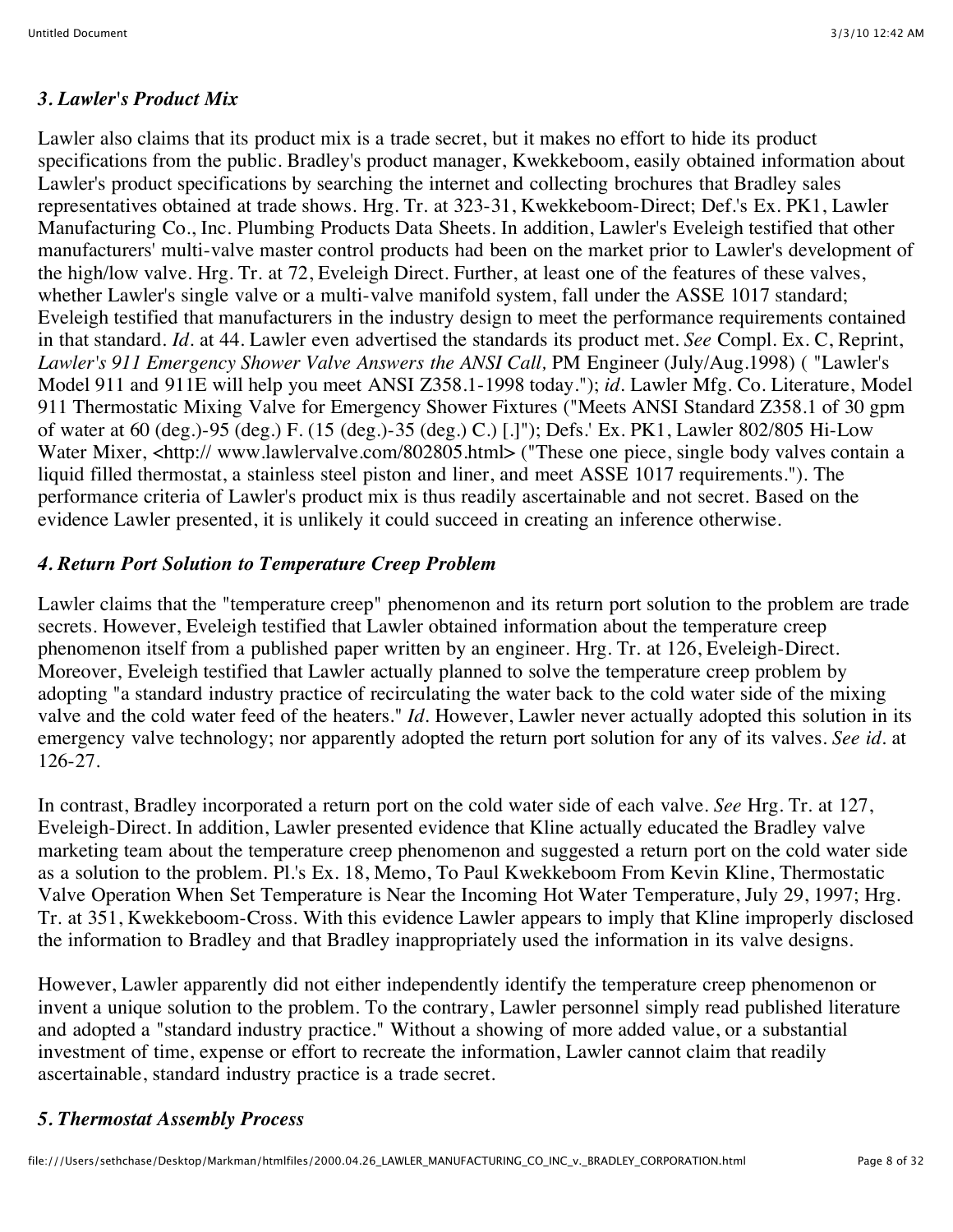Lawler also alleges that its thermostat assembly process is a trade secret, however, the company offered no testimony that its process was unique or was kept secret. Lepay Keyes ("Keyes"), Lawler's Production Supervisor, testified that Kline had some involvement with thermostats before he started working for Lawler. Hrg. Tr. at 251-52, Keyes-Direct. Once at Lawler, Kline supervised the production process, building thermostats himself. *See id.* at 259-60. Keyes described Kline as "the one that [sic] was skilled in actuators and in the thermostats." *Id.* at 260. After Kline left the company, Keyes developed a production procedure manual to ensure that Lawler could teach new employees its production process, including the thermostat assembly process. *See id.* No other testimony or exhibits exemplify that this process was unique to Lawler. Moreover, other than the general assertion by Eveleigh about locking the facility and not telling customers about its manufacturing process, Lawler never described what it did to keep its thermostat assembly process a secret.

Kline and Bradley presented evidence that techniques for soldering the parts of a thermostat and volume filling techniques were published by third parties such as Robertshaw in its literature. Hrg. Tr. at 391-92, Kline-Direct; Pl.'s Ex. 126B, Robertshaw Bellows Catalog, at 24, 32. In addition, Kline testified that thermostat technology using bellows was old technology, originally used for thermostats in cars. Hrg. Tr. at 392-93. Lawler presented no testimony or evidence to the contrary.

From the evidence presented, it is possible to infer that the process for assembling thermostats was a trade secret simply from the fact that Keyes had to develop a procedure manual for assembling thermostats after Kline left because he was the person responsible for thermostat assembly and described as one skilled in the art. *See* Hrg. Tr. at 260. However, the fact that Lawler needed to formalize its process in writing in order to preserve it for future reference does not by itself prove that Lawler's assembly process was unique or that the company took reasonable steps to assure its secrecy. At the hearing Eveleigh testified that other competing products in the master control valve market also used thermostats. Hrg. Tr. at 81, Eveleigh-Direct. Nevertheless, he did not testify that Lawler's process for assembling those thermostats was any different from that of Lawler's competitors. Keyes also did not so testify.

In addition, the fact that few people at Lawler knew how to assemble thermostats does not make the process a trade secret, particularly in light of the fact that Lawler had fifteen employees in total to design, manufacture, sell and ship its products. *See* Hrg. Tr. at 105-06, Eveleigh-Direct. Under such circumstances, one or two people specializing in certain aspects of assembly seems logical, not secretive.

Further, even assuming that Kline learned the thermostat assembly process exclusively at Lawler, without evidence that Lawler attempted to keep that process secret, Kline and Bradley's use of a thermostat assembly process is not misappropriation of Lawler's trade secret.

## *6. Kline and Bradley's Selection of Robertshaw Bellows*

Lawler presented evidence that Kline designed a particular bellows for use in Bradley's valve thermostats using information he learned at Lawler. Specifically, Lawler offered an ITT drawing dated March 29, 1978 of a bellows with ITT's part number 7658-00. Pl.'s Ex. 116, ITT Hoffman Specialty, Bellows Drawing, Mar. 29, 1978. ITT's drawing contained a confidentiality legend. *See id.; infra* n. 3. In addition, Lawler presented a Robertshaw drawing of the same bellows part dated April 27, 1978 with Robertshaw's part number A-00755-A102. Pl.'s Ex. 117, Fulton Syphon Div., Robertshaw Controls Co., Eng. Drawing, Apr. 27, 1978. The Robertshaw drawing also states, "REF: CUST. DWG. 7658-00," presumably a reference to the part number on ITT's drawing. *Id.* Robertshaw's drawing does not contain a confidentiality legend or stamp. *Id.*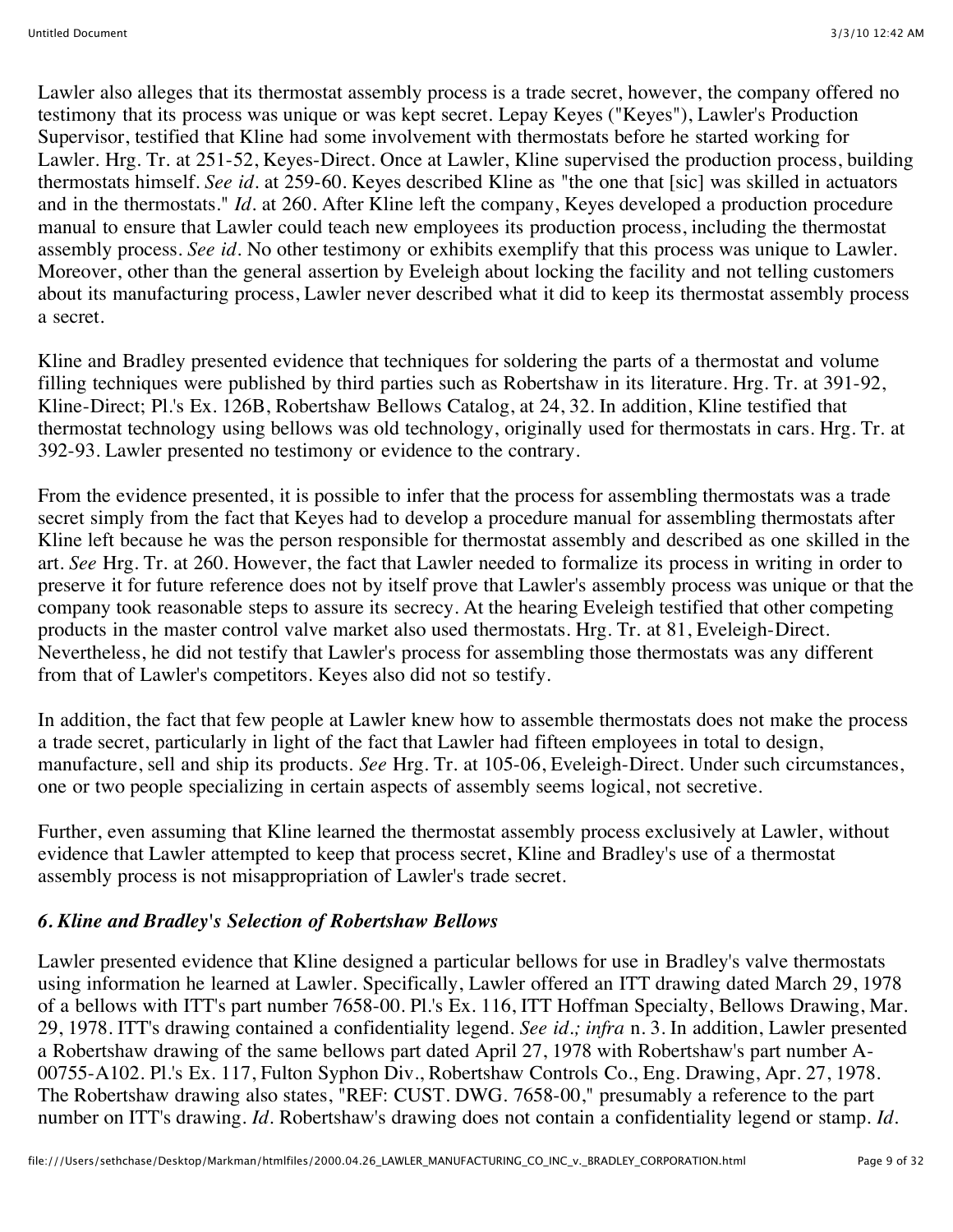However, Eveleigh testified that Robertshaw acknowledged Lawler's confidentiality legend and stamp. Hrg. Tr. at 122, Eveleigh-Direct. Eveleigh also testified that after Kline left Lawler, a parts inventory revealed that several bellows parts were missing. Hrg. Tr. at 123.

In addition to the evidence showing Lawler's interest in that particular bellows design, the Court accepted into evidence Kline's handwritten fax to Robertshaw asking it to quote on specific quantities of bellows either built to Kline's attached specifications or the Robertshaw equivalent. Pl.'s Ex. 136A, Fax to Linda Pearson at Robertshaw From Kevin Kline, Jan. 27, 1998. One of the drawings attached to that fax specified a bellows with forty convolutions (one of the specifications required for bellows), identical to that of ITT's drawing for its part number 7658-00. *Id.* at 3. A Robertshaw salesperson contacted Kline to get more specific information about what Kline needed; Kline told the salesperson that he wanted a bellows similar to the one Robertshaw made for "McDonald, Miller and Hoffman, and Lawler." FN4 Hrg. Tr. at 506, Kline-Cross. Kline testified that the Robertshaw salesperson faxed him drawings of the parts requested and Kline subsequently made Bradley drawings that conformed with those specifications. Hrg. Tr. at 513-14. One of the drawings faxed to Kline was Robertshaw's part number A-00755-A102 that had the mark "REF: CUST. DWG. 7658-00." *See* Hrg. Tr. at 514-15. Two Robertshaw literature pieces were also received into evidence, one entitled "Robertshaw Bellows Principles," the other entitled "Bellows, Catalog R." Pl.'s Exs. 126B, Robertshaw Bellows Principles; 126A, Robertshaw, Bellows, Catalog R. Kline testified during the hearing that he did not reference "Robertshaw Bellows Principles" when ordering the forty convolution bellows from Robertshaw. Hrg. Tr. at 500.

FN4. McDonald, Miller and Hoffman was the predecessor company for ITT's Hoffman division. *See* Hrg. Tr. at 506-07, Kline-Cross. Kline worked for that division prior to his purchase of ITT's Lawler division. Pl.'s Ex. 11, Resume, Kevin B. Kline; Hrg. Tr. at 77, Eveleigh-Direct; *id.* at 383, Kline-Direct.

Lawler argues that this evidence proves that the Robertshaw bellows with forty convolutions with Robertshaw's part number A-00755-A102 was designed specifically for ITT, Lawler's predecessor, and therefore that part was Lawler's trade secret. Kline knew about the part because he was the engineer at Lawler who built thermostats using those bellows. Kline also knew that Lawler part drawings were confidential. Further, Kline and Bradley misappropriated that trade secret by approaching Robertshaw to manufacture bellows with the same specifications.

Based on the evidence presented, Lawler's success on this argument, although not "likely" in the normal sense of the word, is more than negligible. *See* Abbott Labs. v. Mead Johnson & Co., 971 F.2d 6, 12 & n. 2 (7th Cir.1992); International Kennel Club of Chicago, Inc. v. Mighty Star, Inc., 846 F.2d 1079, 1084 (7th Cir.1988). What makes this a close call is whether Lawler took reasonable steps to keep the information secret.

Kline testified that he knew about the bellows design not only because of his work at Lawler, but also from his work at ITT's Hoffman division. Hrg. Tr. at 388-90, Kline-Direct. This is a reasonable statement given that the original ITT drawing for the part was made by ITT's Hoffman Specialty division. In addition, other than the legend on the ITT drawing, there is no other evidence that Robertshaw was asked to keep the part design confidential. The fact that Robertshaw had a drawing of the part on its own drafting paper, with a Robertshaw part number containing only a reference to a customer part drawing weighs against Lawler's claim that Robertshaw respected the secrecy of this part. Robertshaw's drawing does not contain a confidentiality label of any kind. Nor has Lawler presented physical evidence of a confidentiality agreement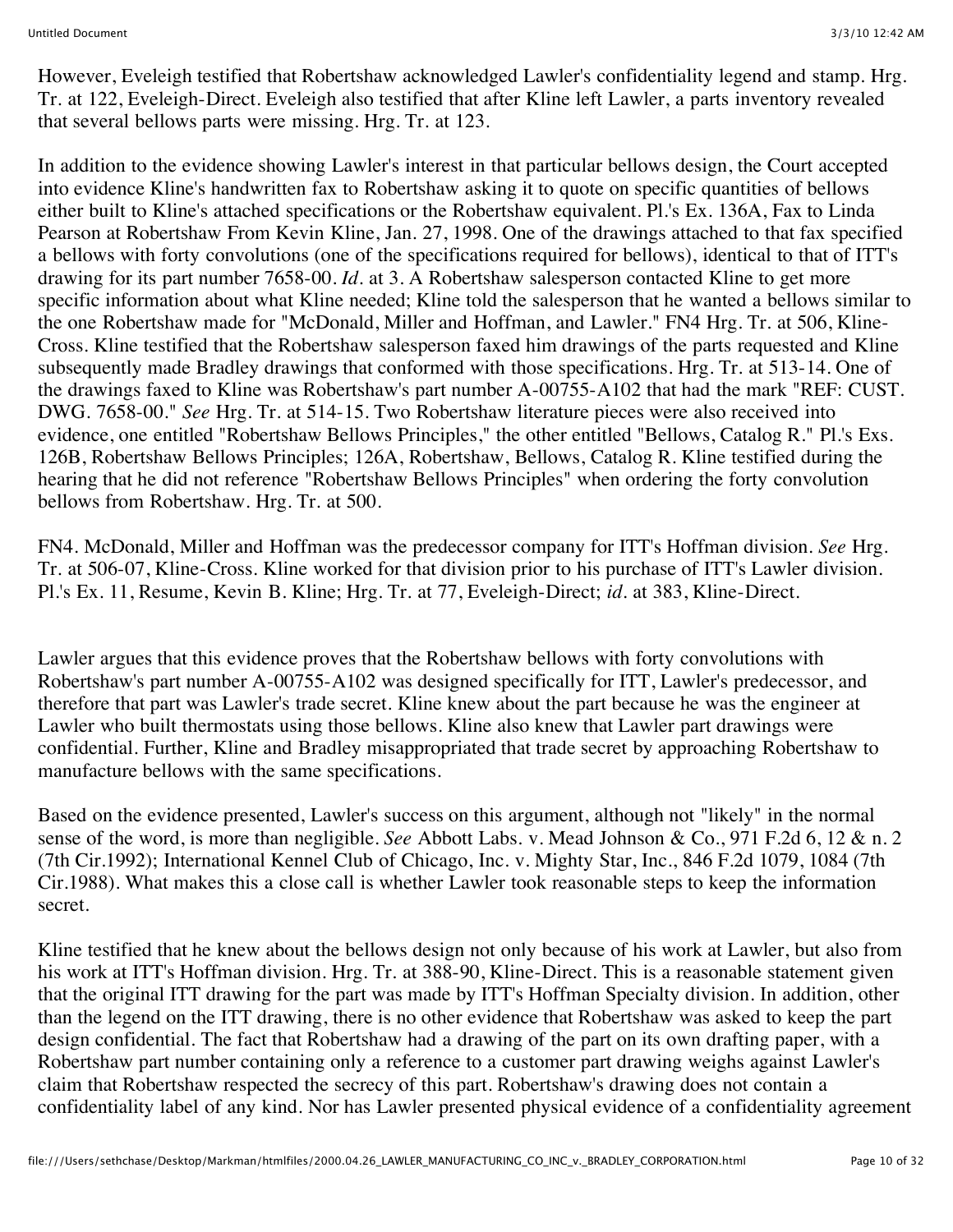between the two companies. Arguably, Robertshaw's publication of the part on its own drafting paper, without a confidentiality stamp makes the part specification readily ascertainable and not a trade secret. This conclusion is supported by the publication of Robertshaw's part number for this particular bellows in its "Robertshaw Bellows Principles," as well as by the fact that this part has been used in valves since at least 1978 and, with some effort to dissemble a valve, the part's specifications can be readily discerned. *See* Pl.'s Ex. 1726B at 16, Fig. 4, Data, Bellows Characteristics; *see also* Skoog v. McCray Refrigerator Co., 211 F.2d 254, 257 (7th Cir.1954); Flotec, Inc. v. Southern Research, Inc., 16 F.Supp.2d 992, 1000 (S.D.Ind.1998) (discussing the outer limits trade secret protection when information is readily discernable).

Nevertheless, Lawler did present evidence that it tried to keep the part specifications secret by using a confidentiality legend on its drawings. Furthermore, the standard for "readily ascertainable" by publication is trumped by whether the party using the information actually reverse engineered the product to obtain it or simply used knowledge gained during a confidential relationship with the party asserting a trade secret. *See* Rockwell Graphic Sys ., Inc. v. DEV Indus., Inc., 91 F.3d 914, 917 n. 4 (7th Cir.1996); Amoco Prod., 622 N.E.2d at 920. Here it is unclear whether Kline and Bradley actually reversed engineered the information or not. Kline specifically testified that he did not obtain the specifications by using the "Robertshaw Bellows Principles" chart. Moreover, he specifically asked the Robertshaw salesperson for the equivalent to the bellows used by ITT's Hoffman division, and Lawler. Hrg. Tr. at 506, 514, Kline-Cross. In addition, Kline stated that he had a bellows part with that configuration in his possession. *Id.* at 524. The implication is that Kline obtained the information only through his work both at ITT, Hoffman and at Lawler and thus during a relationship of confidence.

Therefore, the issue is whether the steps Lawler took to keep the information secret were reasonable under the circumstances, and the answer remains unclear on the current state of the record. The Court will weigh this likelihood of success on the merits with the other factors for issuing an injunction in a subsequent section.

## *7. Thermostat Body Design*

Similar to its allegations about the bellows, Lawler asserts that Kline and Bradley misappropriated its trade secret thermostat body design. Lawler produced a voided prototype drawing of a thermostat body design originally intended for use in its 911E valve, but never used. Pl.'s Ex. 353, Lawler Mfg. Co., Inc., Thermostat Body, Drawing No. 8334-24, Nov. 4, 1995 ("Lawler Thermostat Body"); Hrg. Tr. at 149, Eveleigh-Redirect. The original drawing was missing from Lawler's files after Kline left the company. Hrg. Tr. at 149. Lawler also produced a drawing of a Bradley thermostat body for one emergency valve, EFX50. Pl.'s Ex. 370, Bradley Corp., Thermostat Body, Drawing No. BRD 008700, Jan. 23, 1998 ("Bradley Thermostat Body"). The internal shape of the thermostat bodies in both drawings are remarkably similar. In addition, some of the dimensions are also the same. *Compare* Pl.'s Ex. 353, Lawler Thermostat Body *with* Pl.'s Ex. 370, Bradley Thermostat Body. In addition, Lawler presented evidence that Kline had produced drawings for thermostat bodies and valve liners for Bradley by March 1997, approximately one month after he started working for that company.

Lawler has created an inference that Kline and Bradley could have used knowledge Kline gained from his experience at Lawler to design thermostat bodies for Bradley. Thermostat technology itself appears to be old because both Eveleigh and Kline testified that thermostats have been around since at least the 1960s. Hrg. Tr. at 44, Eveleigh-Direct; *id.* at 393, Kline-Direct. Presumably the designs for them are similar as well, however, there is no evidence in the record about this fact, therefore it is difficult to assess the likelihood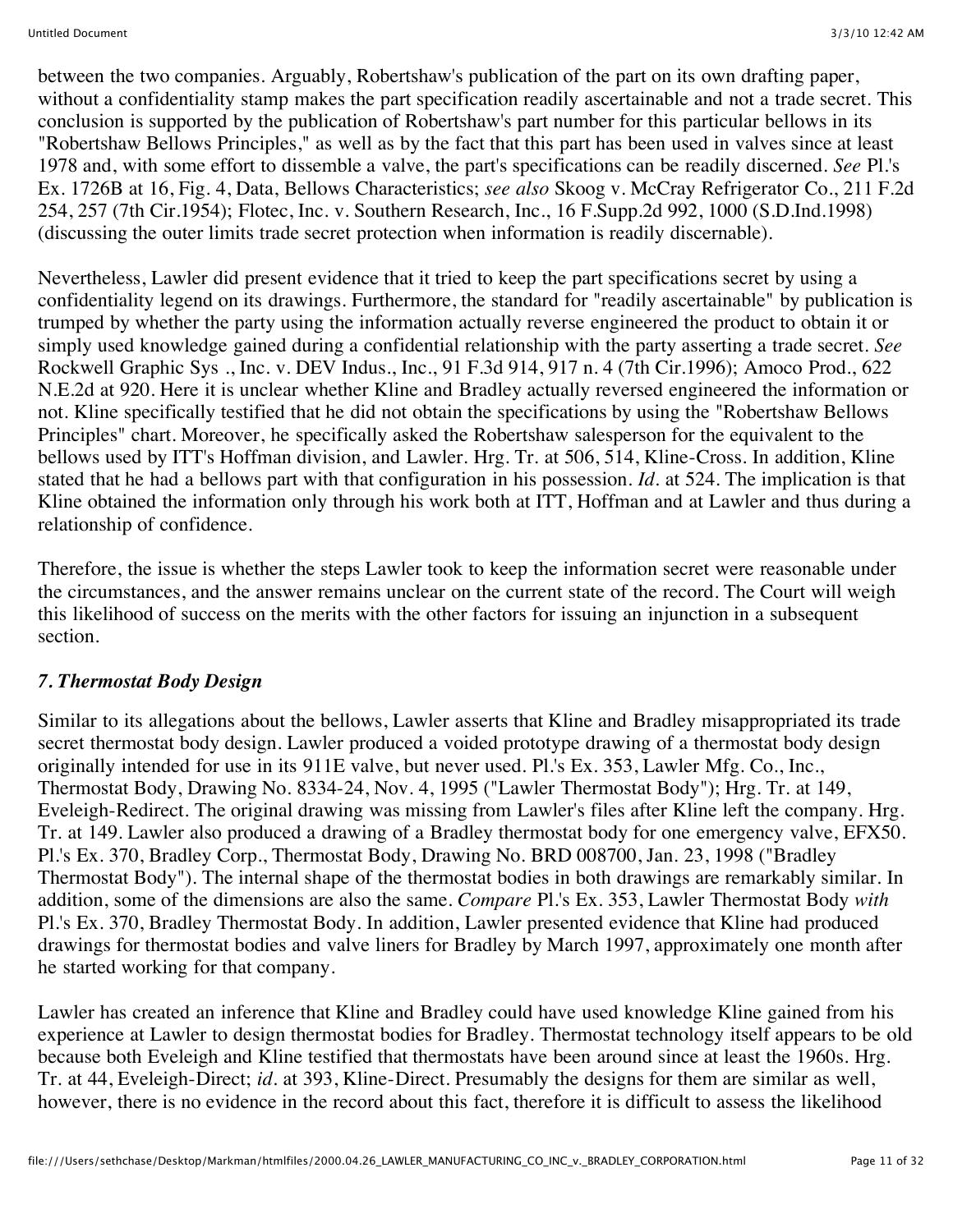that Kline could know the optimum shape for a mixing valve thermostat body without his experience at Lawler. Consequently, it is also difficult to assess the likelihood of success for Lawler's argument that Kline could not have produced drawings for a thermostat body within one month of starting work at Bradley without using Lawler trade secrets.

In regard to the specific thermostat design for the Bradley emergency valve, Bradley pointed out that the part dimensions for the parts are different. In addition, it is unclear from the record whether this shape thermostat body, whether with the same dimensions or not, were disclosed by Lawler's '531 emergency valve patent or by the actual emergency valve itself. Thus drawing into question the actual "secrecy" of this shape thermostat body.

Regardless of the secrecy of Lawler's design, Bradley presented no evidence that the differences it pointed out were material or were intended for a purpose it independently discovered. Bradley offered Kline's research notebooks perhaps for this reason, however, it did not point to specific evidence that Kline had researched and discovered a thermostat body shape that would give optimum results in an emergency valve. It is not the Court's place to comb through evidence to support a parties argument.

Although the evidence Lawler presents on this issue is weak, there is some likelihood that it would succeed in showing that it had a trade secret in this particularly shaped thermostat body. The Court will weigh this finding, along with its similar finding with respect to the bellows, with the other factors for issuing an injunction in the next section.

## **B. IRREPARABLE HARM ABSENT AN INJUNCTION**

As discussed above, Lawler has shown that it has a slight chance of success in proving that Kline and Lawler misappropriated its trade secrets about a particular bellows and a particular thermostat body design. Similarly, Lawler makes some showing of harm from this misappropriation, however, not that the harm is irreparable.

Lawler contends that this case is like that in Pepsico, Inc. v. Redmond, 54 F.3d 1262 (7th Cir.1995), where there was a strong showing that disclosure of trade secrets was inevitable and an injunction issued. Lawler argues that Kline will inevitably use Lawler's trade secrets in his capacity as valve design engineer and already has. It follows from this inevitable disclosure that Lawler will suffer harm because its competitor will not have as long a development period as Lawler. Moreover, Lawler already has suffered harm because its largest customer, Haws Corporation ("Haws"), asked for a price decrease on Lawler's emergency valve product line based upon Bradley's aggressive pricing. Pl.'s Ex. 350, Letter to Bob Eveleigh from Allen D. Zeigler, Haws Corp., Nov. 23, 1999. In addition, Eveleigh testified that Lawler dropped its list price on its emergency valves in October 1999. Hrg. Tr. at 100, Eveleigh-Direct. Lawler concludes that it cannot wait until June for a trial on the merits of this case to stop Kline and Bradley from exploiting its trade secrets, otherwise it will experience irretrievable price decreases.

Lawler bolsters its price decrease argument with evidence that Bradley's emergency valve does not meet the ANSI standard for flow rate when hot water failure is simulated. Hrg. Tr. at 61-67, Eveleigh-Direct; Pl.'s Ex.338, Lawler Test Results on Bradley 2200 @ 85 (deg.)F, Mar. 6, 2000. Lawler contends that its goodwill suffers with every Bradley valve that fails in the market, therefore, Lawler's reputation is irreparably harmed.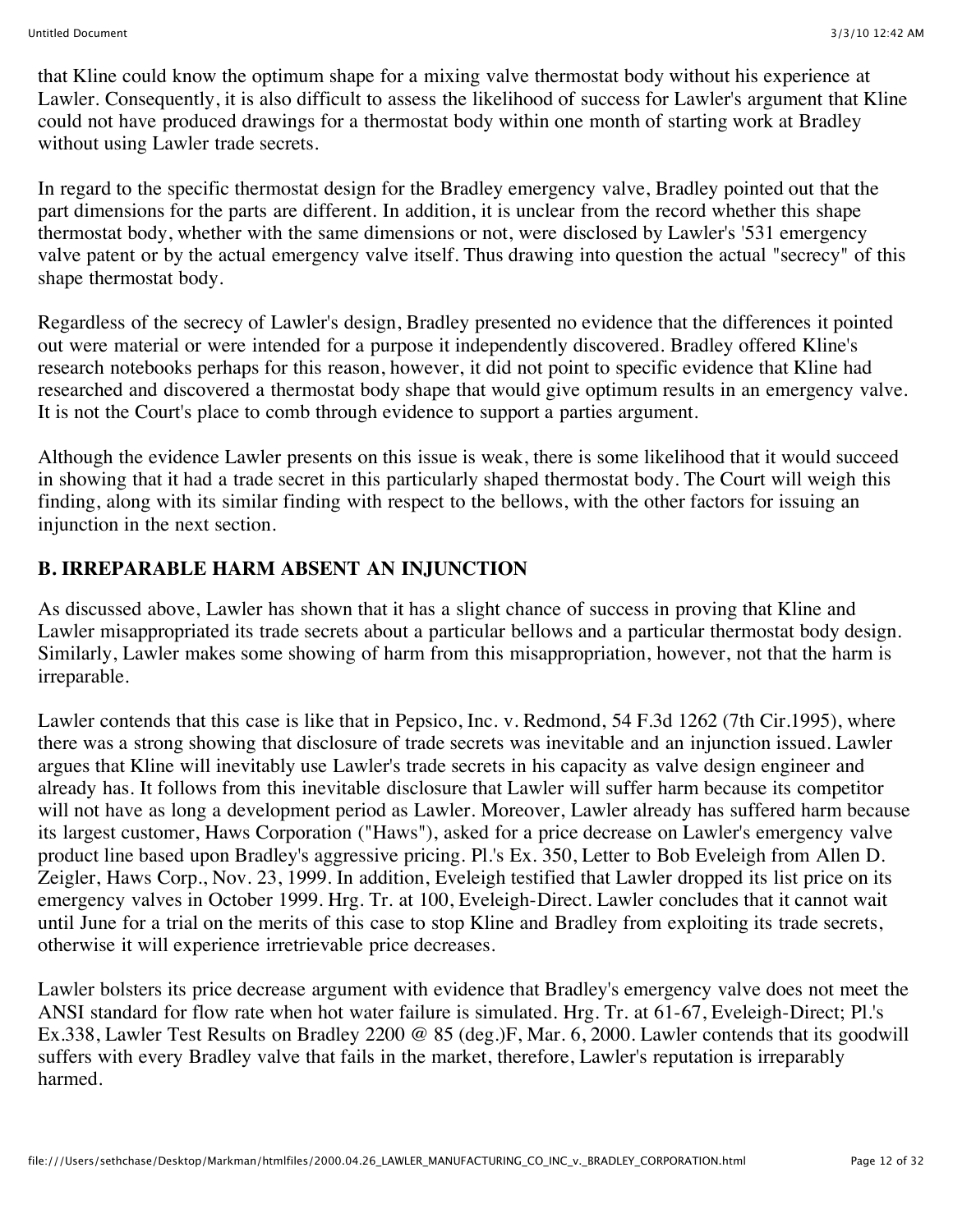The Court is not persuaded that the evidence weighs in favor of finding irreparable harm.FN5 First, and most importantly, Lawler relies heavily upon the argument that Kline had access to information at Lawler and went to work at Bradley in essentially the same capacity, therefore, disclosure of trade secrets was inevitable .FN6 Yet, Lawler waited until December 1998 to file this law suit and until February 2000 to file this motion for a preliminary injunction. Lawler's delay in seeking an injunction weighs against finding irreparable harm when it knew in February 1997 that Kline was going to work for a competitor and could have sought such an injunction at that time.

FN5. In patent infringement cases as well as in trademark infringement cases in some circuits, on a strong showing of likelihood of success on the merits, the plaintiff is entitled to a presumption of irreparable harm. *See Eli Lilly v. American Cyanamid,* 32 F.3d 1568, 1578 (Fed.Cir.1996); Federal Exp. Corp. v. Federal Espresso, Inc., 201 F.3d 168, 174 (2d Cir.2000); American Bd. of Psychiatry & Neurology, Inc. v. Johnson-Powell, 129 F.3d 1, 3 (1st Cir.1997). Some courts have applied the same presumption in trade secret cases. *See Flotec,* 16 F.Supp. at 999. However, the presumption appears to arise only in cases where there is a strong showing of likelihood of success on the merits. *See id.* The Court need not decide this issue in this case because any presumption that Lawler would be entitled to is rebutted by its delay in seeking injunctive relief.

FN6. Lawler's reliance on Pepsico, Inc. v. Redmond, 54 F.3d 1262 (7th Cir.1995), a case involving inevitable disclosure of trade secrets, is misplaced. In *Pepsico,* the plaintiff drink manufacturer brought its suit immediately after it learned that one of its key marketing executives was leaving it to work in the same capacity for a direct competitor. Pepsico, 54 F.3d at 1265. The *Pepsico* court affirmed the trial court's grant of a preliminary injunction based in part on the strength of Pepsico's evidence that the executive had access to its trade secrets and would inevitably disclose them in his capacity in marketing at the competitor. In this case, Lawler had similar evidence at the time Kline left the company, but waited to act upon it for two years. Lawler's case is one of actual misappropriation because of the timing of its lawsuit and the timing of its preliminary injunction motion. *Pepsico* is not on point.

Lawler argues that it did not know the extent of Kline's involvement in Bradley's valve business until discovery, therefore, the Court should excuse its delay in seeking a preliminary injunction. Yet Keyes testified that Kline told Lawler employees he would be competing with Lawler in his new job. Hrg. Tr. at 257, Keyes-Direct. In addition, both Keyes and Eveleigh testified that they discovered drawings and parts missing from Lawler's premises fairly soon after Kline left. Hrg. Tr. at 259; *id.* at 123-24, Eveleigh-Direct. Further, Keyes suspected Kline had taken something extra with him because she thought his personal belongings could not have taken up the number of boxes he took from Lawler the day he left. Hrg. Tr. at 257-58. Moreover, Lawler suspected wrongdoing in 1998 when it filed this suit in response to Bradley's entry into the emergency valve market. These facts suggest Lawler had evidence that Kline would "inevitably disclose" trade secrets well before discovery started. Under these facts, the Court will not excuse Lawler's delay in seeking an injunction on its trade secret claim.

Second, Lawler made no effort to secure its secrets with a confidentiality agreement with its employees or with its suppliers. It did take some steps to protect its drawings, such as the legend, however, one of its suppliers clearly copied a drawing without maintaining the same level of confidentiality. These facts belie Lawler's claim that the secrets have immeasurable worth, otherwise Lawler would have taken additional steps to keep them confidential.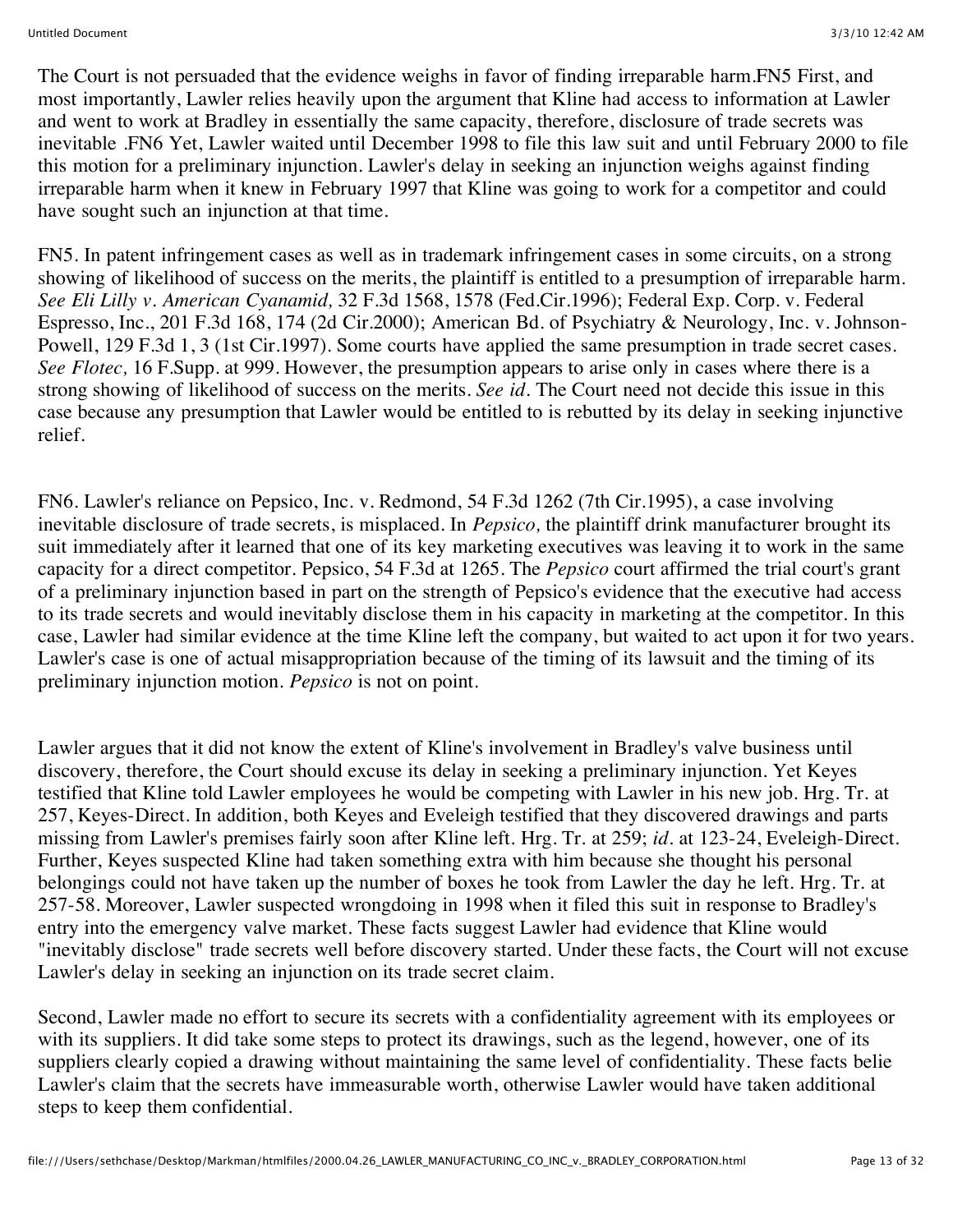In addition, Lawler articulated a specific price drop for its emergency products after Bradley's entry into the water mixing valve market. Lawler can quantify this differential. Lawler also asserts loss of its goodwill because Bradley's emergency valve does not meet ANSI requirements. However, Lawler has not shown a decrease in its sales or other evidence that this loss of goodwill has happened with Bradley's entry into the market or is likely to happen.

Lawler's arguments that it will be irreparably harmed if this Court does not enjoin Bradley from making, selling or using Bradley's line of thermostatic water mixing valves fail in the context of trade secrets because it waited two years after Kline left the company to seek injunctive relief, which belies an inference of irreparable harm. Additionally, Lawler can clearly articulate its losses as a result of Bradley's entry into the emergency valve business and it has seen a steady increase in its emergency and high/low valve sales since 1997, even after Bradley's entry into the market.

## **C. SUMMARY**

Lawler has shown a more than negligible likelihood of success on the merits. However, Lawler has not shown that Kline and Bradley's alleged misappropriation of its trade secrets will result in irreparable harm because it waited over two years after Kline left the company and it discovered drawings and part missing to ask the Court for injunctive relief. As a result of these findings, the Court DENIES Lawler's motion for preliminary injunction based on the trade secrets claim.

## **IV.** *PATENT INFRINGEMENT CLAIMS*

In a patent infringement case, in order for a preliminary injunction to issue, the plaintiff must show: (1) a reasonable likelihood of success on the merits; (2) irreparable harm; (3) the balance of hardships tipped in its favor; and (4) an adverse impact on the public interest. Hybritech, Inc. v. Abbott Labs., 849 F.2d 1446, 1451 (Fed.Cir.1988). A court must balance these factors against each other and against the magnitude of the relief sought. *Id.* Although a court should make findings with respect to each these factors, it is not always necessary to make findings about the relative harms and the public interest when the plaintiff has failed to carry its burden on the first two elements. Reebok Int'l Ltd. v. J. Baker, Inc., 32 F.3d 1552, 1556 (Fed.Cir.1994). On the other hand, when a court grants a preliminary injunction, it must make findings on all four factors. *Id.*

In patent cases, a movant who clearly establishes the first factor will enjoy the benefit of a presumption on the second. *Id.* The presumption is rebuttable. Moreover, it does not even arise unless there is a strong showing of a likelihood of success on the merits. *See* Eli Lilly & Co., 82 F.3d 1568, 1578 (Fed.Cir.1996); Reebok Int'l, 32 F.3d at 1556. As discussed above, the Court will start the preliminary injunction analysis with Lawler's likelihood of success on the merits of its patent infringement claim.

## **A. LIKELIHOOD OF SUCCESS ON THE MERITS**

In a patent case, likelihood of success on the merits requires a reasonable showing of patent validity and infringement. Reebok Int'l, 32 F.3d at 1555. The validity of Lawler's patents has not been established by prior adjudication. However, Lawler enjoys the statutory presumption of patent validity. 35 U.S.C. s. 282. This presumption merely gives Lawler the right to have validity judged by whether the challenger's evidence is sufficient to meet a clear and convincing standard. *See* C.R. Bard, Inc. v. M3 Sys., Inc., 157 F.3d 1340, 1348 (Fed.Cir.), *reh'g denied,* 161 F.3d 1380 (1998), *cert. denied,* 119 S.Ct. 1804 (1999); PPG Indus., Inc. v.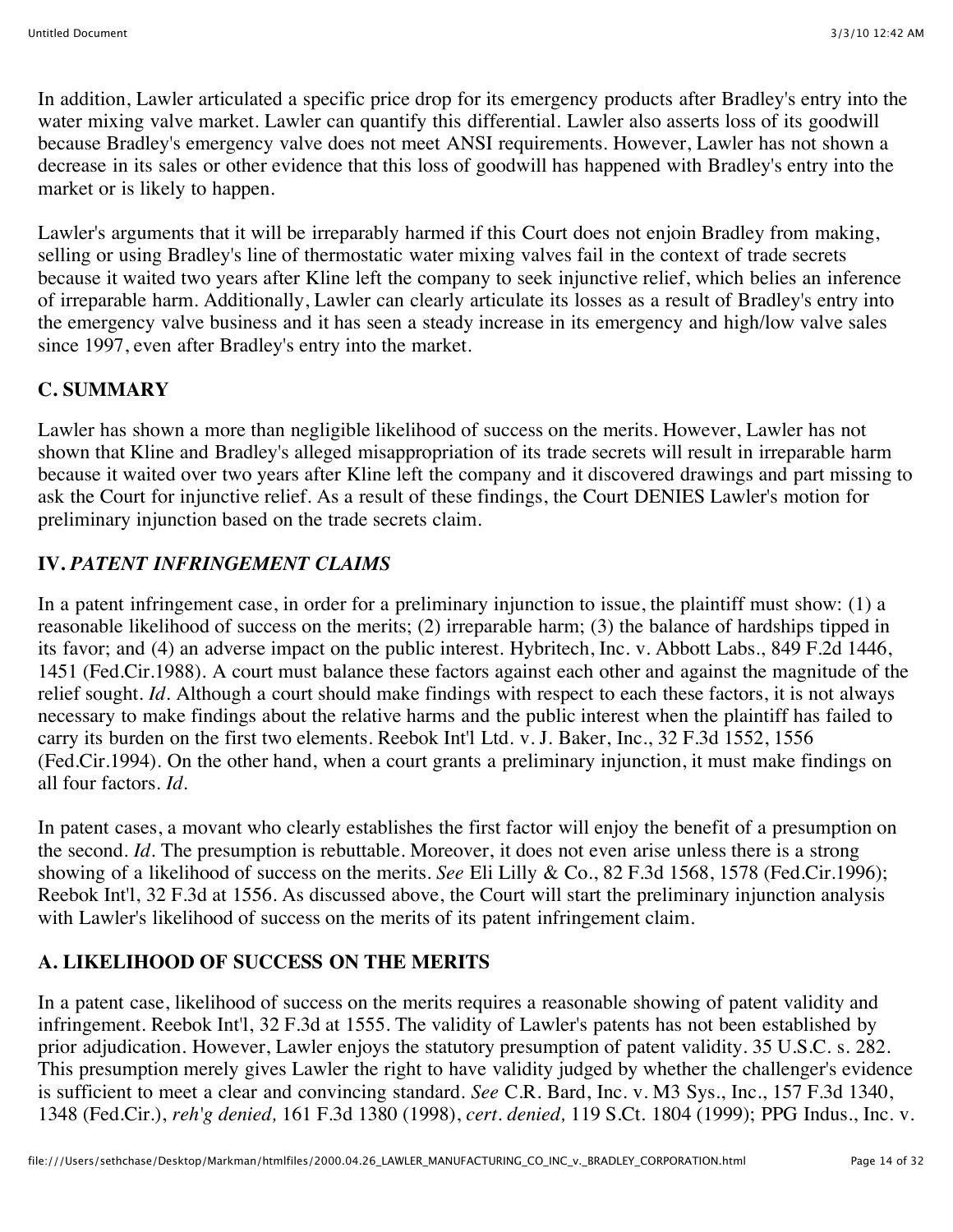Guardian Indus. Corp., 75 F.3d 1558, 1566 (Fed.Cir.1996); New England Braiding Co. v. A.W. Chesterton Co., 970 F.2d 878, 882 (Fed.Cir.1992) (noting that presumption of validity "acts as procedural device which places the burden of going forward with evidence and the ultimate burden of persuasion of invalidity at trial on the alleged infringer"). Thus, Bradley has the burden of proving that the ' 960 Patent and the '531 Patent are invalid.

With respect to Lawler's patent infringement claim, to predict the likelihood of success on the merits, the Court must assess whether Lawler can show by a preponderance of the evidence that every limitation of the claim or claims allegedly infringed has been found in the accused product, either literally or by an equivalent. Becton Dickinson & Co. v. C.R. Bard, Inc., 922 F.2d 792, 796 (Fed.Cir.1990); Pennwalt Corp. v. Durand-Wayland, Inc., 833 F.2d 931, 935 (Fed.Cir.1987), *cert. denied,* 485 U.S. 961, 1009 (1988). The analysis is a two step process. *See* K-2 Corp. v. Salomon S.A., 191 F.3d 1356, 1362 (Fed.Cir.1999). First, the Court must interpret the disputed claims, "from a study of all relevant patent documents," to determine their scope and meaning. *Id. See also* Dolly, Inc. v. Spalding & Evenflo Cos., Inc., 16 F.3d 394, 397 (Fed.Cir.1994); Becton Dickinson, 922 F.2d at 796. Second, the Court must determine if the accused device comes within the scope of the properly construed claims, either literally or by a substantial equivalent. *See* K-2 Corp., 191 F.3d at 1362; Dolly, 16 F.3d at 397; SmithKline Diagnostics v. Helena Labs. Corp., 859 F.2d 878, 889 (Fed.Cir.1988).

The purpose of claim construction is to elaborate the normally terse claim language in order to explain and understand, but not to change, the scope of the claim. *See* Scripps Clinic & Res. Found. v. Genentech, Inc., 927 F.2d 1565, 1580 (Fed.Cir.1991), *reh'g denied; see also* K-2 Corp., 191 F.3d at 1364 ("Courts do not rewrite claims; instead, [they] give effect to the terms chosen by the patentee."). Unless evidence pertinent to the interpretation of a claim is in dispute, claim interpretation may be resolved by the Court as a matter of law. Markman v. Westview Inst., Inc., 517 U.S. 370, 372 (1996) (hereinafter Markman II ); Markman v. Westview Inst., Inc., 52 F.3d 967, 979 (Fed.Cir.1995) (hereinafter *Markman I* ), *aff'd* 517 U.S. 370 (1996); Lantech, Inc. v. Keip Mach. Co., 32 F.3d 542, 546 (Fed.Cir.1994); Becton Dickinson, 922 F.2d at 796. " 'To ascertain the meaning of claims, [courts] consider three sources: The claims, the specification, and the prosecution history.' " Markman I, 52 F .3d at 979 (quoting Unique Concepts, Inc. v. Brown, 939 F.2d 1558, 1561 (Fed.Cir.1991)). The prosecution history of either patent is not in evidence in this case, therefore the Court will focus on the claims and the specifications. When a court engages in claim construction, it must do so with an eye for the understanding of those of ordinary skill in the art. K-2 Corp., 191 F.3d at 1365. However, the general rule is that a court will give claim terms their ordinary and accustomed meaning. Id. at 1362. This general rule is trumped if the written description or the prosecution history sets forth a different meaning in clear and deliberate language, *see* id. at 1363; Markman I, 52 F.3d at 979, or if the ordinary meaning of a disputed term would deprive the claim of clarity. *See* K-2 Corp., 191 F.3d at 1363.

If, after reviewing all available intrinsic evidence, some genuine ambiguity still exists in the claims, a court may look to extrinsic evidence, including testimony of witnesses and references to the specification, the prior art and other claims. *See* id; Vitronics Corp. v. Conceptronics, Inc, 90 F.3d 1576, 1584 (Fed.Cir .1996); Markman I, 52 F.3d at 979-81. The scope of a court's inquiry in this regard is limited given the Federal Circuit's admonition: "If the patent's claims are sufficiently unambiguous for the PTO, there should exist no factual ambiguity when those same claims are later construed by a court of law...." Markman I, 52 F.3d at 986. Therefore, expert and inventor testimony, dictionaries, and learned treatises may be used to assist a court's understanding of the patent, or the field of technology, but not to vary or contradict the terms of the claims. Id. at 980-81.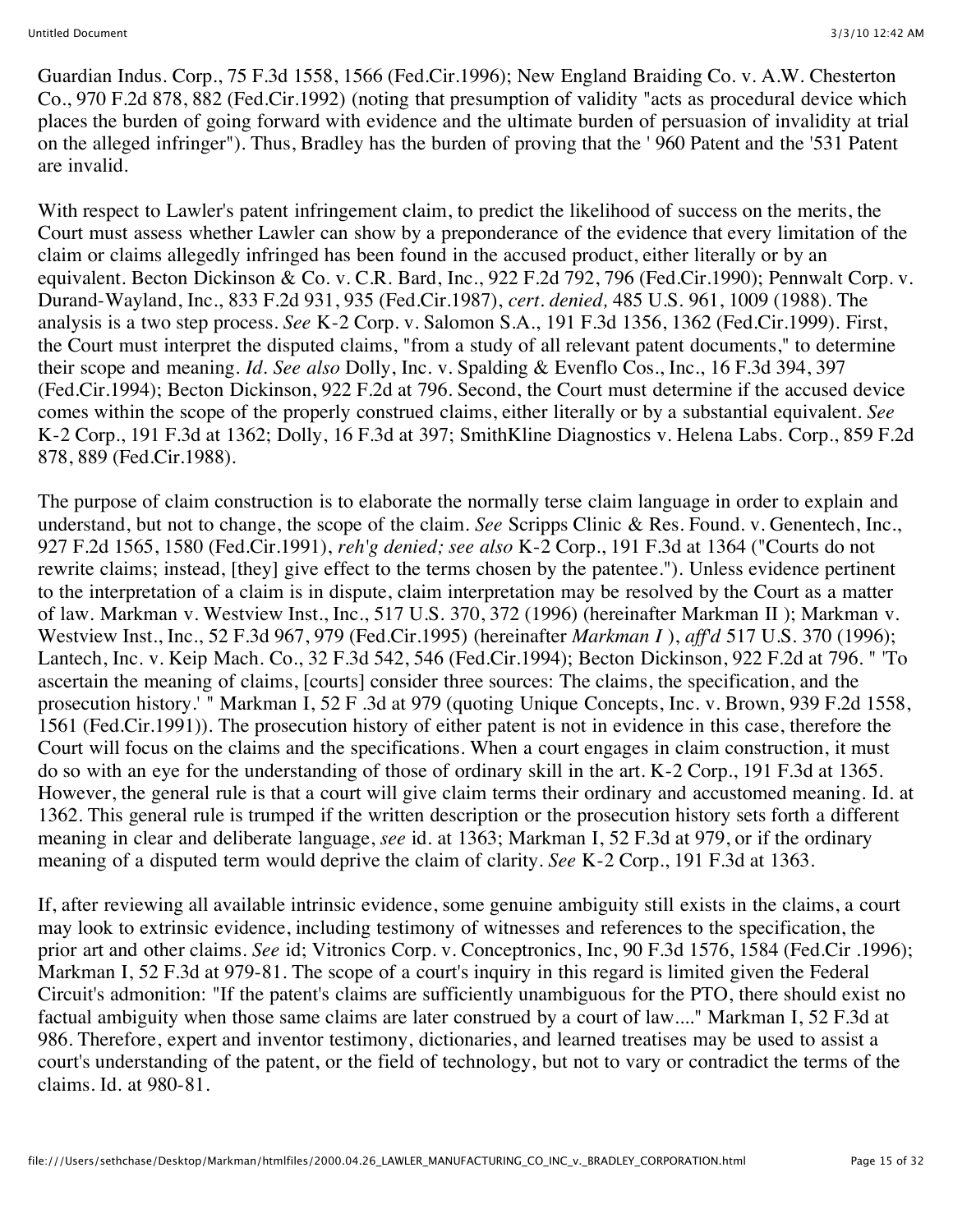Absent a finding of literal infringement, a court could find that an accused device infringes by applying the judicially-created equitable doctrine of equivalents. K-2 Corp., 191 F.3d at 1366; Becton Dickinson, 922 F.2d at 797; ZMI Corp. v. Cardiac Resuscitator Corp., 844 F.2d 1576, 1581 (Fed.Cir.1988). Under this doctrine, an accused device may infringe "where the elements of the accused device are substantially equivalent to the corresponding elements of the asserted claim." K-2 Corp., 191 F.3d at 1366 (citing Warner-Jenkinson Co. v. Hilton Davis Chem. Co ., 520 U.S. 17, 29 (1997)). "Infringement under the doctrine of equivalents is a question of fact." *Id.*

However, the doctrine of equivalents is limited and subject to estoppel. First, a patent claim may not be extended to encompass subject matter that could not have been patented, therefore, a claim may not "encompass subject matter existing in the prior art." Id. at 1366-67. Likewise, it may not cover slight, obvious or "trivial" variations of the prior art. Id. at 1367 (citing 35 U.S.C. s. 103(a); Southwall Techs. Inc. v. Cardinal IG Co., 54 F.3d 1570, 1580 (Fed.Cir.), *cert. denied,* 516 U.S. 981 (1995)). Moreover, "[e]ach element contained in a patent claim is deemed material to defining the scope of the patented invention, and thus the doctrine of equivalents must be applied to individual elements of the claim, not to the invention as a whole." Warner-Jenkinson, 520 U.S. at 29; Pennwalt, 833 F.2d at 935. The doctrine may not operate to eliminate a patent element. Warner-Jenkinson, 520 U.S. at 29. "An analysis of the role played by each element in the context of the specific patent claim will thus inform the inquiry as to whether a substitute element matches the function, way, and result of the claimed element, or whether the substitute element plays a role substantially different from the claimed element." Id. at 40. Application of these limitations are a question of law, even though infringement generally under the doctrine of equivalents is a question of fact. *See* id. at 39 n. 8; K-2 Corp., 191 F.3d at 1366-67.

Second, a patentee may not recover subject matter surrendered during patent prosecution by amendment or argument. Warner-Jenkinson, 520 U.S. at 30-31; K-2 Corp., 191 F.3d at 1367. The scope of this estoppel argument depends on the circumstances of the case. *See* K-2 Corp., 191 F.3d at 1368. Furthermore, "particular subject matter disclosed in the patent specification but not claimed is deemed to have been surrendered." *Id.* Application of these limitations are also a question of law. *See id.* (citing Warner-Jenkinson, 520 U.S. at 39 n. 8).

In the case at bar, Lawler asserts that Bradley has infringed both the '960 Patent and the '531 Patent. Specifically, Bradley's HL200 (3200), HL130 (3130), HL80(3080), and EFX60 (2200) valves infringe the '960 Patent, and Bradley's EFX60 (2200), EFX25 (2100), and EFX8 (2000) infringe the '531 Patent. As to each patent, Bradley argues that it's products do not infringe and in the alternative, that the patent is invalid. Beginning with the '960 Patent, the Court will address the parties' arguments with respect to each patent.

#### *1.* '960 Patent

## **(a) Patent Infringement**

Having examined and considered the claim language, the specification, and the context of the '960 invention, the Court is satisfied that Lawler has demonstrated more than a reasonable likelihood of success on the merits. Of the sixteen claims contained in the '960 Patent, the parties have focused on the language in claim 1 that describes a multiple response thermostat element. FN7 *See* Pl.'s Ex. 1, ' 960 Patent. The relevant language in claim 1 reads:

FN7. The other elements included in claim 1 are not in dispute.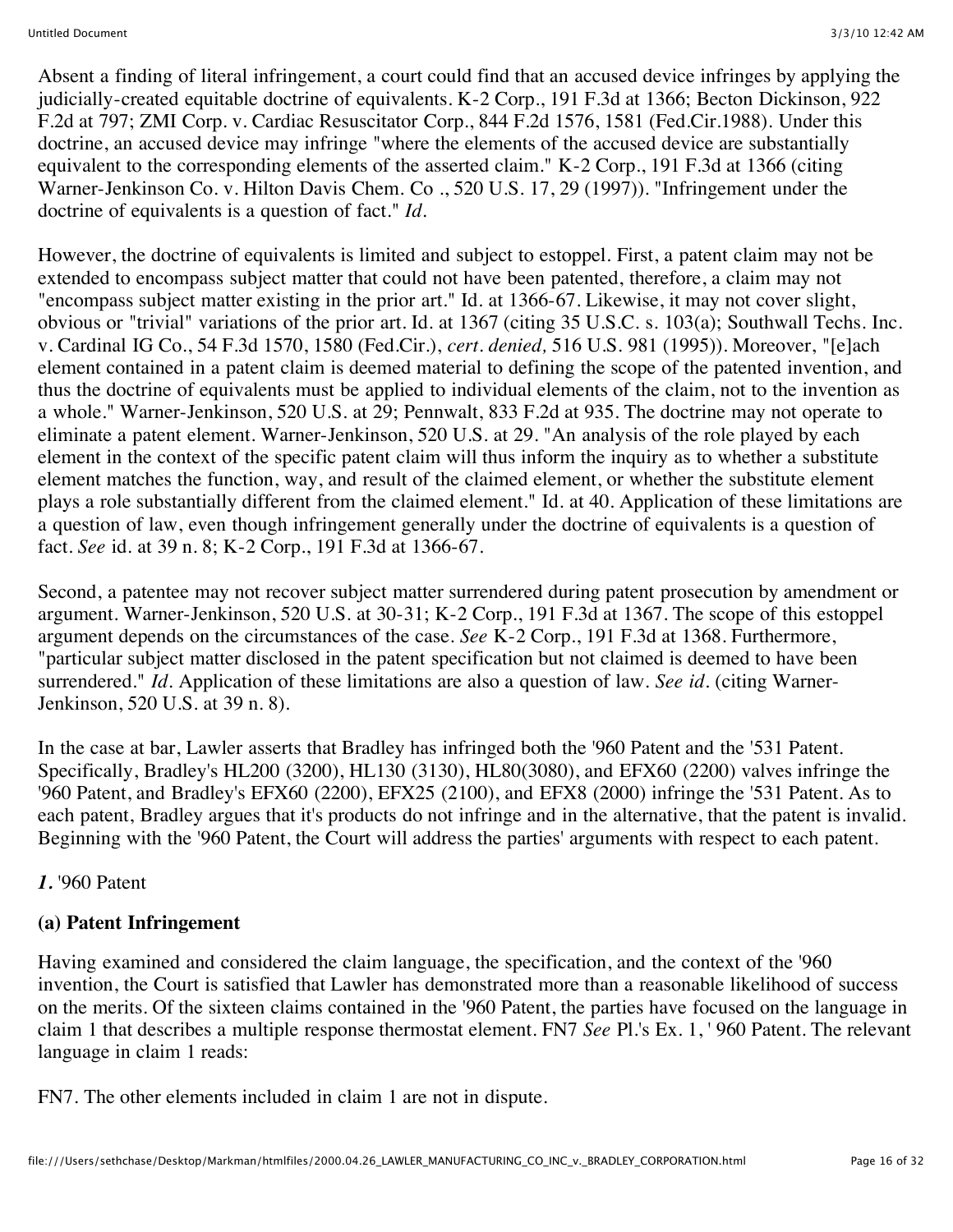1. A thermostatic control valve assembly for mixing a hot fluid and a cold fluid for discharge at a controlled temperature, the valve assembly comprising:

\* \* \*

a multiple response thermostat disposed within said mixing chamber between said outlet and said flow control valve means, said multiple response thermostat including a first thermostat portion having a first response rate and a second thermostat portion having a second faster response rate, said first thermostat portion being connected in series with said second thermostat portion and said second thermostat portion being operably connected to said flow control means.

Pl.'s Ex. 1, '960 Patent, Col. 9, *ll.* 22-44.

Bradley argues that its valves have a single, non-segmented thermostat without segmented coils, therefore, its thermostats are not multiply responsive and do not meet the definition for multiple response thermostat as it is described in the patent. Def.'s Br. in Opp'n at 31; Hrg. Tr. at 32, Defs.' Opening Statement. Moreover, Bradley asserts that if claim 1 is interpreted to include its thermostat, the patent is invalid because several prior art references disclose such a thermostat. Id. None of the prior art references asserted by Bradley were disclosed to the patent office with Lawler's patent application.

In contrast, Lawler argues that the plain language of claim 1 requires only that a multiple response thermostat have a first portion and a second portion, in series, having a first and a second response rate respectively; it is not limited to having thermal coils. Pl.'s Br. at 47; Hrg. Tr. at 650-51 (citing Pl.'s Ex. 1, '960 Patent, col. 6, *l.* 63). Lawler also argues that the portions must run the length of the thermostat. Hrg. Tr. at 240, Ovens-Redirect. In addition, claim 2 adds thermal coils to the multiple response thermostat described in claim 1, therefore, Bradley's more narrow interpretation of claim 1 must fail for claim 2 to add anything to the invention. Hrg. Tr. at 651, Pl.'s Closing Arg. Lawler asserts that the thermostats used in Bradley's high/low HL200 (3200), HL130 (3130), and HL80 (3080) valves and its EFX60 (2200) emergency valves have a first portion and a second portion, each having a different response rate, and those portions are in series. Pl.'s Br. at 46-47. Therefore, the Bradley valves using such a thermostat in combination with the other elements of claim 1 infringe Lawler's '960 Patent.

Generally, the Court agrees with Lawler. The Court starts with the plain language of claim 1. K-2 Corp., 191 F.3d at 1362. The claim itself does not mention or describe a thermostat that uses thermal coils. Instead, the claim describes a multiple response thermostat that has "a first thermostat portion having a first response rate and a second thermostat portion having a second faster response rate." Pl.'s Ex. 1, col. 9, *ll.* 38-40. In addition, claim 1 requires that the two portions be connected in series, the "second thermostat portion being operably connected to [the] flow control valve means." *Id.* col. 9, *ll.* 43-44. The first mention of a multiple response thermostat in the specification describes it as "segmented to provide multiple response rates tailored to the desired operational characteristics of the thermostatic control valve." *Id.* col. 6, *ll.* 41-44. The specification goes on to describe the thermostat depicted in Figure 6, which shows a thermostat "variation of the thermal coil variety.... Also contemplated, however, are other segmented thermostats." *Id.* col. 6, *ll.* 56- 63. Therefore, a multiple response thermostat as described in claim 1 must have 1) two segments or portions, 2) with different response rates, 3) connected in series, and 4) the portion with the faster response rate operably connected to the flow control valve means. There is no requirement that the thermostat have thermal coils and the specification clearly indicates that multiple response thermostats other than those described in the patent itself are contemplated. Dr. Ovens confirmed that one skilled in the art would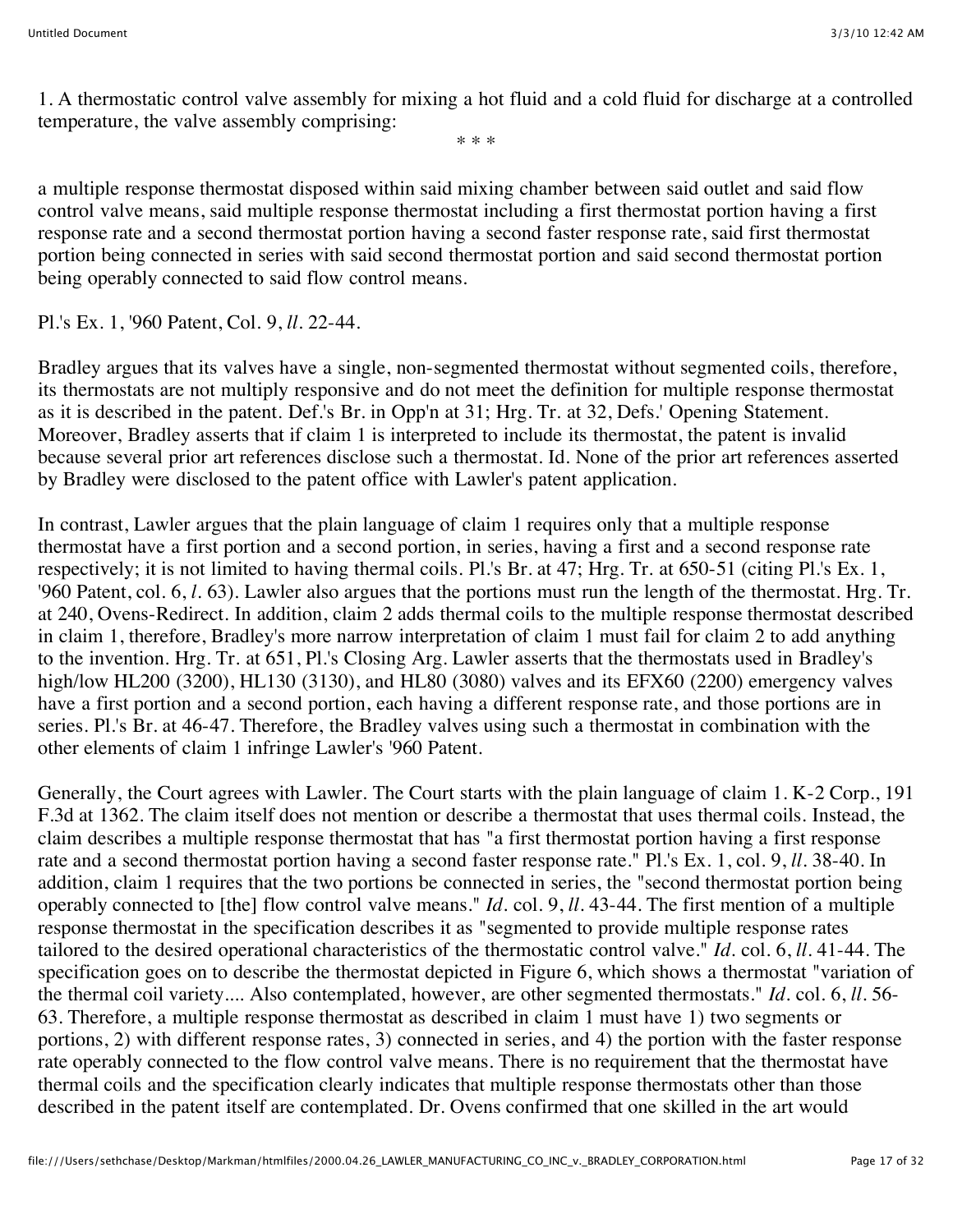similarly read claim 1. Hrg. Tr. at 167-68, Ovens-Direct; *id.* at 220, Ovens-Cross.

Reading claim 1 in light of claim 2 confirms this conclusion. Under the doctrine of claim differentiation, different words or phrases used in separate claims are presumed to indicate that the claims have different meanings and scope. *See* Comark Comm. Inc. v. Harris Corp., 156 F.3d 1182, 1187 (Fed.Cir.1998). Generally then, limitations in dependent claims are not read into the independent claims upon which they depend, even to avoid invalidity or infringement. *See* Karlin Tech. Inc. v. Surgical Dynamics, Inc., 177 F.3d 968, 971-72 (Fed.Cir.1999). Here, claim 2 depends on claim 1: "2. The thermostatic control valve assembly of claim 1, wherein said multiple response thermostat includes a thermal coil containing first and second volumes of temperature sensitive fluid corresponding to said first and second response rates, respectively." Pl.'s Ex. 1, col. 9, *ll.* 45-49. Claim 2 clearly adds thermal coils containing temperature sensitive fluid that correspond to the portioned thermostat described in claim 1. Claim 2 adds nothing else to the invention described in the patent. Although the doctrine of claim differentiation is not a hard and fast rule, *see* Comark Comm., 156 F.3d at 1187, in this case it supports a construction of claim 1 that allows for a multiple response thermostat without coils.

The parties also presented testimony by its experts about the meaning of "in series." Bradley's expert, Julius Ballanco ("Ballanco"), testified that two thermostat portions would be in series if they were connected with the end of one to the beginning of the other, regardless of their orientation relative to the length of the thermostat or the length of the mixing chamber. Hrg. Tr. at 603-04, Ballanco-Cross. Thus, if a cylindrical thermostat portion was connected to the end of a thermal coil thermostat portion, with the coils wrapped around the cylindrical portion, those portions would be in series. On the other hand, Lawler asserts that "in series" means segmented along its length. Hrg. Tr. at 240, Ovens-Redirect.

Starting with the plain language of the '960 Patent, the Court finds Lawler's definition closer to the mark. The '960 Patent's specification provides that the thermostat pictured in Figure 6 "is designed to expand or contract along the axis defined by the push rod in response to a change in the temperature surrounding the thermostat." Pl.'s Ex. 1, '960 Patent, col.6, *ll.* 57-58. In addition, the thermostat portions must have an orientation that allows the incoming fluid to reach one thermostat portion more quickly than the other to accomplish the stated purpose of the invention: Quick temperature control over a wide range of flow rates, particularly low flow conditions. *See* id. col. 1, *ll.* 51-60; col. 2, *ll.* 45-46; col. 6, *ll.* 47-55. The specification reads:

Generally, [the] thermostat [pictured in Figure 6] includes a first thermostat portion connected in series with a second thermostat portion. [The second t]hermostat portion has a faster response but smaller travel than [the first] portion to provide immediate, accurate control nearest the discharge of [the] flow control valve, where at low flows the hot and cold fluids may not be fully mixed. Conversely, [the first] thermostat portion has a slower response but greater travel than [the second] portion to provide subsequent control way [sic] from the discharge of [the] flow control valve, where the hot and cold fluids are more fully mixed.

Id. col. 6, *ll.* 45-55 (number references omitted). This description of thermostat portions in series corresponds to a definition of "in series" that requires an orientation of thermostat portions such that one comes in contact with mixed fluid at a different time than the other.

Moreover, the specification also specifically distinguishes a thermostat that is comprised of a cylinder portion with a thermal coil portion wrapped around the cylinder and has fluid chambers open to each other. Id. col. 6, *ll.* 40-44 ("Unlike the linear thermostat of valve assembly 10 [pictured in Figure 1], thermostat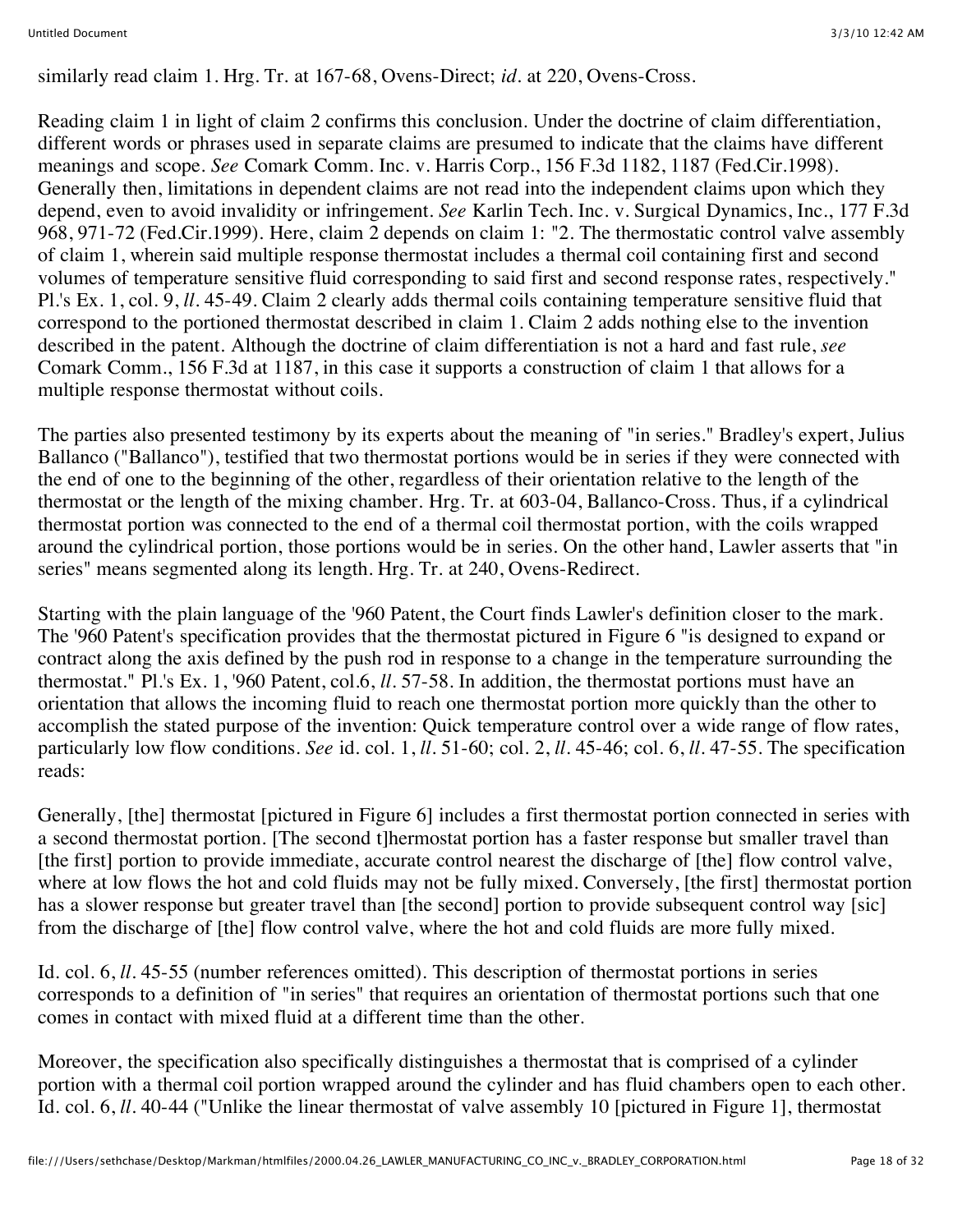140 is segmented to provide multiple response rates tailored to the desired operational characteristics of the thermostatic control valve."). The thermostat pictured in Figure 1 of the '960 Patent is a thermostat with thermal coils wrapped around a cylinder. The invention in the '960 Patent is different because the thermostat portions are stacked one on top of the other rather than one surrounding the other, regardless of whether there are coils or not. Thus, a definition of "in series" that simply requires one end connected to another, without reference to placement linearly or sequentially along a length does not completely describe the invention in claim 1 of the '960 Patent.

The extrinsic evidence confirms this conclusion. First, the American Heritage Dictionary defines "series" as "[a] number of objects or events arranged or coming one after the other in succession," or "[a] group of objects related by linearly varying successive differences in form or configuration." AMERICAN HERITAGE DICTIONARY (3d Ed. SoftKey Int'l Inc.1994). Either definition implies an arrangement that has different objects strung along a length rather than different objects overlapping one another.

Second, Kline testified that the '960 Patent distinguished a simple thermostat of the design suggested by Ballanco by extending one of the ends far enough so that one portion would operate after the other rather than simultaneously. Hrg. Tr. at 458-59, Kline-Cross. In addition, Kline testified that this could also be phrased that a multiple response thermostat as described by the '960 Patent is "segmented along its length as it comes down and pushes on the push rod." Id. at 459. Ovens similarly described this requirement stating that "in series"

means the two [thermostat portions] are lined up one after the other, that the head end of one is connected to the tail end of the next, and whatever comes out of the first portion directly acts as part of the input to the second portion, or passes directly through the second portion to wherever the second portion's output is. This is like putting links in a chain one right after another.

Hrg. Tr. at 164, Ovens-Direct. Although this testimony does not specifically address the question of how one skilled in the art at the time the '960 Patent issued would perceive "in series," Kline's testimony as inventor talking about the differences between the thermostat used in the Lawler 66 valve, which existed at the time Kline patented the valve combination described in the ' 960 Patent, is revealing. This is particularly true in light of its direct contradiction of Ballanco's definition and Bradley's argument stemming therefrom. Thus, the Court is persuaded that "in series" requires an orientation of thermostat portions that are connected in a chain such that one portion comes in contact with fluid in the mixing chamber at a different time than the other.

Bradley argues that even with a construction of claim 1 that allows for a multiple response thermostat without coils, its thermostat does not have two portions that have two different response rates. Bradley asserts that its thermostat has a single, non-segmented internal chamber and does not have a multiple response characteristic, therefore, it is not a multiple response thermostat. Def.'s Br. in Opp'n at 30-31. The thermostat itself and the test data provided by Lawler, however, contradict this argument.

The thermostat Bradley uses in its high/low HL80 (3080), HL130 (3130) and HL200 (3200) valves and its EFX60 (2200) emergency valves was entered into evidence. Pl.'s Ex. 372. That thermostat has a cylindrical portion of a larger diameter and longer length connected to a cylindrical portion of a smaller diameter and shorter length. The inner chamber of each cylindrical portion corresponds within a thickness of brass to the diameter of the outer dimension. The larger diameter portion has a bellows inside of it. The smaller diameter portion has a push rod inside of it. Absent thermal coils, the Bradley thermostat has the same shape as the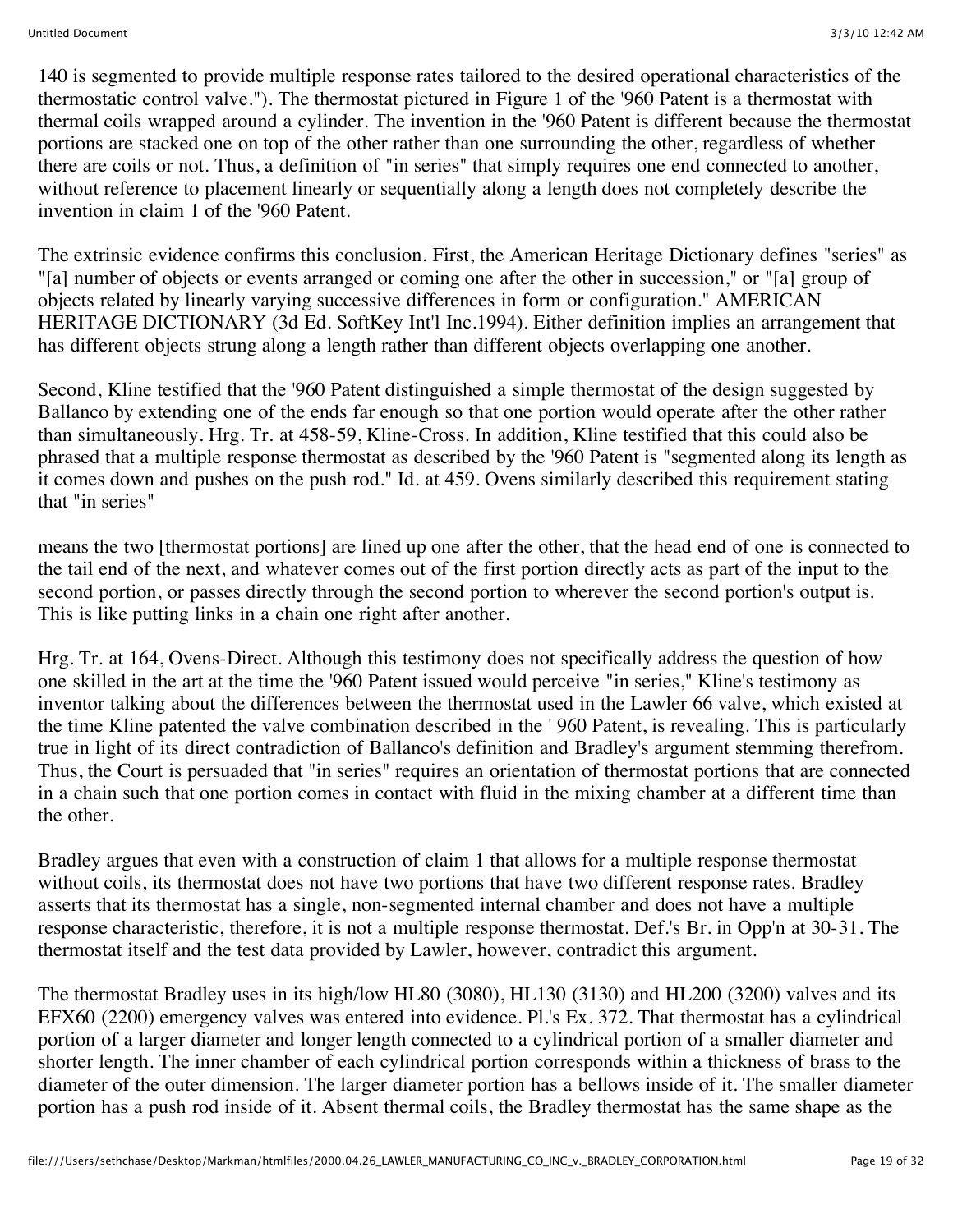thermostat in the '960 Patent's Figure 6. Pl.'s Ex. 1, '960 Patent, Fig. 6.

Similarity in appearance is not enough, however. Whether the two portions have different response rates is the key inquiry. Dr. Ovens and Mr. Ballanco testified at the preliminary injunction hearing about how the shape of a thermostat and whether or not it had thermal coils could affect its response rate. *See* Hrg. Tr. at 164-65, 182, Ovens-Direct, id. at 219-20, Ovens-Cross; id. at 547-48, 549-51, 553-54, Ballanco-Direct. According to that testimony, thermostat cylinders of different diameters and different lengths will have different temperature response rates. *See, e.g.,* Hrg. Tr. at 551, Ballanco-Direct. Similarly, thermal coils of different diameters and different lengths would have different response rates. *See, e.g.,* Hrg. Tr. at 549-51. The Bradley thermostat, as described above, has two distinctly shaped cylinders, one longer than the other, the longer one having a wider diameter as well. Pl.'s Ex. 372. Based on the teachings of the experts, the thermostat portions would have different response rates because the heat transfer to the fluid inside the chambers would be different over time. *See, e.g.,* Hrg. Tr. at 550-51 (describing how tubing of different diameters and different lengths will have different surface areas thus creating a different response rate).

In addition, Dr. Ovens tested the Bradley thermostat to determine if it was likely that the two differently shaped portions of the part would have different response rates.FN8 *See* Hrg. Tr. at 173-81, Ovens-Direct; Pl.'s Ex. 247A, Ovens Test Results, Bradley Thermostat, Compare Small and Large Diameters. The test utilized insulation to minimize the response of the thermostat portion not under test. Hrg. Tr. at 173-75. Using this test, the two different portions did have different response rates, one relatively faster than the other. *See* Hrg. Tr. at 177-78; Pl.'s Ex. 247A. Moreover, tests that Eveleigh ran on the Bradley thermostat and its corresponding high/low valve reveal that the valve and the thermostat exhibit the non-linear temperature response characteristic that the valve disclose by the ' 960 Patent was designed to elicit. *See* Hrg. Tr. at 83-89, Eveleigh-Direct. *Compare* Pl.'s Ex. 332, Temperature Control Results for Lawler HiLow 802 Valve *with* Pl.'s Exs. 333, Temperature Control Results for Bradley 3080; 334, Temperature Control Results for Lawler 802 Valve with Bradley 3080 Thermostat; 335, Temperature Control Results for Bradley 3080 with Thermostat Installed Upside Down.

FN8. Bradley's expert, Ballanco, testified that Dr. Ovens' test method would not perfectly insulate the response of each portion of the thermostat because the ambient temperature could affect the results and the fluid within the chamber could flow from one portion to the other freely and would also affect the results. Hrg. Tr. at 546, Ballanco-Direct. Dr. Ovens agreed that the method could not perfectly isolate each portion, however, the results can predict the relative response rates because each test was done under conditions as controlled as possible. Hrg. Tr. at 178-80, Ovens-Direct; id. at 227-29, Ovens-Cross. The Court recognizes this limitation and will use the data as a relative comparison of the response rate for the two portions.

Although the Court recognizes the imperfections of Dr. Ovens' test, it is persuaded by both expert's testimony about the structure necessary to create a different response rate and the test data provided by Lawler for the Bradley 3080 valve that Lawler is likely to succeed in showing that the Bradley thermostat is a multiple response thermostat, which infringes the '960 Patent in combination with the other elements of the patent. Therefore, Lawler has more than a reasonable likelihood of success in proving that Bradley's high/low HL80 (3080), HL130 (3130) and HL200 (3200) valves and its EFX60 (2200) emergency valves infringe Lawler's '960 Patent.

## **(b) Patent Validity**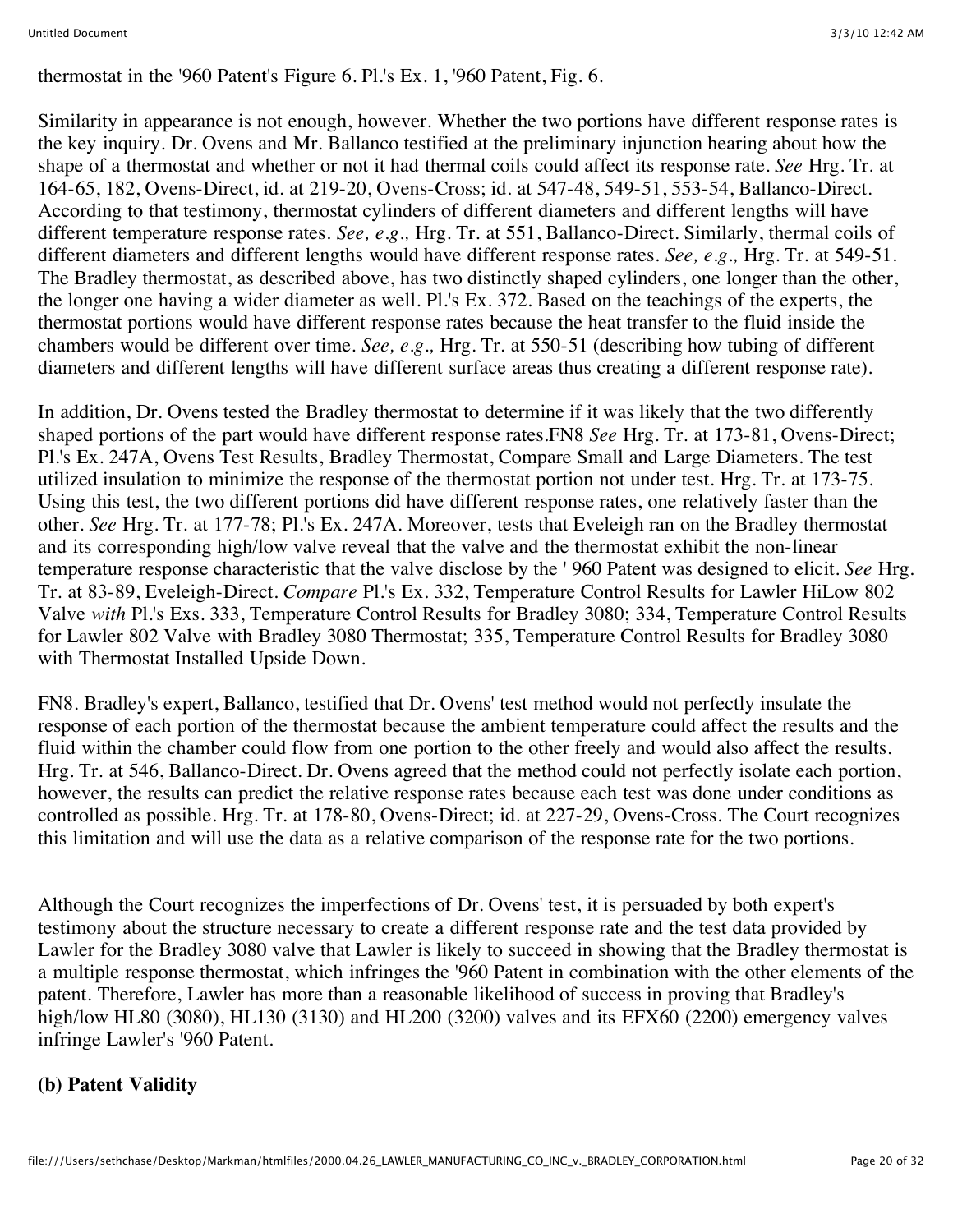Having found more than a reasonable likelihood of success on the merits of infringement of the '960 Patent, the Court now turns to an analysis of Bradley's invalidity argument. As discussed above, a patent is presumed to be valid. 35 U.S.C. s. 282. At the preliminary injunction stage, a challenger's evidence of invalidity must be "sufficiently persuasive that it is likely to overcome the presumption of patent validity." PPG Indus., Inc. v. Guardian Indus. Corp., 75 F.3d 1558, 1566 (Fed.Cir.1996). In other words, the challenger's evidence must raise a "substantial question" of invalidity. *Id.*

Bradley's evidence raises two challenges to the validity of the '960 Patent. First, Bradley argues that if claim 1 is read to include its thermostat, then it is invalid because prior art anticipates and makes obvious two thermostat portions with different response rates, in series. Bradley cites U.S. Patent No. 2,282,152, issued on May 5, 1942 to Edward Babbin (the "Babbin Patent"), as well as an old Lawler valve, the Lawler 4000, as the relevant prior art. *See* Pl.'s Ex. 250, E. Babbin, Double Action Shower Mixing Valve, May 5, 1942, Patent No. 2,282,152 (the "Babbin Patent"); Pl .'s Ex. 376, Lawler 4000 Valve Cutaway.

An anticipation defense is based on the requirement that an invention be novel or new. "The novelty requirement lies at the heart of the patent system." I DONALD S. CHISUM, CHISUM ON PATENTS s. 3.01 (Rel. No. 71, Sept. 1999) (hereafter "CHISUM ON PATENTS"). Novelty, however, is related to the nonobvious requirement. If the invention is novel, then "further inquiry must be made into whether it is new enough" to be patented. Id. Bradley's second argument is directed toward the later question, whether claim 1 of the '960 Patent was obvious in light of the same prior art references. "A claimed invention is unpatentable if the differences between it and the prior art 'are such that the subject matter as a whole would have been obvious at the time the invention was made to a person having ordinary skill in the art.' " Robotic Vision Sys., Inc. v. View Engineering, 189 F.3d 1370, 1376 (Fed.Cir.1999) (quoting 35 U.S.C. s. 103(a)). *See also* Graham v. John Deere Co., 383 U.S. 1, 13-14 (1966). The Court will address each of these arguments in turn.

The defense of anticipation "requires that the same invention, including each element and limitation of the claims, was known or used by others before it was invented by the patentee." Hoover Group, Inc. v. Custom Metalcraft, Inc., 66 F.3d 299, 302 (Fed.Cir.1995). *See also* C.R. Bard, Inc. v. M3 Sys., Inc., 157 F.3d 1340, 1349 (Fed.Cir.1998); Hupp v. Siroflex of Am., Inc., 122 F.3d 1456, 1461 (Fed.Cir.1997). A challenger cannot prove anticipation "by combining more than one reference to show the elements of the claimed invention." CHISUM ON PATENTS s. 3.02. Thus, a prior patent or device must contain all of the elements and limitations in the disputed patent as arranged in the patented device. *See* C.R. Bard, 157 F.3d at 1349; Hoover Group, 66 F .3d at 303.

The first prior art reference provided by Bradley is the Babbin Patent. Bradley argues that the thermostat described in the Babbin Patent has two portions, each with a different response rate, in series, and all parts of the thermostat come in contact with the water. Hrg. Tr. at 549-51, Ballanco-Direct. The Babbin Patent thermostat has a cylindrical core, wrapped with thermal coils. Babbin Patent, p. 2, *ll.* 12-33. Both the cylinder and the coils are filled with thermally responsive fluid. *Id.,* p. 2, *ll.* 33-35. Ballanco testified that the cylinder portion and the thermal coil portion would have two different response rates and are in series because the end of one is attached or connected to the beginning of the other. Hrg. Tr. at 549-50. As discussed in the section above, it is doubtful that this thermostat is in fact one that has portions in series, however, even if it did, the patent does not teach the invention in the '960 Patent.

The Babbin Patent drawings, the specification and the claims never disclose that the thermostat embodied in the patent has two portions, each with a different response rate, oriented in series and that both portions are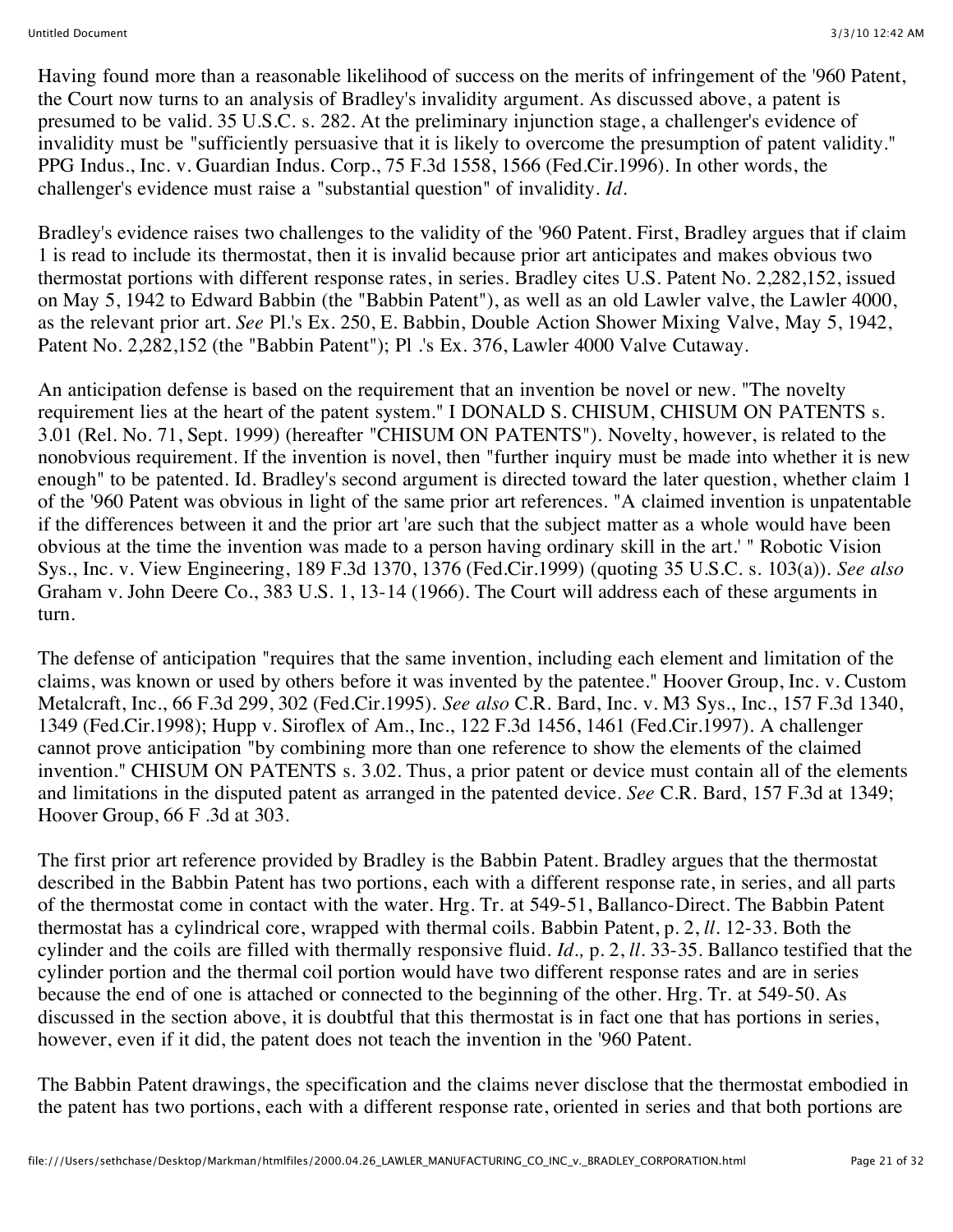disposed within the fluid mixing chamber as required by claim 1 of the '960 Patent. *See* Pl.'s Ex. 1, '960 Patent, col. 9, *ll.* 35-36 ("a multiple response thermostat disposed within said mixing chamber ..."). To the contrary, the Babbin Patent discloses that one end of the thermostat extends into a tube and cylindrical part that has openings to the hot and cold sides of the valve. Pl.'s Ex. 250, Babbin Patent, p. 2, *ll.* 8-20. The other end is exposed to the mixing body. Id., p. 2, *ll.* 18-20. Thus, the Babbin Patent is missing several key elements that make the '960 Patent unique, namely, a multiple response thermostat with two portions that have different response rates, oriented in series such that both portions are fully exposed in the mixing chamber.

Bradley also argues that the Lawler 4000 valve discloses the invention of the '960 Patent's claim 1. The Lawler 4000 valve has a thermostat with a cylindrical body surrounded by thermal coils at one end. Pl.'s Ex. 376, Lawler 4000 Valve Cutaway ("Lawler 4000"). However, the part of the cylindrical portion without thermal coils is imbedded in the housing of the valve body, it is not disposed within the mixing chamber. Therefore, it does not anticipate the part of claim 1 that requires both the first thermostat portion and the second thermostat portion be disposed within the mixing chamber.

At the hearing, Bradley also pointed to the Lawler 66 valve and a Symmons valve as prior art. *See* Hrg. Tr. at 551-57, Ballanco-Direct. The Lawler 66 valve has a thermostat with a cylindrical portion that is completely surrounded by thermal coils. Pl.'s Ex. 364A, Thermostat from Lawler 66 Valve. The entire combined assembly is disposed within the mixing chamber of the valve. Pl.'s Ex. 364, Lawler 66 Valve. However, as discussed above, this thermostat assembly does not disclose the invention of the '960 Patent requiring the thermostat portions to be in series, or oriented such that one portion is exposed to mix fluid first, and another portion is exposed to mixed fluid later. Similarly, the Symmons valve has two thermal coil portions, one with a smaller diameter tubing than the other, the larger diameter tubing coil wrapped around the coil formed by the smaller diameter tubing. Def.'s Ex. JB3, Symmons valve. However, the two different thermostat portions are not in series as defined by the ' 960 Patent where one thermostat portion is oriented closer to the inlet and one oriented closer to the outlet of the valve. Therefore, neither the Lawler 66 valve nor the Symmons valve anticipate the claim 1 of the '960 Patent.

Bradley's anticipation arguments fail to show by clear and convincing evidence that the Lawler '960 Patent was invalid. The Court will now turn to a consideration of the obviousness challenges.

Bradley argues that the '960 Patent invention was obvious in light of the prior art in the Babbin Patent, a Powers valve, the Lawler 66 valve and the Symmons valve. Determination of whether or not an invention is obvious is a legal conclusion. WMS Gaming Inc. v. International Game Technology, 184 F.3d 1339, 1355 (Fed.Cir.1999). However, the underlying inquiries are factual. *Id.* The inquiries for obviousness are 1) the scope and content of the prior art, 2) the level of ordinary skill in the field of the invention, 3) the differences between the claimed invention and the prior art, and 4) any objective evidence of nonobviousness, such as long-felt need, commercial success, the failure of others, or evidence of copying. *Id.*; C.R. Bard, 157 F.3d at 1351. As discussed above, the party asserting invalidity based on obviousness carries the burden of proof, however, that burden "is more easily carried when the references on which the assertion is based were not directly considered by the examiner during prosecution." WMS Gaming, 184 F.3d at 1355 (citing Applied Mat'ls, Inc. v. Advanced Semiconductor Mat'ls Am., Inc., 98 F.3d 1563, 1569 (Fed.Cir.1998) ("The presentation at trail of additional evidence that was not before the PTO does not change the presumption of validity or the standard of proof, although the burden may be more or less easily carried because of the additional evidence.")). However, when a patented invention is a combination of known components that create a new result, the prior art must suggest or motivate the combination. *See id.*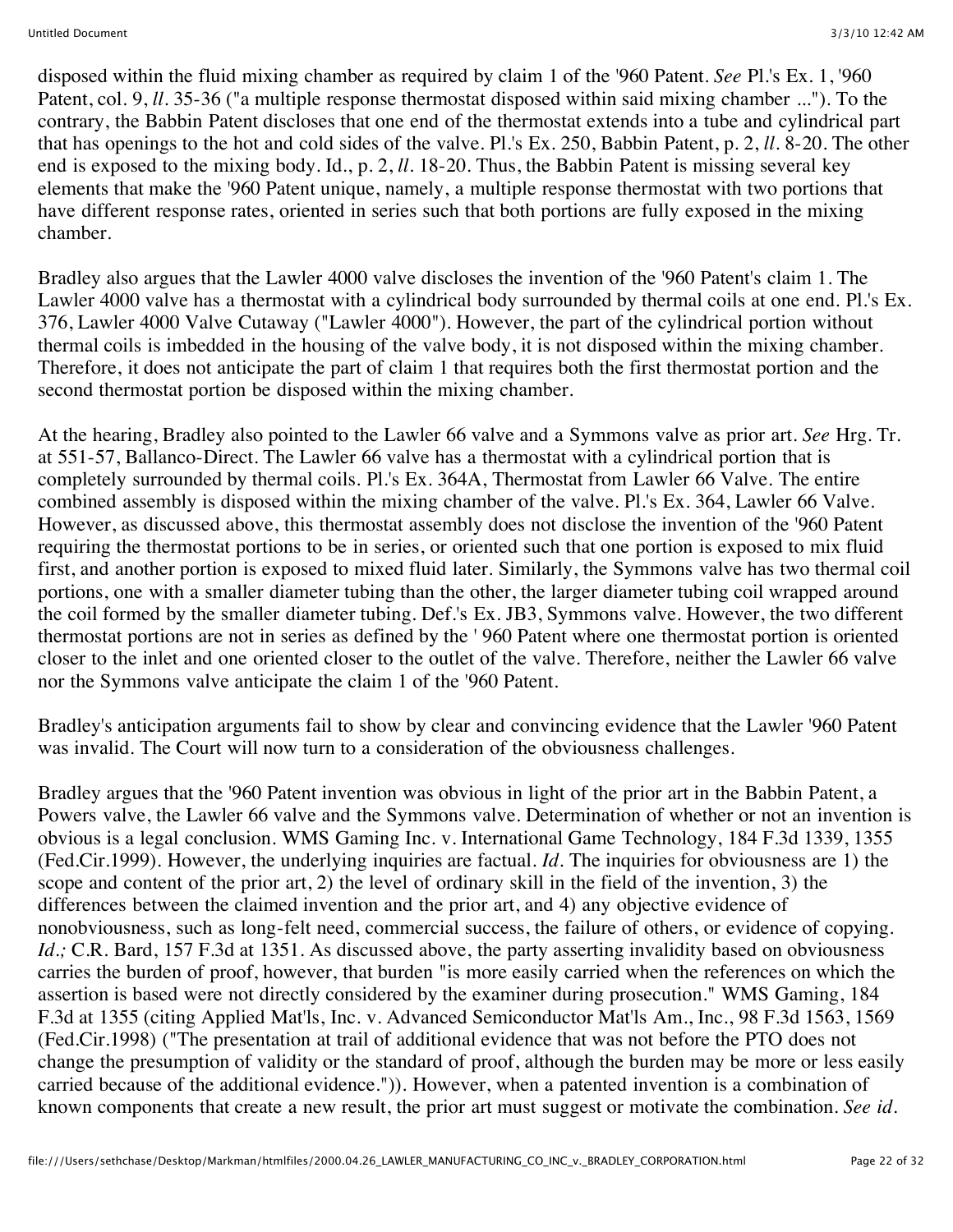"The suggestion to combine may be found in explicit or implicit teachings within the references themselves, from the ordinary knowledge of those skilled in the art, or from the nature of the problem to be solved." *Id.* Thus, to meet its evidentiary burden on the issue of obviousness, Bradley must have evidence that the components claimed to be obvious both existed at the time of Lawler's invention, and that combining them as Lawler did was suggested or taught by the prior art.

Bradley offers the Babbin Patent thermostat, a Powers thermostat, the Lawler 66 thermostat and the Symmons valve thermostat as evidence of the obviousness of a multiple response thermostat as described in the '960 Patent. Essentially, Bradley offers Ballanco's testimony that these thermostats have two portions, in series as evidence that they make the multiple response thermostat described by claim 1 obvious. Hrg. Tr. at 550, 553-54, 557, Ballanco-Direct. Its argument fails as to each prior art reference.

With respect to the Babbin Patent thermostat, the patent discloses a thermostat with two portions without describing them as such. In addition, the patent does not require that the two portions be in series as this Court has interpreted that term. To be in series, the thermostat portions must come one after the other, not overlap with respect to the inlet and outlet for the water. The Babbin Patent does not require that the cylinder and coils of its thermostat have that orientation. Moreover, the bulk of the cylindrical portion of the thermostat described by the Babbin Patent is imbedded in a tube rather than exposed in the mixing chamber.

Similarly none of the thermostats in the valves Bradley offers as prior art make obvious the orientation of thermostats in series as interpreted by this Court. The prior art suggestions make the thermal coils coextensive with the cylindrical portions of the thermostat. Moreover, Ballanco tested the Lawler 66 thermostat, the Powers thermostat and the Bradley EFX8 (2000) thermostat (configured like the Lawler 4000 valve thermostat) similarly to how Ovens tested the Bradley thermostat. However, his choice of portions was only suggested by the linear dimension, not the dimension he purported as teaching "two thermostat portions in series:" the cylindrical portion and the thermal coil portion connected at one end. *See* Defs.' Ex. JB1, Julius A. Ballanco, Test Report, Test for Thermostat for Thermostatic Mixing Valves. In other words, Ballanco's test parameters do not coincide with his own definition of two thermostat portions. Rather, it utilizes the teaching of the '960 Patent of two thermostat portions in series, or oriented such that one sees fluid before the other, to arbitrarily create two thermostat portions.

In addition, the prior art thermostat example in the Babbin Patent does not have both portions fully exposed in the mixing chamber as taught by the '960 Patent. The Babbin Patent teaches instead that only a part of the cylindrical portion is so exposed, while the thermal coil portion is completely so exposed. There is little if any suggestion in the that reference to extend a longer length of the cylinder portion into the mixing chamber as taught by the '960 Patent. Kline even testified that if a simple thermostat with a cylindrical portion surrounded by a thermal coil portion was a multiple response thermostat as described by the '960 Patent, he would have had to disclose the Lawler 66 valve to the Patent and Trademark Office ("PTO"), but he did not do so. Hrg. Tr. at 459, Kline-Cross. Kline testified that the multiple response thermostat in the '960 Patent was different because it is "segmented along its length as it comes down and pushes on the push rod," and is disposed within the mixing chamber of the valve. Id. at 459, 461. Kline's testimony reveals that one skilled in the art at the time of the invention perceived a difference between the thermostatic valve assemblies described by the prior art and the multiple response thermostat disposed within the mixing chamber of the valve described by the '960 Patent. Although not direct evidence of nonobviousness, Kline's perception at the time of the invention is indicative of the thinking of one skilled in the art-the existing thermostatic mixing valve assemblies did not adequately respond to changes in flow rate of watersomething other than a cylinder wrapped with thermal coils was needed.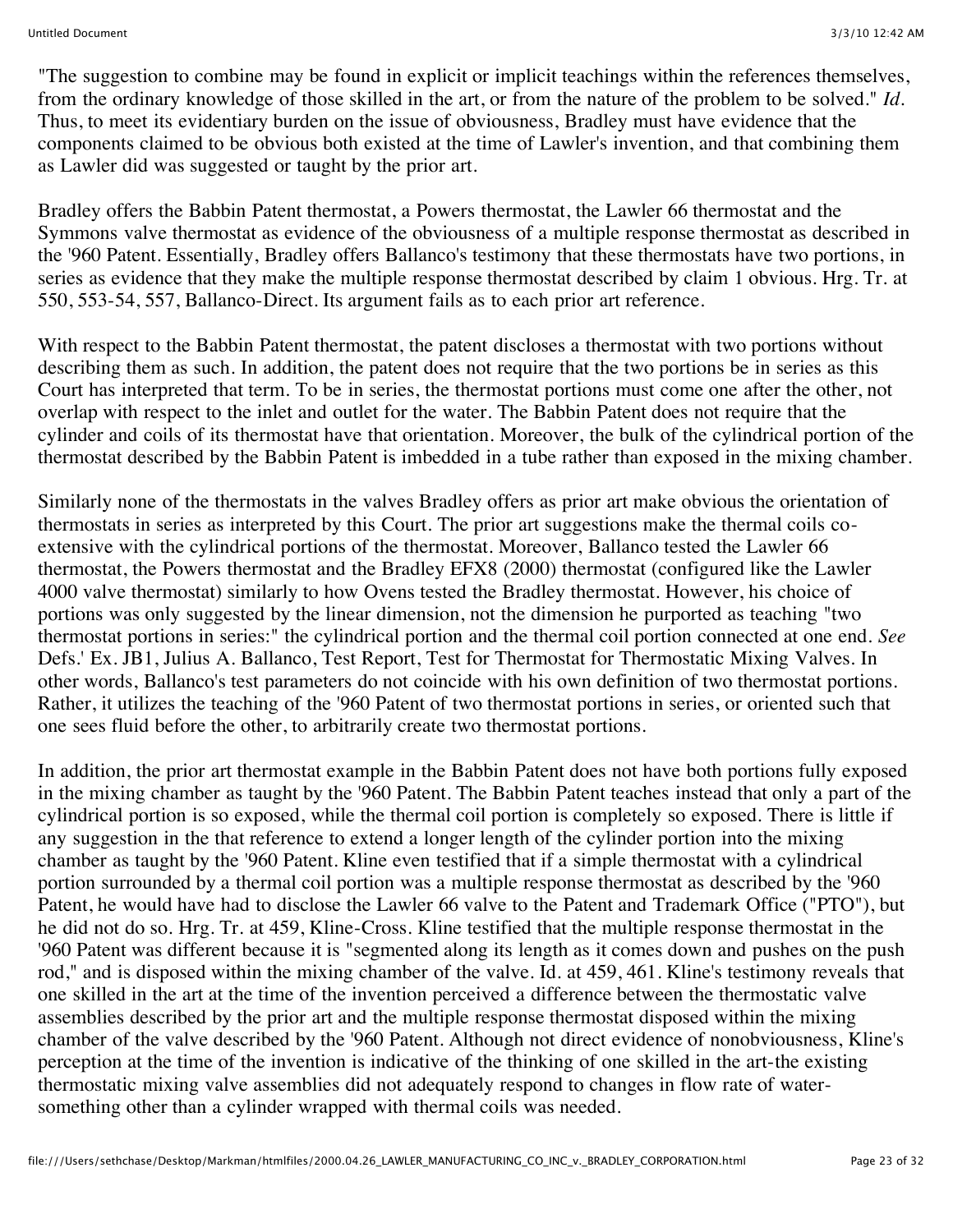Finally, the problem solved by the Lawler '960 Patent, quick temperature control over a wide range of flow rates, was a long-felt need. Hrg. Tr. at 70-72, Eveleigh-Direct; id. at 158, Ovens-Direct; Pl.'s Ex. 1, '960 Patent, col. 1, *ll.* 18-20, 32-35, 46-47. Prior to the '960 invention, multiple valves were used rather than a single valve with multiple responses. In addition, Lawler's new valve was met with some skepticism. Hrg. Tr. at 89, Eveleigh-Direct. However, once tried, the product clearly became successful with Lawler achieving sales of \$986,000.00 in 1999. Hrg. Tr. at 140, Eveleigh-Direct; Eveleigh Aff. para. 28.

In summary, Bradley has failed to show by clear and convincing evidence that the Lawler '960 Patent is invalid for anticipation or obviousness. Having met the challenges raised by Bradley, Lawler has succeeded in showing more than a likelihood of success on the merits of its '960 Patent infringement claim.

#### *2.* '531 Patent

Having examined and considered the claim language, the specification, and the context of the '531 invention, the Court is not satisfied that Lawler has demonstrated a reasonable likelihood of success on the merits. Of the nine claims contained in the '531 Patent, at the preliminary injunction hearing the parties focused on the language in claim 6 that describes specific working parts of a thermostatic mixing valve that are either "in communication" or "in fluid communication," and correspondingly, whether the Bradley valves infringe that claim. *See* Pl.'s Ex. 2, '531 Patent, col. 14, *ll.* 7-13. In addition, the parties focused on whether the Bradley valves infringe claim 8, which describes the specific configuration of a backseat valve relative to an opening for hot water into the valve.FN9 *See* id. col. 14, *ll.* 29-33. A court must interpret the claims before applying them to the alleged infringing device, thus the analysis starts with interpretation of claim 6.FN10

FN9. The Court notes that in its Brief in Opposition to Lawler's motion for preliminary injunction, Bradley argues that the "slots" that provide the opening for the relatively colder liquid in its valve assembly are not apertures. Defs.' Br. in Opp'n at 45. However, the plain meaning of aperture is an opening without a limit on the geometry of the opening. Ballanco admitted as much during the hearing. Hrg. Tr. at 572-73, Ballanco-Cross. Bradley seemingly abandoned this argument at the preliminary injunction hearing, however, the Court finds that slots are apertures, although an aperture is not necessarily a slot.

FN10. As with the '960 Patent, neither party has submitted the prosecution history to aid the Court in interpreting the claim language. Therefore, the Court must rely upon the specification and other claims in the patent in construing the disputed claims.

The language in claim 6 reads:

6. A thermostatic mixing valve comprising:

a housing defining a liquid chamber;

a thermally responsive control member disposed within said liquid chamber and having an actuator operable in response to the temperature of liquid within said liquid chamber;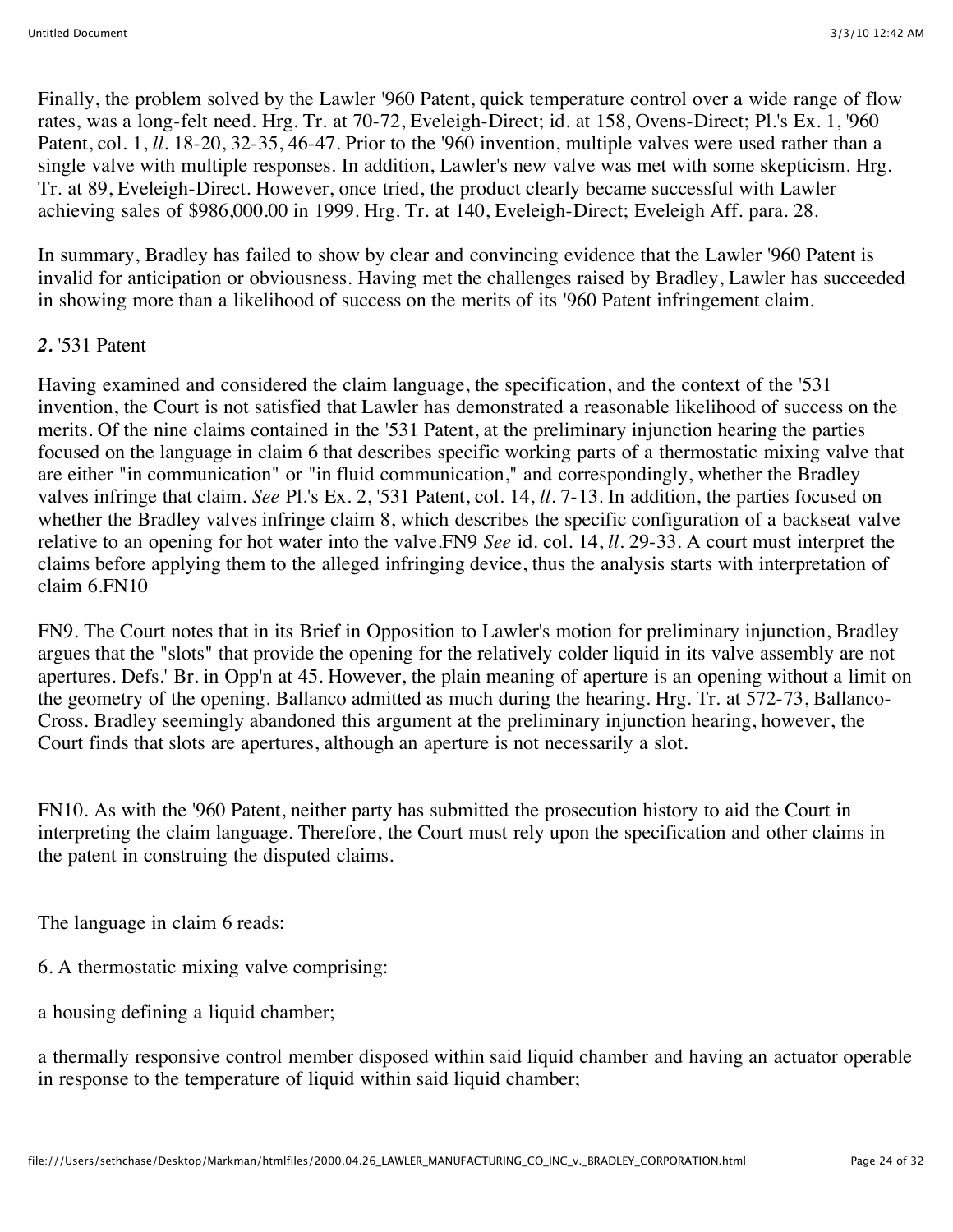a hollow valve liner defining a number of apertures in communication with a first source of relatively colder liquid and defining a first bore in communication with a second source of relatively hotter liquid, said liner further defining a shuttle bore in fluid communication between said liquid chamber and said number of apertures and said first bore; and

a shuttle valve disposed within said shuttle bore and operably coupled to said actuator, said shuttle valve configured to said actuator, said shuttle valve configured to variably restrict the flow of liquid through said first bore in response to movement of said thermostat actuator without restricting the flow of liquid through said number of apertures.

Pl.'s Ex. 2, '531 Patent, col. 14, *ll.* 1-19.

The phrase in dispute is "a hollow valve liner defining ... a first bore in communication with a second relatively hotter liquid ." Id. col. 14, *ll.* 7-10. Bradley argues that its EFX 8 (2000), EFX25 (2100) and EFX60 (2200) valves do not have a "hollow valve liner" that defines a first bore that is adjacent to or touching a relatively hotter source of liquid. Defs.' Br. in Opp'n at 42; Hrg. Tr. at 565, Ballanco-Cross. Instead, the valve liner has slots that come in contact with the relatively hotter source of liquid; those slots in turn come in contact with the main cavity of the valve, or the first bore. Defs.' Br. in Opp'n at 43; Pl.'s Ex. 375, Bradley 2200 Inner Valve Cutaway ("Bradley 2200 Valve"). Thus, the first bore is not "in communication" with the source of hot liquid because it is not directly open to the source itself, the initial "bore area" is in communication with the slots. *See* Hrg. Tr. at 565, 567, Ballanco-Cross. Thus, "in communication" is relative to parts and means directly connected or touching, whereas "in fluid communication" is relative to fluid and means fluid flowing freely. *See* id. at 569-70.

In contrast, Lawler argues that the liner defines a bore, physically adjacent to the slot that opens in to the relatively hotter source of fluid and because the hotter fluid flows freely through the bore defined by the liner, the "first bore" is "in communication" with the relatively hotter liquid. In other words, in this phrase of claim 6, "in communication" means the same thing as "in fluid communication." Id. at 194, Ovens-Direct.

The Court finds that in the context of the '531 Patent "in communication" can be broader than "in fluid communication," however, it is not the narrow "adjacent to" or "directly connected with" suggested by Bradley. First, utilizing the intrinsic evidence of the specification and the other claims the Court finds some limited guidance. The claim itself uses the two different phrases, therefore, it is logical to presume that they mean different things. In ordinary grammar, fluid in the phrase "in fluid communication" modifies communication. Thus in common usage "in fluid communication" connotes a mode of making a connectionby fluid-rather than the more general concept of being "in communication" by any mode or means of communicating, whether through liquid or electrical signals or through a particularly shaped opening.

Beyond this simple grammatical analysis, the specification only makes the meaning of "in communication" more elusive by describing the preferred embodiment of claim 6 using the conjugation "communicate" instead of "in communication." *See* Pl.'s Ex. 2, '531 Patent, col. 7, *ll.* 63-67 ("The hot liquid bore opens into the hot liquid chamber so that liquid can be communicated through the bore and up through the shuttle bore of the valve liner."). However, there is nothing in the specification or the other claims of the '531 Patent that would limit "in communication" to adjacent.

Having reviewed the intrinsic evidence and still finding ambiguous the term "in communication," the Court will now turn to extrinsic evidence. The dictionary describes "communication" as the act of transmitting or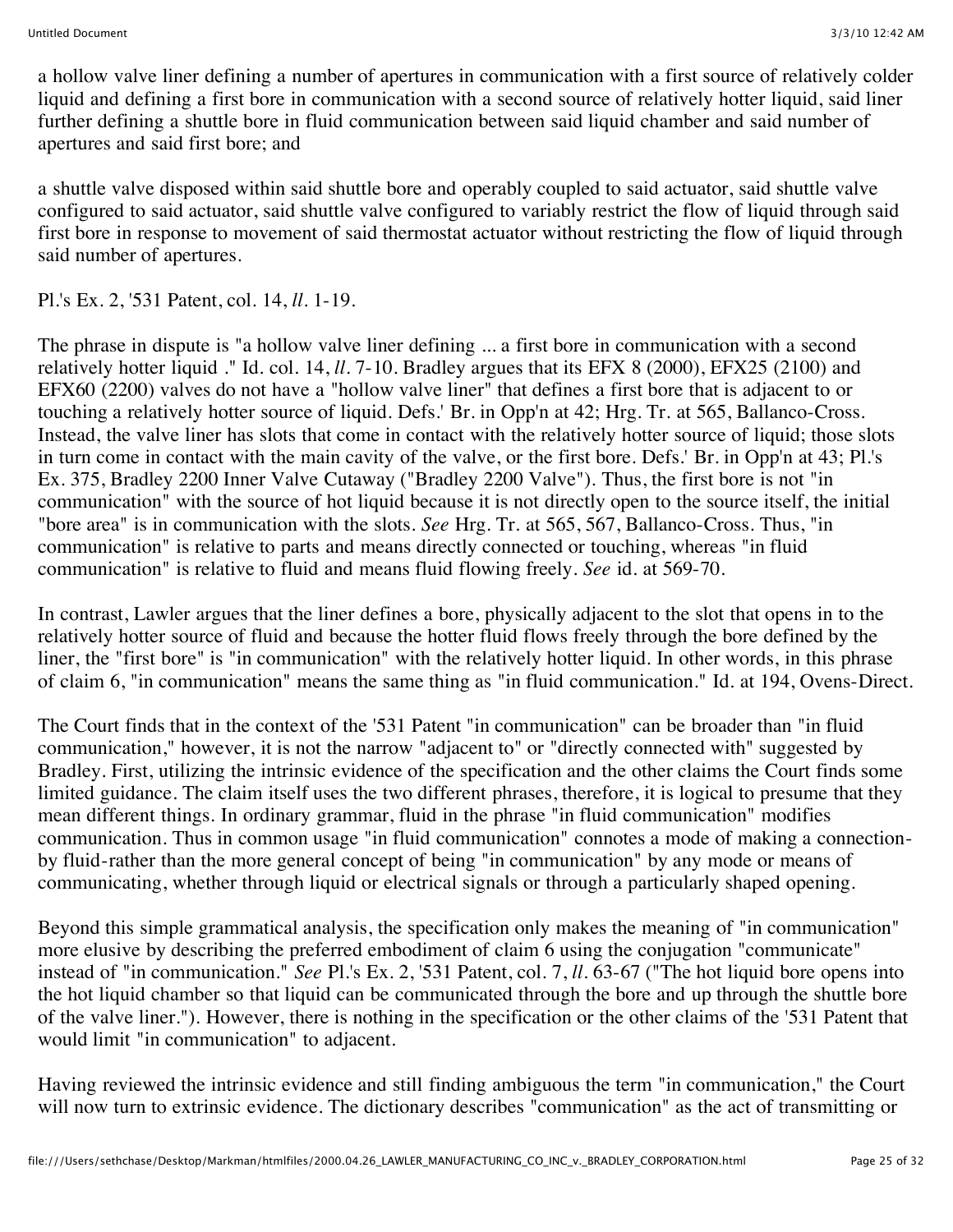connected to or open to. *See, e.g.,* WEBSTER'S THIRD NEW INT'L DICTIONARY 460 (Merriam-Webster Inc.1981). That common meaning is not modified by either a specific mode of communication or by the limiter "directly." Therefore, the Court finds that "in communication" means open to or connected to in a broader sense than adjacent to. Likewise, it is broader than "in fluid communication" because it is not limited to one mode or means of communication.

Bradley also argues that the language of claim 6 requires that the first bore and the shuttle bore be two separate pieces rather than different parts of the same piece. The plain language of claim 6, however, is not so limiting. The claim requires that the hollow valve liner define a bore in communication with the hotter liquid source, and that the liner define a shuttle bore as well. Pl.'s Ex. 2, '531 Patent, col. 14, *ll.* 9-11. In turn, the shuttle bore has a shuttle valve disposed within it such that the piece can variably restrict the flow of relatively hotter water through the first bore. Id. col. 14, *ll.* 14-19. Although the preferred embodiment shows the first bore and the shuttle bore as two distinct pieces, there is no limiting language in the claims that would require the first bore and the shuttle bore to be configured that way. The claim only specifies that the liner must define each part and that those parts are in communication or in fluid communication with other parts. Therefore, a valve liner that defines both a first bore in communication with a relatively hotter liquid source and a shuttle bore with its corresponding communication requirements can be different parts of the same piece.

Although Bradley's arguments about interpretation of claim 6 do not all fall in its favor, the Court finds persuasive one of its argument that its valve does not infringe the '531 Patent. Bradley makes a number of arguments that its valve does not infringe. First, it avers that its valve does not have a "first bore in communication with a second source of relatively hotter liquid." Id. col. 14, *ll.* 9-10. This argument fails under the interpretation above for "in communication." Two of Bradley's valves have slots in their liner that opens into an annular cavity or bore, which is the entrance for the relatively hotter liquid into the valve assembly.FN11 *See* Pl.'s Ex. 375, Bradley 2200 Valve Liner Cutaway. As discussed above, the shape of the opening to the bore defined by the liner is not important so long as the bore is connected to the relatively hotter source of liquid. Bradley cannot assert that the bottom annular cavity is not communicating with the hot water that is flowing into it through the opening formed by the slot. Such an argument would be similar to saying that the pantry is not in communication with the kitchen because there is a doorway between them.

FN11. The Bradley EFX8 (2000) valve has a bore opening directly into the reservoir of hotter liquid, therefore that part clearly falls within this disputed language in claim 6. *See* Pl.'s Ex. 246A, Bradley EFX8 (2000) Valve Drawing.

Bradley also argues that its valve assembly does not have "a shuttle bore in fluid communication between said liquid chamber and said number of apertures and said first bore." Pl.'s Ex. 2, '531 Patent, col. 14, *ll.* 11- 13. Specifically, Bradley has separated with an insert the area in which the shuttle valve moves from the portion of the valve liner where the apertures are cut. The insert creates an inner bore through which the relatively hotter fluid moves from the shuttle bore area. In addition, the insert has holes cut in it to allow fluid from the relatively colder apertures to mix with the relatively hotter fluid on the inside of the insert. Ballanco testified that the relatively hotter fluid would likely mix with the relatively colder fluid inside the secondary chamber created by the insert rather than in the area between the holes in the insert and the apertures in the liner. Hrg. Tr. at 561-62, Ballanco-Direct, id. at 610-11, Ballanco-Cross (questions from the Court). Thus, the shuttle bore was not in fluid communication with the apertures defined by the valve liner because the fluid stream that had passed through the shuttle bore never reached the apertures.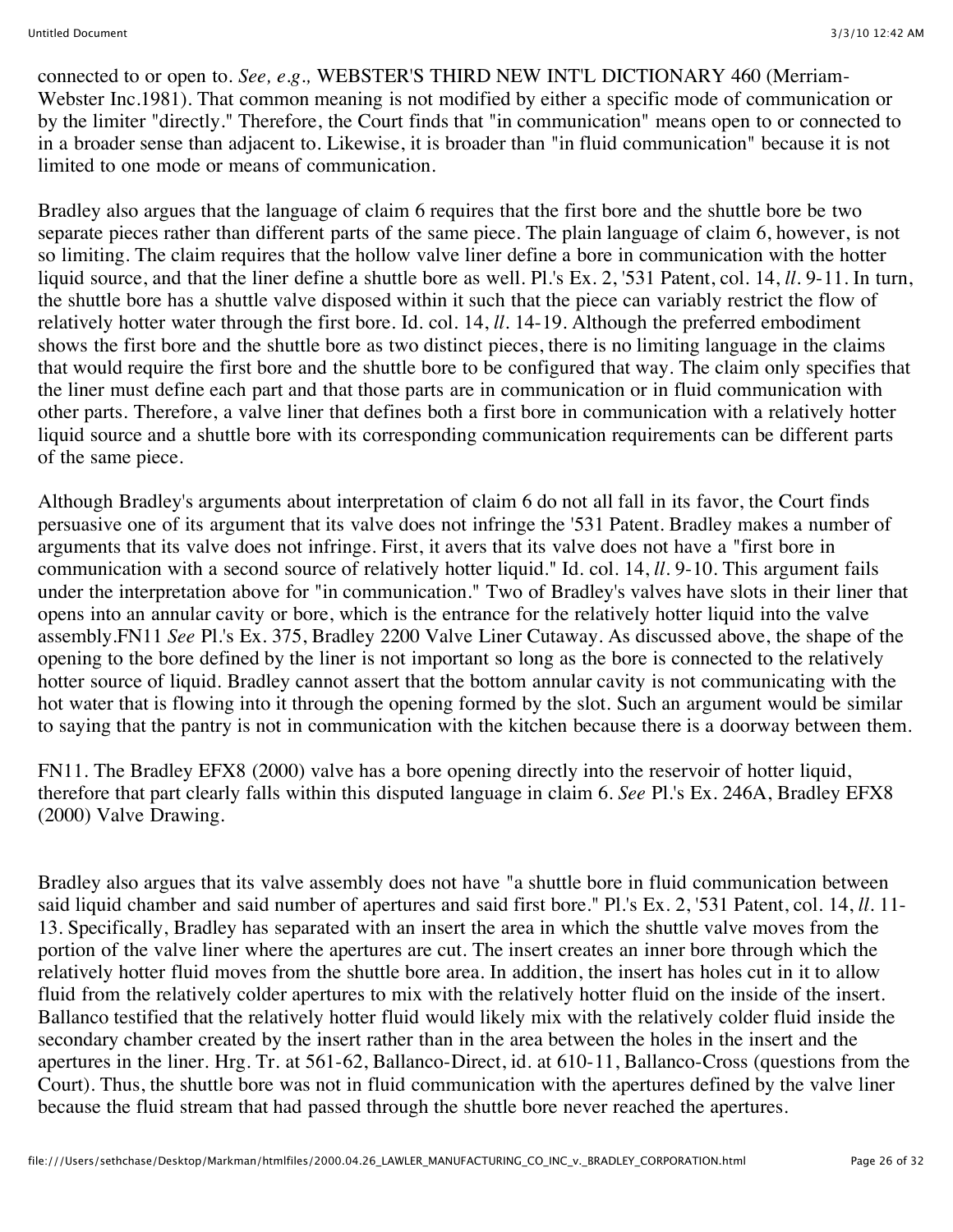Lawler presented Dr. Ovens' testimony that fluid could flow freely between any of these areas and thus, the shuttle bore was in fluid communication with the apertures even with the insert that creates a specific pathway through the inner bore for the relatively hotter fluid. Id. at 194, 204, Ovens-Direct. Yet, during cross examination Dr. Ovens stated that the relatively hotter water never contacted the apertures in normal operation, otherwise it would have to flow backwards and the check valve prevents the water from flowing backward. Id. at 236, Ovens-Cross. Given that both experts suggested that the relatively hotter fluid would not flow past the apertures in the Bradley valve assembly, it is difficult to see how that assembly could literally infringe the language in claim 6 that "said liner further defin[es] a shuttle bore in fluid communication between said liquid chamber and said number of apertures and said first bore...." Pl.'s Ex. 2, '531 Patent, col. 14, *ll.* 10-13. There simply is no "fluid communication" between the shuttle bore and the apertures.

Furthermore, neither party entered into evidence test data or information about the likelihood that the relatively hotter water would or would not push through the holes in the insert and reach the fluid area near the apertures. However, the Court is not without some evidence that this conclusion is correct. Lawler entered evidence that the Bradley emergency products that use this valve configuration did not meet ANSI Z358.1-1998, the standard requiring tepid water at a minimum of twenty gallons per minute for fifteen minutes, because there was a drop in the water pressure below twenty gallons per minute when hot water failure was simulated. Hrg. Tr. at 61-67, Eveleigh-Direct; Pl.'s Ex. 338, Lawler Test Results on Bradley 2200 @ 85 (deg.) F, Mar. 6, 2000. Similar tests Lawler performed on its comparable emergency valve product did not show such a drop. Hrg. Tr. at 69-71; Pl.'s Ex. 339, Lawler Test Results on Lawler 911E @ 80 (deg.)F, Mar. 6, 2000. Although not direct evidence that the Bradley valve does not infringe, it does show that the difference between the valve assemblies is significant from a performance standpoint.

The Court finds that Lawler has not shown a likelihood of success on the merits of its claim that Bradley's EFX 8 (2000), EFX25 (2100) and EFX60 (2200) valves infringe the '531 Patent. Although the parties presented evidence on the validity of the '531 Patent, it is unnecessary for the Court to address this issue having determined that it is not likely Bradley infringes the patent.

## *3. Summary*

The Court has determined that Lawler's likelihood of success in proving that Bradley's HL80 (3080), HL200 (3200), HL130 (3130) and EFX60 (2200) valves infringe Lawler's '960 Patent is high. However, it has also determined that Lawler's likelihood of success in proving that Bradley's EFX60 (2200), EFX25 (2100) and EFX8 (2000) valves infringe Lawler's '531 Patent is very low. The Court will now assess the irreparable harm to Lawler if an injunction is not granted.

## **B. IRREPARABLE HARM ABSENT INJUNCTION**

The Court has found that Lawler has made a strong showing of likelihood of success on the merits of its '960 Patent infringement claim. As to that claim, Lawler is entitled to a presumption of irreparable harm. Such a presumption arises when a patentee makes a clear showing that its patent is being infringed and is valid. *See* Polymer Tech. Inc. v. Bridwell, 103 F.3d 970, 973 (Fed.Cir.1996); Bio-Technology Gen'l Corp. v. Genentech, Inc., 80 F.3d 1553, 1558 (Fed.Cir.), *cert. denied,* 519 U.S. 911 (1996); Sofamor Danek Group, Inc. v. DePuy-Motech, Inc., 74 F.3d 1216, 1222 (Fed.Cir.1996); Reebok Int'l Ltd. v. J. Baker, Inc ., 32 F.3d 1552, 1556 (Fed.Cir.1994). The presumption is based on the concept that "the principal value of a patent is its statutory right to exclude, [thus] the nature of the patent grant weighs against holding that monetary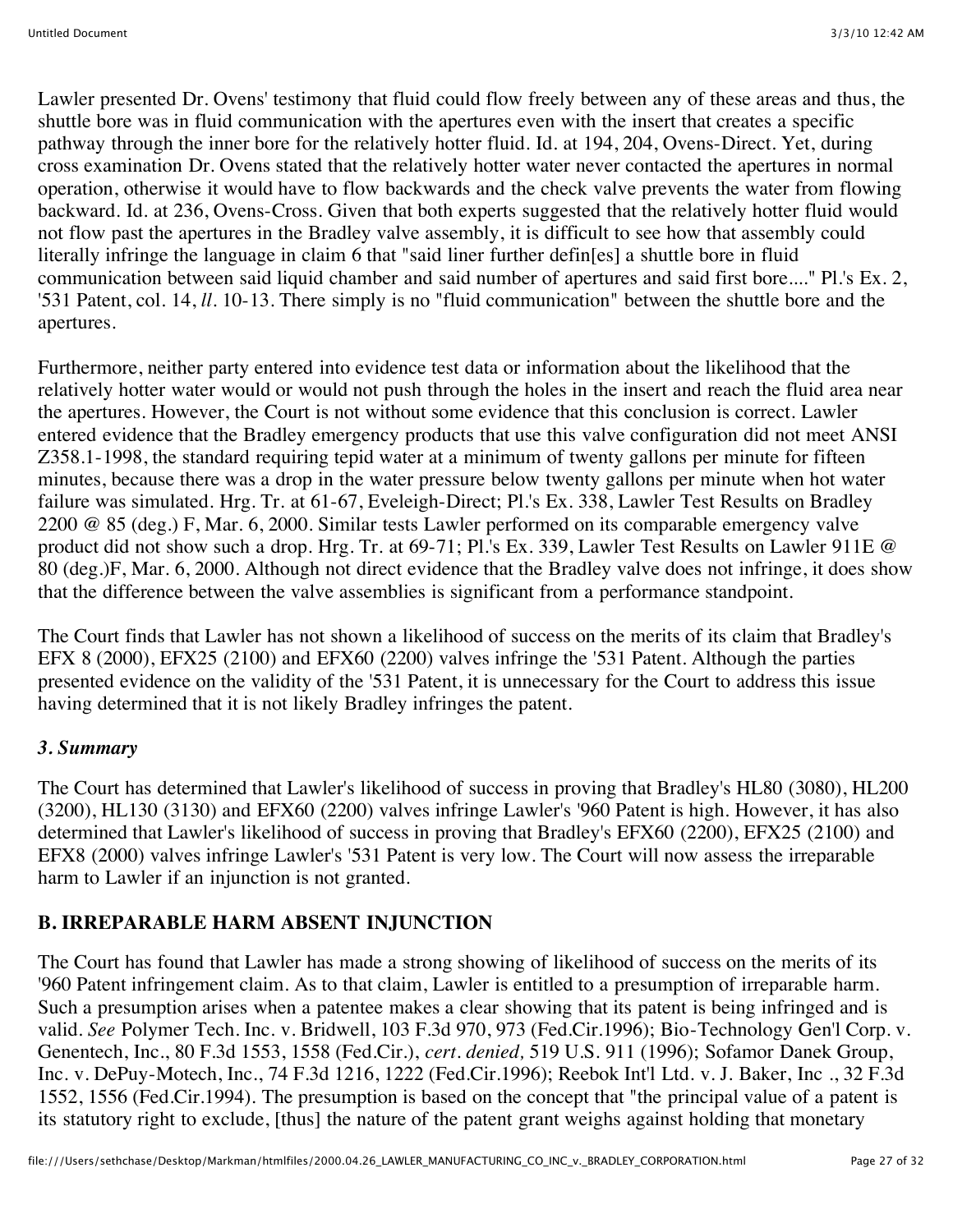damages will always suffice to make the patentee whole." Hybritech, 849 F.2d at 1456-57. *See also* Polymer Tech., 103 F.3d at 976 (quoting *Hyrbritech* with approval). However, the presumption is rebuttable and acts as a procedural device to shift the burden of production on the issue of irreparable harm to the alleged infringer. *See* Polymer Tech., 103 F.3d at 976.

Bradley argues that the presumption should be rebutted for several reasons. First, Lawler delayed in seeking this preliminary injunction for fifteen months after filing suit even though Bradley was selling its emergency valve line at the time the suit was filed. Defs.' Br. in Opp'n at 4. Furthermore, Lawler's sales have increased from the time Kline left the company in February 1997, through 1998 when Bradley introduced its emergency valve product line, and even through to the date of the hearing in March 2000. *Id.* at 6; Hrg. Tr. at 29-30, Defs.' Opening Statement; *id.* at 673, Defs.' Closing Statement. Although the Court agrees that these factors can rebut the presumption of irreparable harm, the strength of the rebuttal is not enough to overcome Lawler's evidence.

Lawler had no knowledge that Bradley had continued to develop additional thermostatic water mixing valve products that used the allegedly infringing thermostat until September 1999 at the earliest, and most likely until January 2000. When Lawler filed this suit in 1998, it did so in response to Bradley's entry into the emergency valve market with products that Lawler claimed Kline had developed using Lawler trade secrets. *See generally* Compl. Lawler added the patent infringement claim in June 1999. *See* Am.Compl. Bradley made the first sales of its high/low master control valve in late summer or early fall of 1999. Hrg. Tr. at 305, Kleczka-Cross. Furthermore, Lawler was unaware of Bradley's intent to introduce an entire line of thermostatic mixing valves until Lawler deposed James Carroll ("Carroll"), president of Bradley, in January 2000. Carroll Dep. at 1 (stating the deposition was taken on January 10, 2000). Carroll's comments were further confirmed in a February 25, 2000 Bradley press release announcing its intention to proceed with a full thermostatic mixing valve product launch.FN12 Hrg. Tr. at 623-24, Bolin-Direct; Pl.'s Ex. 340, Bradley Press Release, Majority of Patent Infringement Allegations Dropped in Thermostatic Mixing Valve Suit, Feb. 25, 2000. Until the January deposition, Lawler had been under the impression that Bradley had put its thermostatic water mixing valve product launch on hold until after the trial in this suit. Lawler apparently had no information that would lead it to believe differently. Nor did Bradley provide evidence that would negate the reasonableness of Lawler's belief under the circumstances. Lawler filed for this preliminary injunction on February 17, 2000, hardly a delay given the January 10, 2000 date of Carroll's deposition.

#### FN12. The press release stated:

MENOMONEE FALLS, WIS.,-Lawler Manufacturing has dropped three of five patent infringement allegations in its suit against Bradley regarding its introduction of a line of thermostatic mixing valves.

The remaining two assertions will be upheld only in the unlikely event that the courts agree with Lawler's liberal interpretations of applicable patent laws, according to Bradley's attorneys.

"The Bradley thermostatic mixing valve products are different and do not infringe on the Lawler patents," say Barry Grossman, an attorney representing Bradley.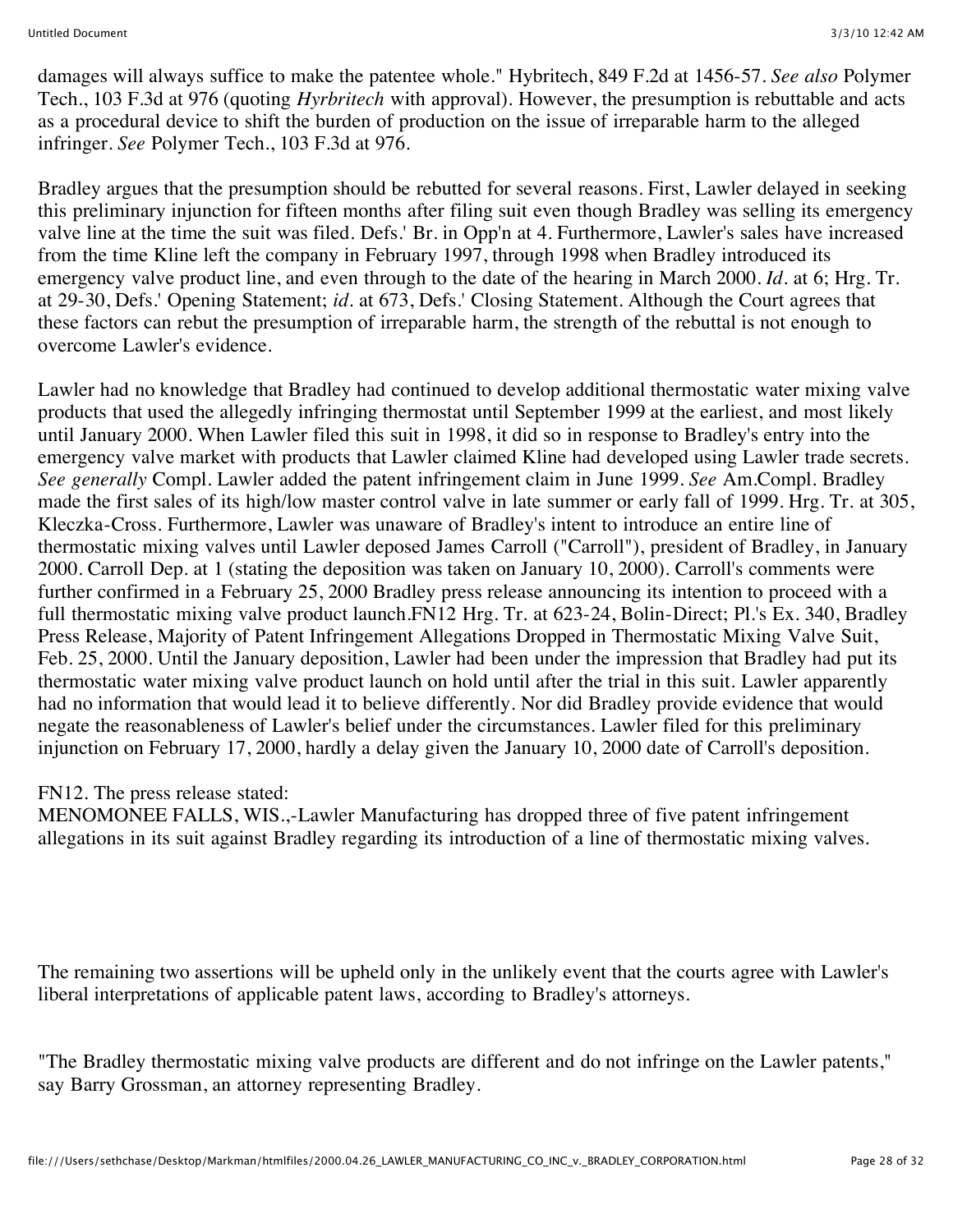"It is clear that Lawler has filed suit to protect market share against a superior product and not because Bradley has infringed on its patents," he says.

Grossman says that the remaining two assertions of patent infringement take "an expansive reading of the patent law," which if properly construed will show that the Bradley Navigator thermostatic mixing valves do not infringe the Lawler patents.

"If the Lawler interpretations of U.S. patent laws are upheld, it in fact means that Lawler's own thermostatic mixing valve patents are invalid," Grossman asserts.

The Bradley Navigator line of thermostatic water mixing valves were developed over a three-year period and incorporate research conducted with specifying engineers, according to a Bradley spokesperson.

"Bradley is confident with its position in this action and of the uniqueness of the new Navigator line of thermostatic mixing valves," state Jim Carroll, president of Bradley Corporation. "It took our design team years of effort and a major capital investment to create this innovative product. We would have come to market faster and at less cost had we created a product like on already in the market. The introduction of the Navigator line is good for the industry and good for our customers."

Bradley is continuing its full national roll out of the Navigator thermostatic mixing valve line and does not foresee any delays due to the litigation.

\* \* \*

Pl.'s Ex. 340, Bradley Press Release, Majority of Patent Infringement Allegations Dropped in Thermostatic Mixing Valve Suit, Feb. 25, 2000.

Furthermore, although loss in market share and sales to the infringing product is helpful in establishing irreparable harm, it is not a necessary element. Nor is it availing that Bradley considers the estimated harm to Lawler minimal because it could pay that amount of damages. As discussed briefly above, one of the primary benefits of owning a patent is the right to exclude. *See* Polymer Tech., 103 F.3d at 975-76. Concomitant with that right is the patentee's ability to protect itself from intangible harm that will arise if the patentee does not express its interest in protecting its property. *See* id. at 976 (discussing the scope of the right to exclude others). Lawler has not sought to license its '960 Patent technology to anyone. Further, the company feels it has a unique position in the market place relative to the other major competitors because the competing products are more cumbersome and expensive overall. Thus, without an injunction to protect its property interest in is patent, Lawler could suffer irreparable damage to its reputation as an innovator-a label with immeasurable worth in an industry that Bradley's product manager described as mature.

In addition, Lawler presented evidence that when Bradley entered the emergency valve market Lawler was forced to lower its emergency valve prices to its major customer. *See* Pl.'s Ex. 350, Letter to Bob Eveleigh from Allen D. Zeigler, Haws Corp., Nov. 23, 1999. This is evidence of competitive tactics that could hurt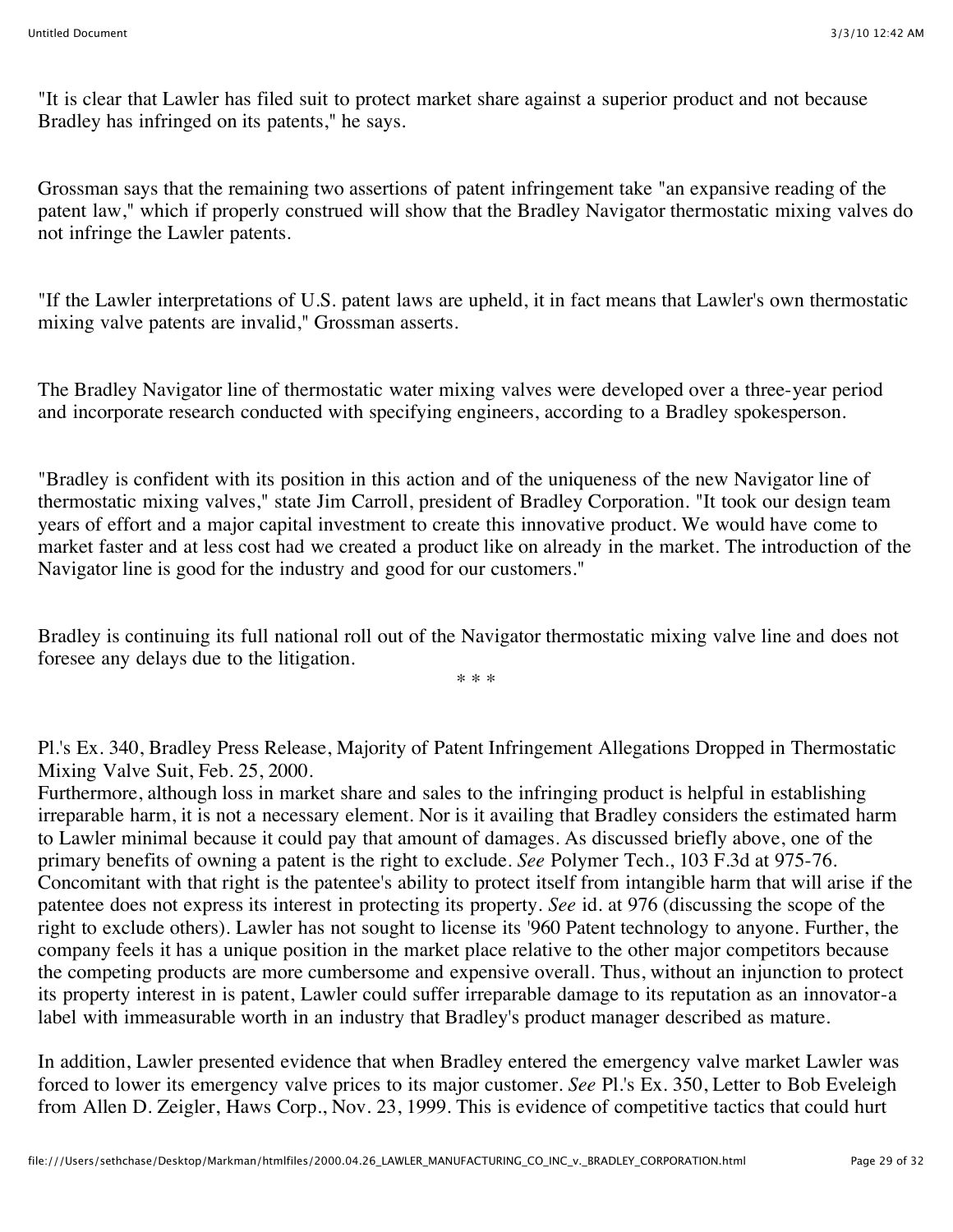Lawler in the high/low thermostatic mixing valve market if Bradley is not enjoined from selling its mixing valves that infringe the ' 960 Patent. Accordingly, the Court finds that Bradley has not provided enough evidence to overcome the presumption of irreparable harm to Lawler with regard to the '960 Patent.

Briefly, with regard to the '531 Patent, Lawler presented evidence that it would suffer irreparable damage to its goodwill if Bradley was allowed to continue selling the EFX emergency valve product line. The primary evidence Lawler presented was the failure of Bradley's emergency valve products to meet the ANSI specification for tepid water (without temperature spikes) and maintain a flow rate of twenty gallons per minute for fifteen minutes even in failure mode. Although the Court agrees that such a product could damage Lawler's sales efforts with its 911 emergency valve product line, balanced against the nearly negligible likelihood that Bradley's emergency valves infringe the '531 Patent, the Court is not persuaded that Lawler will be irreparably harmed. In addition, Bradley's argument that Lawler delayed in seeking an injunction is more persuasive with respect to the emergency valves because Bradley's introduction of those products prompted Lawler to file this suit in 1998. Certainly Lawler could have filed for an injunction sooner if its goodwill would be damaged irreparably by Bradley's continued marketing of an inferior infringing product.

In summary, Lawler is entitled to a presumption of irreparable harm based on the strength of its showing of likelihood of success on the merits relative to its '960 Patent infringement claim. Moreover, Bradley has failed to present enough evidence to rebut that presumption. Further, Lawler is not entitled to the presumption on its '531 Patent claim because the likelihood that Bradley infringes that patent is low. Finally, Lawler has not presented enough evidence to show irreparable harm on the '531 Patent infringement claim that would entitle it to a preliminary injunction for those products.

The Court, having found that Lawler has succeeded in providing persuasive evidence on the first two elements of a preliminary injunction on the '960 Patent, will now balance the hardships of the parties.

## **C. BALANCE OF HARDSHIPS**

Even with the evidence Bradley presented that it will be harmed if an injunction issues, the Court finds that the balance tips in favor of granting the preliminary injunction. Bradley asserts that an injunction now will potentially cause it to lose its business with a large distributor. Hrg. Tr. at 297-99, Kleczka-Direct. Bradley currently sells its line of emergency fixtures (primarily emergency shower equipment) through W.W. Grainger ("Grainger"), a large distributor of industrial products. Id. at 295-96. Although Grainger grants exclusive contracts to suppliers, every five years it will put the business up for bid. Id. at 297. According to Bradley, in addition to maintaining good relations with Grainger during the five year contract period, the key to keeping the business is introducing new products. Id. Three of Bradley's thermostatic mixing valves that have been offered to Grainger are involved in this suit. Id. Bradley hypothesizes that it will lose its twenty year relationship with Grainger if it is enjoined from selling those products. Id. at 298. In addition, Bradley estimates that its sales to Grainger are approximately \$4 million per year, or a total of \$20 million in sales and approximately \$12 million in profits over the five year contract term. Id. at 299. At the time of the hearing, Grainger was only selling Bradley emergency valves, it had not started selling Bradley high/low valves. Id. at 302, Kleczka-Cross.

Bradley also presented evidence that it had spent \$1.7 million developing its thermostatic water mixing valve technology over three years. Id. at 292, Kleczka-Direct; id. at 305, Kleczka-Cross. Approximately \$700,000.00 of that investment was in inventory. Id. at 306, Kleczka-Cross. However, only approximately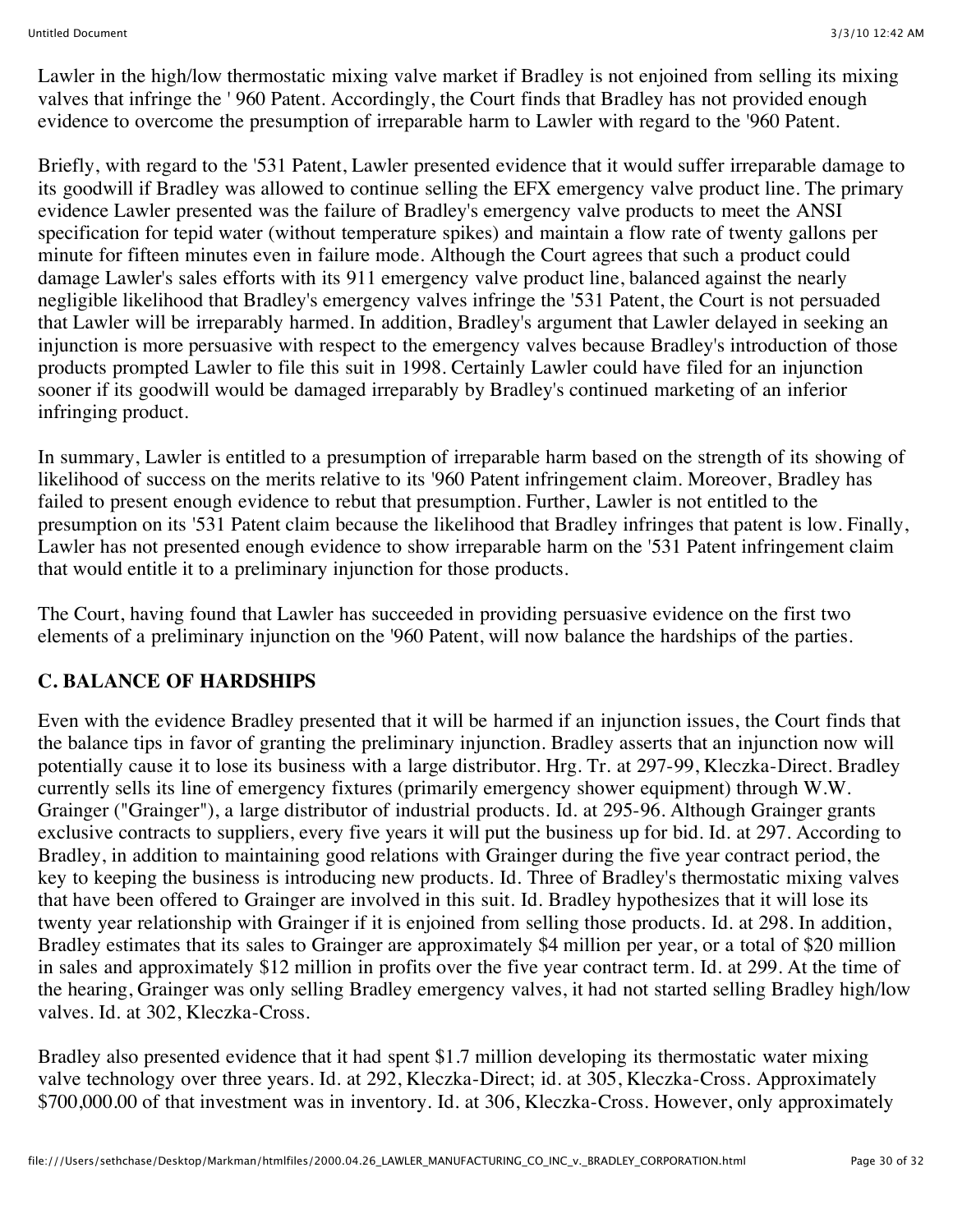\$500,000.00 was spent before December 1998 when this suit was filed. Id. at 309.

Although Bradley has presented evidence that it could lose a large and profitable customer, as of the date of the preliminary injunction hearing it had not sold its high/low thermostatic water mixing valves to Grainger. Moreover, of the products that it had introduced, the emergency valves, only one would be enjoined based on the findings of this Court, the EFX60 (2200). In addition, as Lawler aptly points out, "[o]ne who elects to build a business on a product found to infringe cannot be heard to complain if an injunction against continuing infringement destroys the business so elected." Windsurfing Int'l, Inc. v. AMF, Inc., 782 F.2d 995, 1003 n. 12 (Fed.Cir.), *cert. denied,* 477 U.S. 905 (1986). It is clear from Bradley's press release in February 2000 that it had assumed the risk of proceeding with the launch of a product line involved in a patent infringement suit.

Furthermore, Bradley had the opportunity to mitigate its investment in the thermostatic water mixing valve market when this suit was filed in 1998, but it chose not to do so. Therefore, its investments after that time can only be attributed to its decision to gamble on Kline's ability to engineer around his own patents.

Because the harm to Bradley is in large part self-inflicted and minimized by the more narrow scope of this Court's findings with respect to Lawler's request for an injunction, the balance of harms weighs heavily toward Lawler. The Court will now assess the harm to the public interest if Bradley is enjoined from making, using or selling its HL80 (3080), HL130 (3130), HL200 (3200) and its EFX 60 (2200) products.

## **D. PUBLIC INTEREST**

There is no evidence that the public interest in competition will be affected by a preliminary injunction against Bradley, but the public's interest in the protection of patents would be harmed if the Court erroneously denied an injunction against the '960 Patent infringing products. Lawler presented testimony that other master control valve products were on the market. Hrg. Tr. at 354, Kwekkeboom-Cross. In addition, evidence was presented that Lawler was rated fourth in the thermostatic water mixing valve market generally. Pl.'s Ex. 30, Letter, From George Whitely, Stephan & Brady Marketing Research Firm, to Jon Dommisse, Bradley, Dec. 16, 1997. Although none of the other competitors have a single valve product, that is a benefit Lawler obtained by virtue of its patent and there was no evidence that Lawler could not successfully service the market for single valve high/low products. Furthermore, the Court has found that Lawler has more than a reasonable likelihood of success on the merits of its '960 Patent infringement claim, which means the public interest favors protecting the patent. The balance of the evidence reveals that the public interest will not be harmed if an injunction issues on the products infringing the '960 Patent.

## *V. CONCLUSION*

The Court has thoroughly reviewed the evidence presented by the parties in support of their positions at the hearing held in this matter on March 16, 20 and 21, 2000, and that was attached to their briefs. After careful consideration, the Court finds that Lawler's motion for a preliminary injunction with respect to the trade secrets should be DENIED, with respect to products infringing the '531 Patent should also be DENIED, but with respect to products infringing the '960 Patent should be GRANTED. Bradley is preliminarily enjoined from making, using, selling or offering to sell its HL80 (3080), HL130 (3130), HL200 (3200) and EFX60 (2200) valves, colorable imitations thereof, and from making, using, selling or offering to sell the thermostat assembly used in its HL80 (3080), HL130 (3130), HL200 (3200) and EFX60 (2200) valves, until after a full trial on the merits of this infringement action. Lawler shall post a bond with the Court to secure this injunction in the amount of \$500,000.